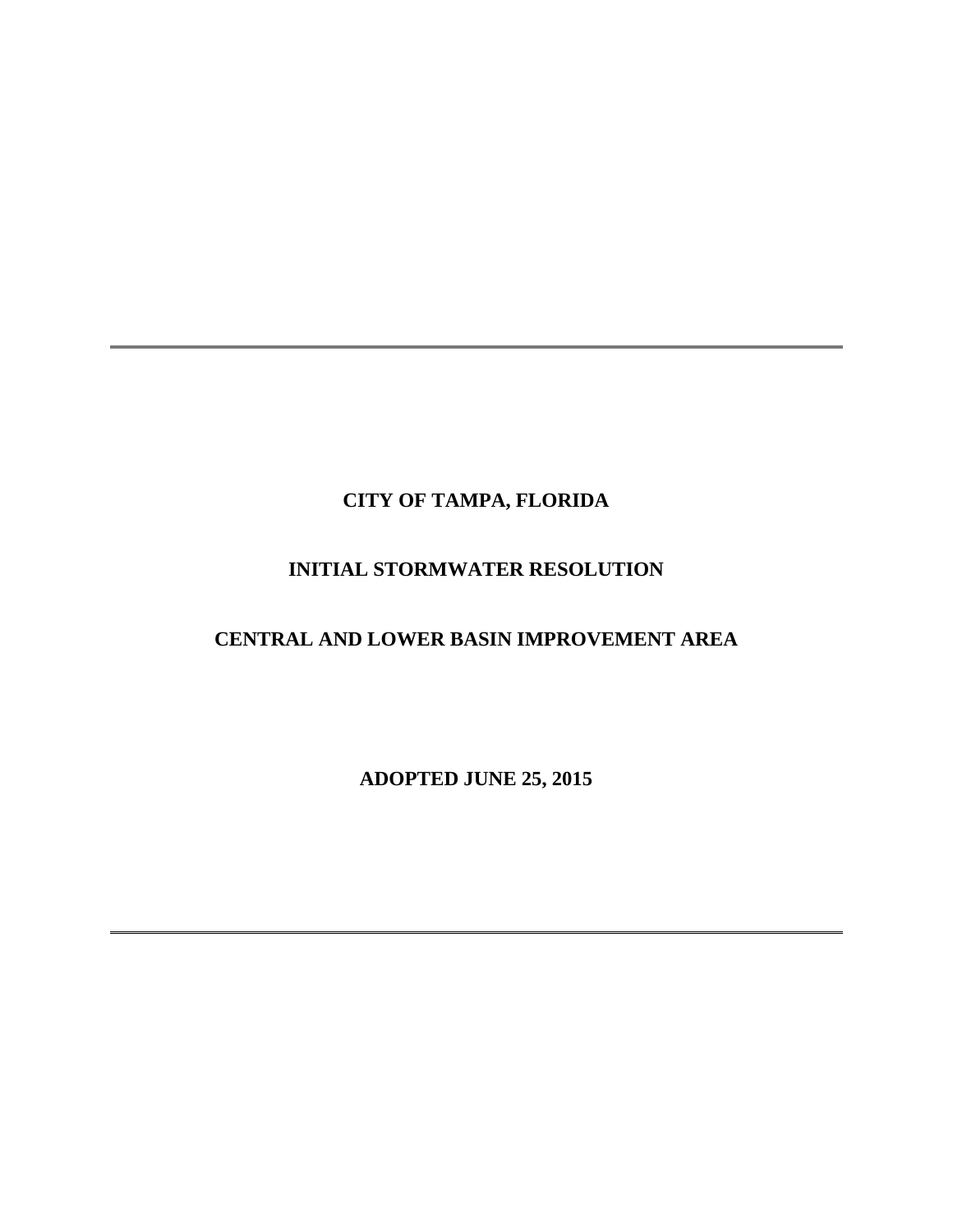## **TABLE OF CONTENTS**

# [ARTICLE I](#page-4-0)

## DEFINITIONS

| <b>SECTION 1.01.</b> |                                                              |
|----------------------|--------------------------------------------------------------|
| SECTION 1.02.        |                                                              |
| SECTION 1.03.        |                                                              |
|                      | <b>ARTICLE II</b>                                            |
|                      | STORMWATER IMPROVEMENT AREA AND STORMWATER CHARGES           |
| SECTION 2.01.        | STORMWATER IMPROVEMENT AREA; PROJECT COST  15                |
| <b>SECTION 2.02.</b> | OF ASSESSMENTS AGAINST NON-<br><b>IMPOSITION</b>             |
|                      |                                                              |
| SECTION 2.03.        | REIMBURSEMENT TO CITY FROM GOVERNMENT                        |
|                      |                                                              |
|                      | <b>ARTICLE III</b>                                           |
|                      | ASSIGNMENT OF EQUIVALENT STORMWATER UNITS                    |
| SECTION 3.01.        |                                                              |
| SECTION 3.02.        |                                                              |
| SECTION 3.03.        |                                                              |
| SECTION 3.04.        |                                                              |
| SECTION 3.05.        | NON-RESIDENTIAL CONDOMINIUM PARCELS  25                      |
| SECTION 3.06.        |                                                              |
| SECTION 3.07.        |                                                              |
| <b>SECTION 3.08.</b> |                                                              |
| SECTION 3.09.        |                                                              |
|                      | <b>ARTICLE IV</b>                                            |
|                      | COMPUTATION OF ASSESSMENTS; PRELIMINARY STORMWATER ROLL; USE |
|                      | OF FUNDS                                                     |
| <b>SECTION 4.01.</b> |                                                              |
| SECTION 4.02.        |                                                              |
| SECTION 4.03.        |                                                              |
|                      | <b>ARTICLE V</b>                                             |
|                      | NOTICE AND PUBLIC HEARING                                    |
| <b>SECTION 5.01.</b> |                                                              |
| <b>SECTION 5.02.</b> |                                                              |
| <b>SECTION 5.03.</b> |                                                              |
|                      | <b>ARTICLE VI</b>                                            |
|                      | <b>GENERAL PROVISIONS</b>                                    |
| <b>SECTION 6.01.</b> |                                                              |
|                      |                                                              |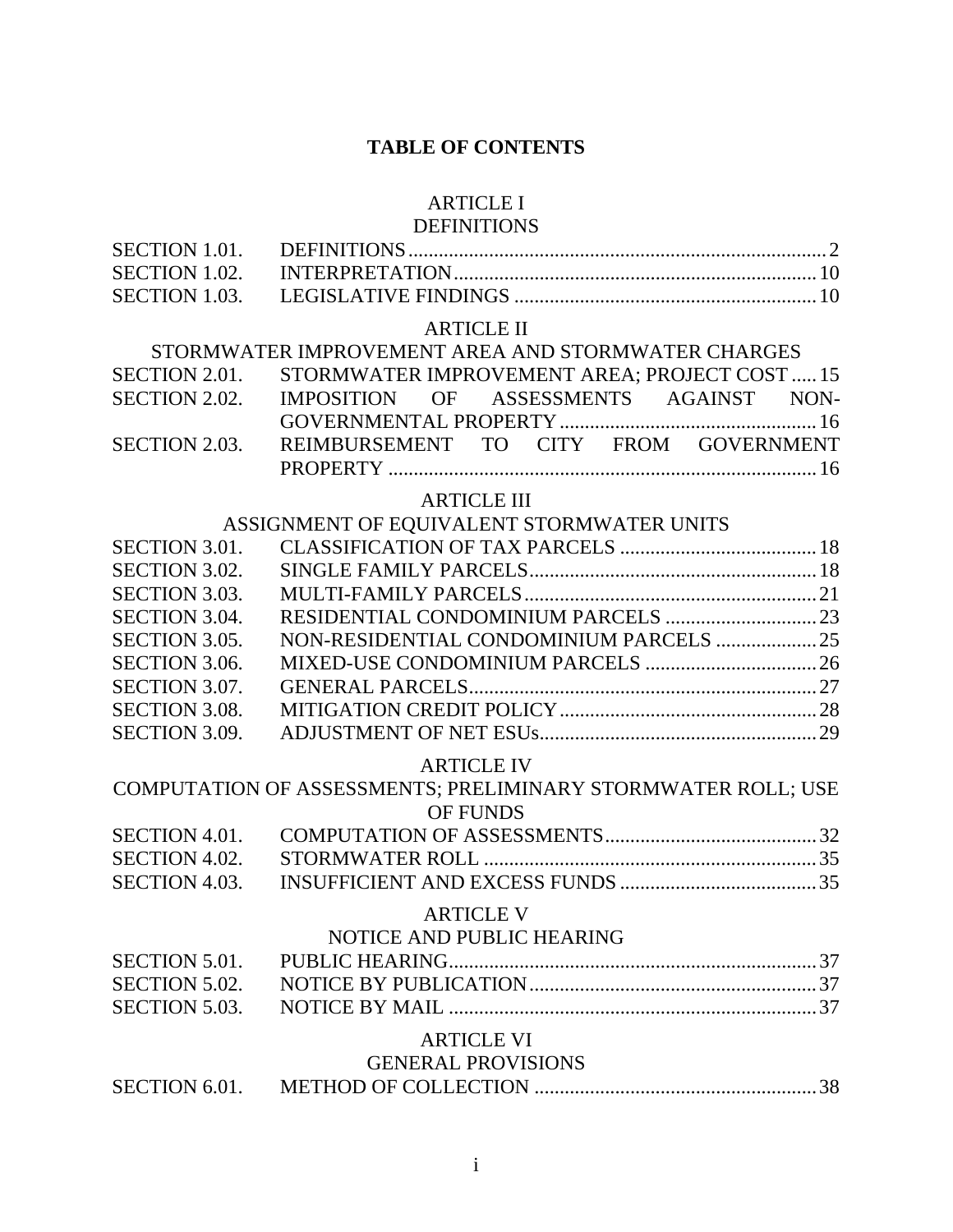| SECTION 6.02.     | <b>INTENT FOR REIMBURSEMENT FROM BOND PROCEEDS.38</b> |  |
|-------------------|-------------------------------------------------------|--|
| SECTION 6.03.     |                                                       |  |
| SECTION 6.04.     |                                                       |  |
|                   |                                                       |  |
| <b>APPENDIX A</b> | DESCRIPTION AND MAP OF THE CENTRAL AND LOWER          |  |
|                   | <b>BASIN IMPROVEMENT AREA</b>                         |  |
| <b>APPENDIX B</b> | DESCRIPTION OF STORMWATER IMPROVEMENTS                |  |
| <b>APPENDIX C</b> | STORMWATER CAPITAL IMPROVEMENT PLAN                   |  |
| <b>APPENDIX D</b> | <b>MITIGATION CREDIT POLICY</b>                       |  |
| <b>APPENDIX E</b> | FORM OF NOTICE TO BE PUBLISHED                        |  |
| <b>APPENDIX F</b> | <b>FORM OF NOTICE TO BE MAILED</b>                    |  |
|                   |                                                       |  |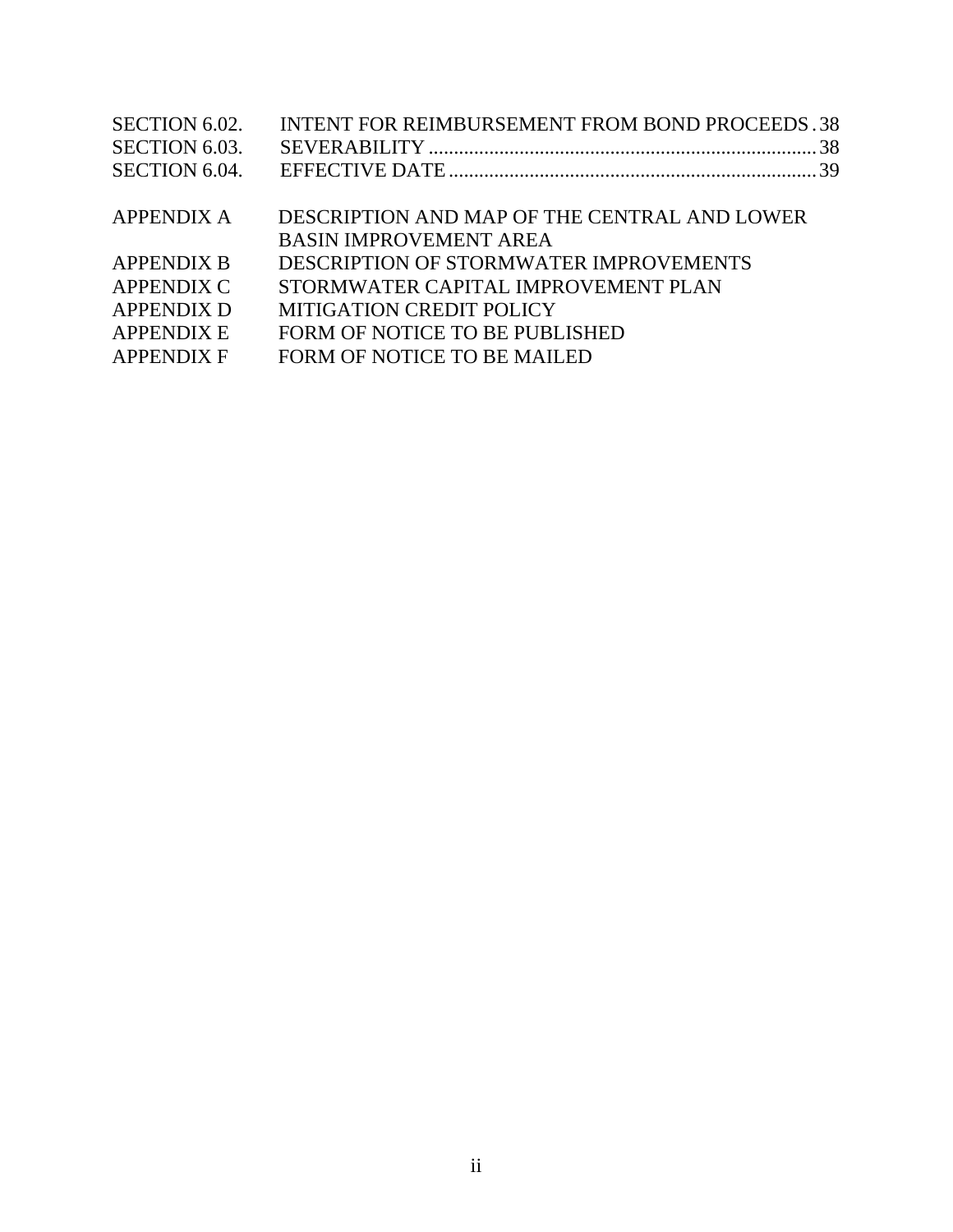A RESOLUTION OF THE CITY OF TAMPA, FLORIDA RELATING TO THE CITY'S STORMWATER UTILITY AND STORMWATER CAPITAL IMPROVEMENT PLAN; ESTIMATING THE PROJECT COST OF THE STORMWATER IMPROVEMENTS IN THE CENTRAL AND LOWER BASIN IMPROVEMENT AREA; DETERMINING THAT CERTAIN REAL PROPERTY WILL BE SPECIALLY BENEFITED BY THE STORMWATER IMPROVEMENTS; ESTABLISHING THE METHOD OF ASSESSING THE PROJECT COST OF THE STORMWATER IMPROVEMENTS AGAINST THE REAL PROPERTY THAT WILL BE SPECIALLY BENEFITED THEREBY; AUTHORIZING THE DIRECTOR TO PREPARE A TENTATIVE STORMWATER ROLL FOR THE STORMWATER IMPROVEMENT ASSESSMENTS BASED UPON THE METHODOLOGY SET FORTH HEREIN; PROVIDING FOR AN APPEAL PROCESS; ESTABLISHING A PUBLIC HEARING FOR THE PROPOSED STORMWATER IMPROVEMENT ASSESSMENTS AND DIRECTING THE PROVISION OF NOTICE IN CONNECTION THEREWITH; PROVIDING FOR SEVERABILITY; AND PROVIDING AN EFFECTIVE DATE.

**NOW, THEREFORE, BE IT RESOLVED BY THE CITY COUNCIL OF THE CITY OF TAMPA, FLORIDA THAT:**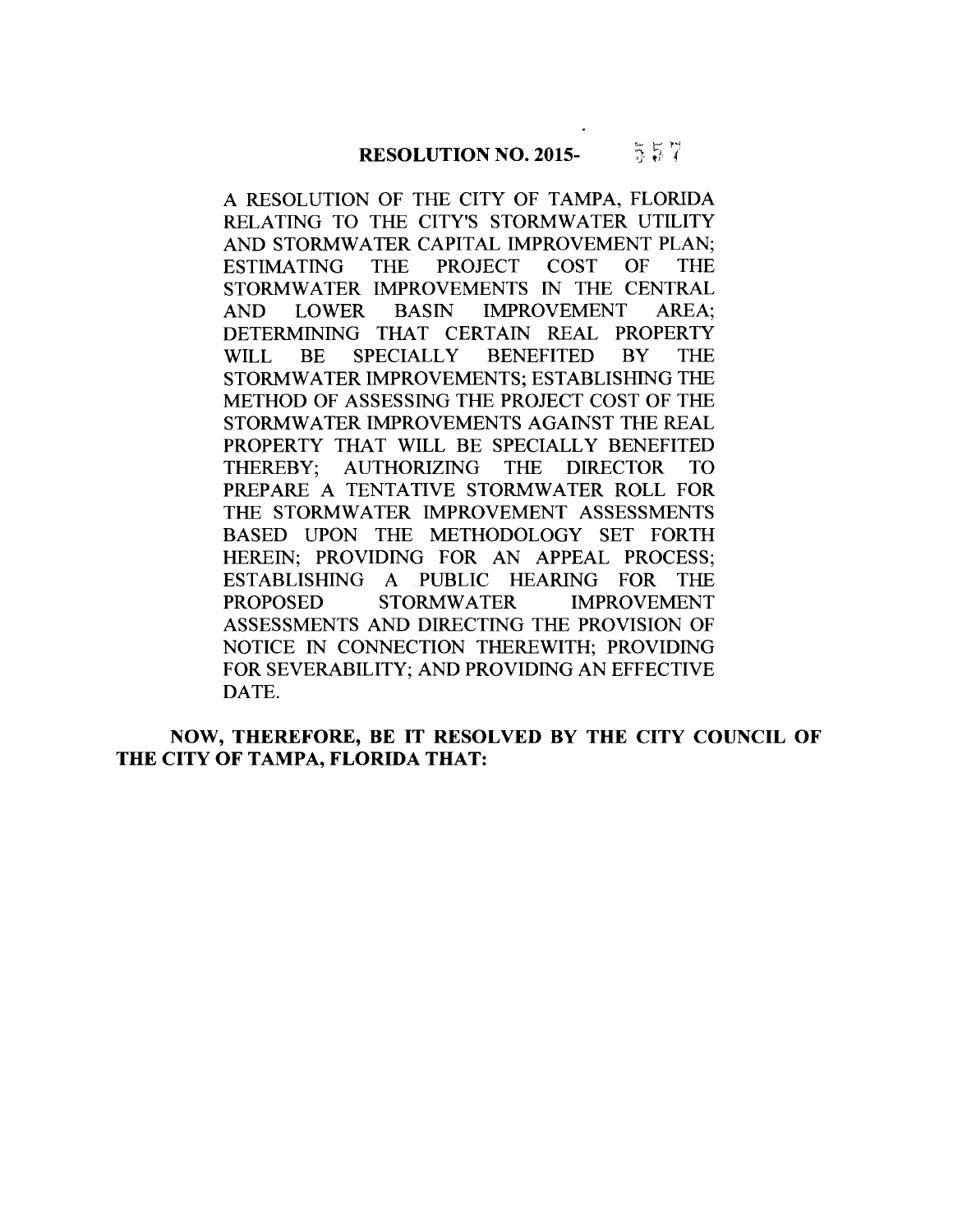#### **ARTICLE I DEFINITIONS**

<span id="page-4-0"></span> Stormwater Resolution as defined in Section 21-4 of the City Code (as defined below). Unless otherwise defined below, capitalized terms used in this Resolution shall have the **SECTION 1.01. DEFINITIONS.** This Resolution constitutes the Initial meaning ascribed to them in City Code. As used in this Resolution, the following terms shall have the following meanings, unless the context hereof otherwise requires.

**"Building Footprint"** means the actual square footage of a building as reflected on the Tax Roll, divided by the number of levels or floors within the building.

**"Capital Cost"** shall have the meaning ascribed thereto in Section 21-4 of the City Code.

**"Central and Lower Basin Improvement Area"** means the geographical area described in APPENDIX A attached hereto which constitutes a "Stormwater Improvement Area" within the meaning of Section 21-4 of the City Code.

**"City Code"** means the City of Tampa Code of Ordinances.

**"Collection Cost"** means the estimated internal and external cost to be incurred by the City during any Fiscal Year in connection with the collection of Stormwater Improvement Assessments including, but not limited to, fees and expenses of the Tax Collector and Property Appraiser related to using the Uniform Assessment Collection Act.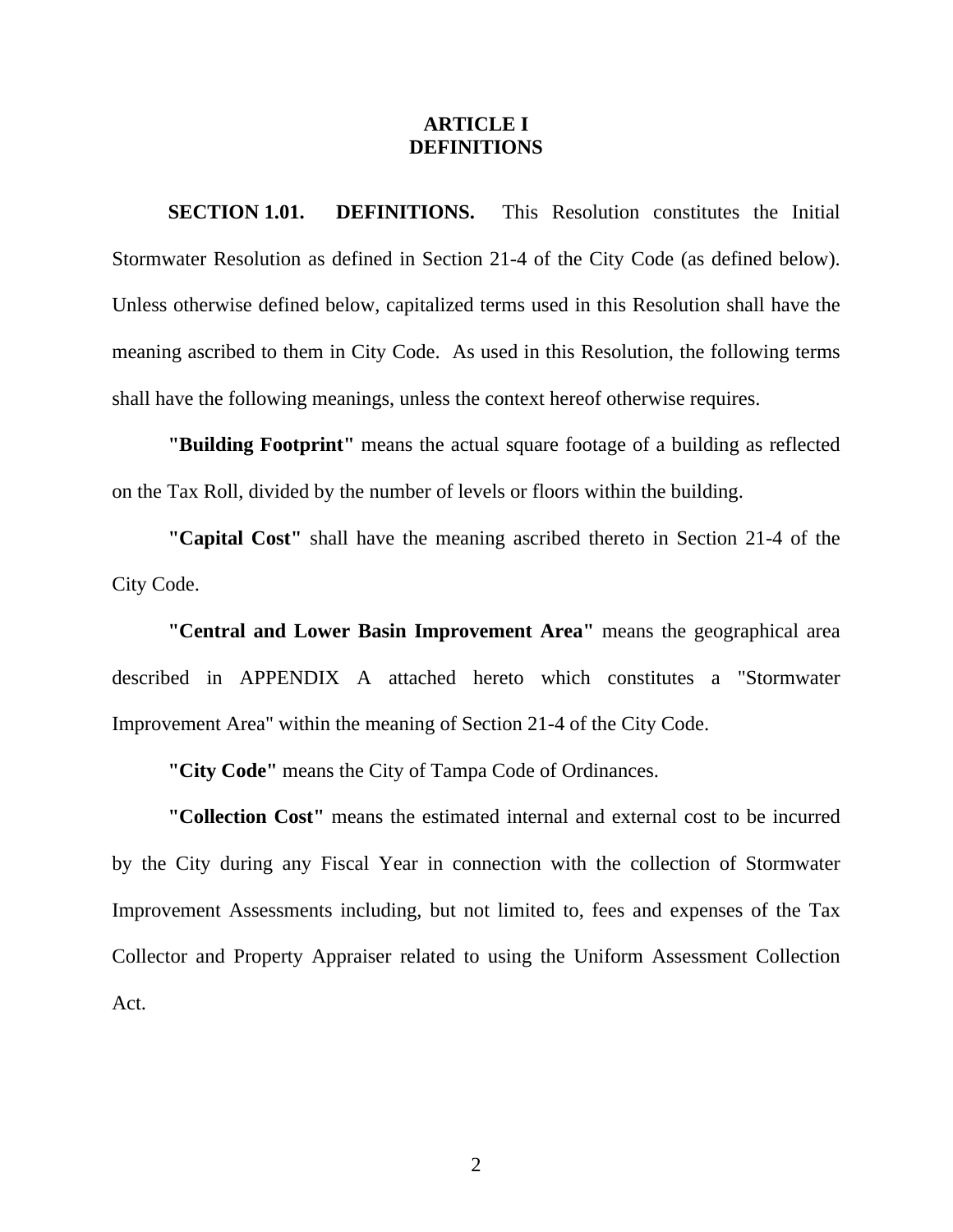**"Community Development District"** means a local unit of special-purpose government as more particularly defined in section 190.003(6), Florida Statutes, as may be amended from time to time.

**"Condominium"** means a condominium created by a declaration of condominium, pursuant to Chapter 718, Florida Statutes.

**"Condominium Common Area Parcel"** means a Tax Parcel including one or more "common elements" of a Condominium (as defined in Section 718.103, Florida Statutes), the taxable value of which has been attributed to either a Condominium Residential Unit Parcel or a Condominium Non-Residential Unit Parcel by the Property Appraiser.

**"Condominium Non-Residential Unit Parcel"** means a Tax Parcel of Developed Property constituting a Condominium "unit" (as defined in Section 718.103, Florida Statutes) to which the Property Appraiser has assigned a DOR Code of 1199, 1799, 1999 and 4899, as may be amended from time to time.

**"Condominium Residential Unit Parcel**" means a Tax Parcel of Developed Property constituting a Condominium "unit" (as defined in Section 718.103, Florida Statutes) to which the Property Appraiser has assigned a DOR Code of 0400, 0403, 0404, 0500 and 0508, as may be amended from time to time.

**"Council"** means the City Council of the City of Tampa, Florida.

**"Developed Property"** shall have the meaning ascribed thereto in Section 21-4 of the City Code.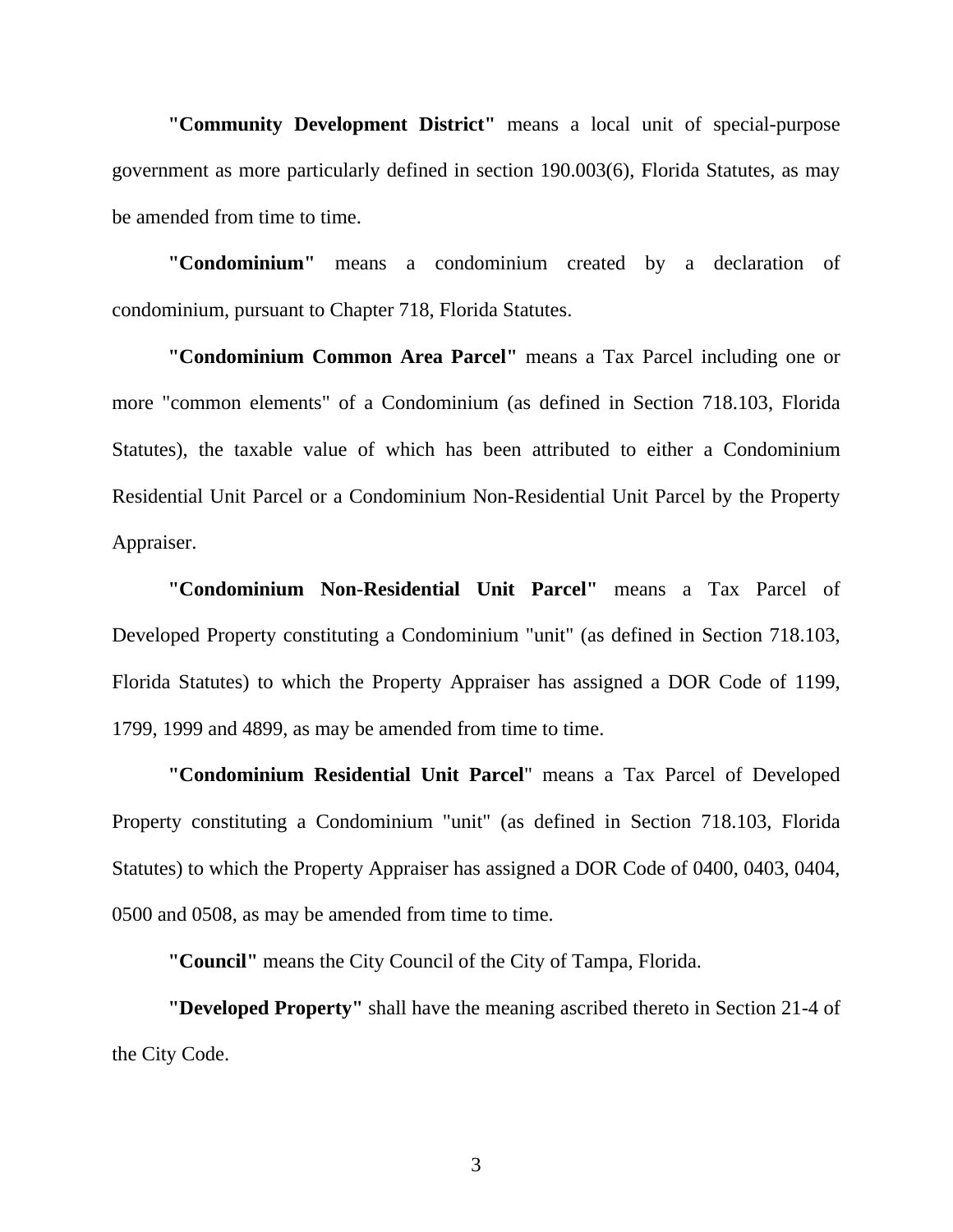**"Director"** shall have the meaning ascribed thereto in Section 21-4 of the City Code.

**"DOR Code"** means those Florida Department of Revenue codes classifying land use as established in Rule 12D-8.008, Florida Administrative Code, as applied by the Property Appraiser, and as may be amended from time to time.

**"Dwelling Units"** shall have the meaning ascribed thereto in Section 21-4 of the City Code.

**"ESU"** means "equivalent stormwater unit" (also referred to as an "ESFIA" or equivalent square footage of impervious surface) the standard unit used to express the Stormwater burden expected to be generated by each parcel of property.

**"ESU Value"** means the Impervious Area for a typical Single Family Parcel based upon a median Impervious Area derived from a statistically valid sample of Single Family Parcels, the City has computed an "ESU Value" of 3,310 square feet, which shall be used to calculate the number of ESUs attributable to each Tax Parcel.

**"Final Stormwater Resolution"** means the resolution described in Section 21- 128 of the City Code, which shall confirm, modify or repeal this Resolution and which shall be the final proceeding for the imposition of Stormwater Improvement Assessments within the Central and Lower Basin Improvement Area.

**"Fiscal Year"** shall have the meaning ascribed thereto in Section 21-4 of the City Code.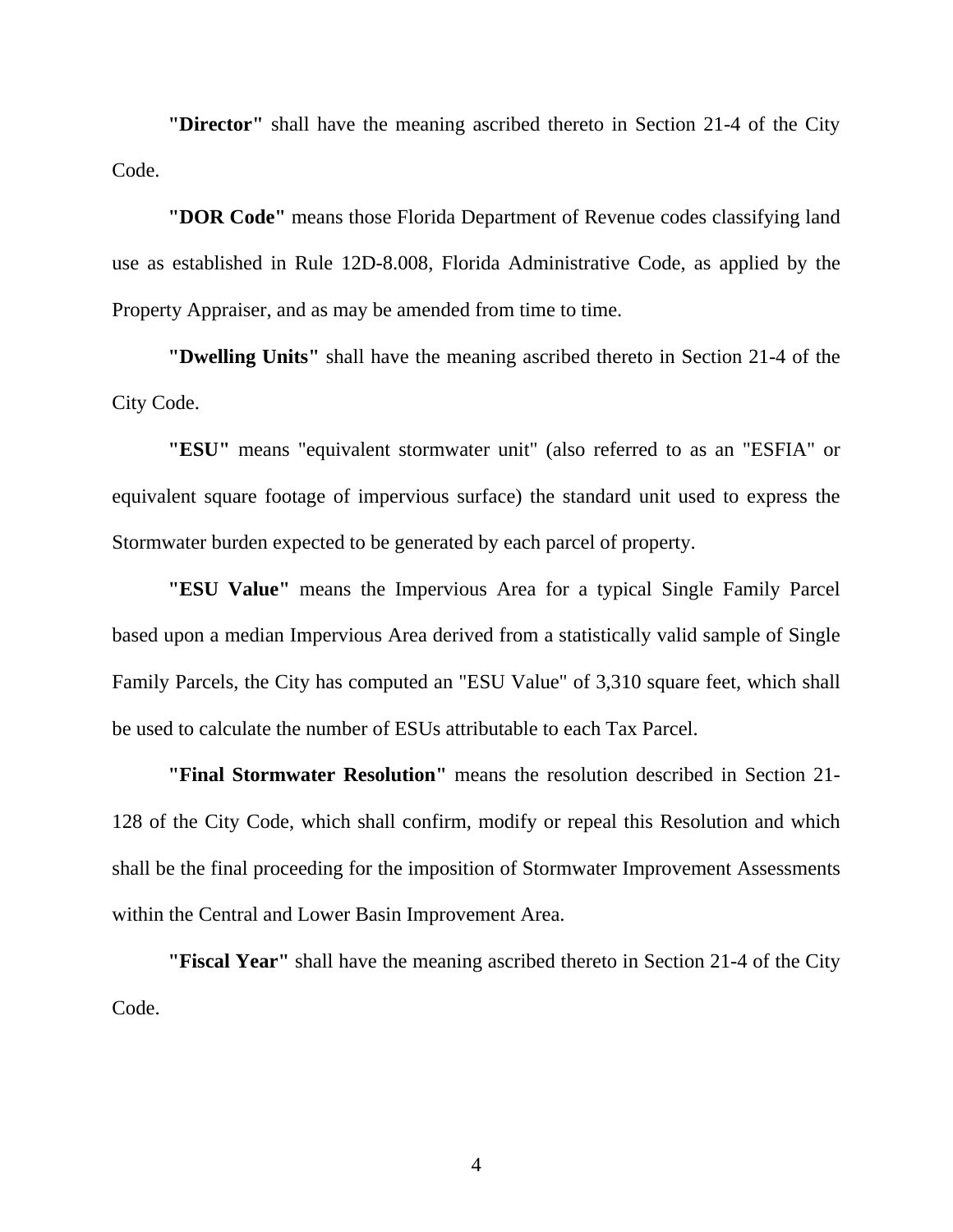**"General Parcels"** means a Tax Parcel of Developed Property that is not a Single Family Parcel, a Condominium Residential Unit Parcel, a Condominium Non-Residential Unit Parcel, a Condominium Common Area Parcel, or a Multi-Family Parcel.

**"Government Property"** shall have the meaning ascribed thereto in Section 21-4 of the City Code.

**"Homeowners' Association"** means a Florida corporation responsible for the operation of a community or a mobile home subdivision in which the voting membership is made up of parcel owners or their agents, or a combination thereof, and in which membership is a mandatory condition of parcel ownership, and which is authorized to impose assessments that, if unpaid, may become a lien on the parcel. The term "Homeowners' Association" does not include a Community Development District or other similar special taxing district created pursuant to statute.

**"Impervious Area"** shall have the meaning ascribed thereto in Section 21-4 of the City Code.

**"Interim Obligations"** means a series of bonds or other evidence of indebtedness including but not limited to, notes, commercial paper, capital leases or any other obligations of the City issued or incurred to finance any portion of the Project Cost of the Stormwater Improvements issued or incurred with the intent to provide interim funding for the Project Cost of the Stormwater Improvements prior to the issuance of Permanent Obligations.

**"Large Multi-Family Parcels"** means a Multi-Family Parcel with a Building Footprint greater than 3,001 (inclusive) square feet.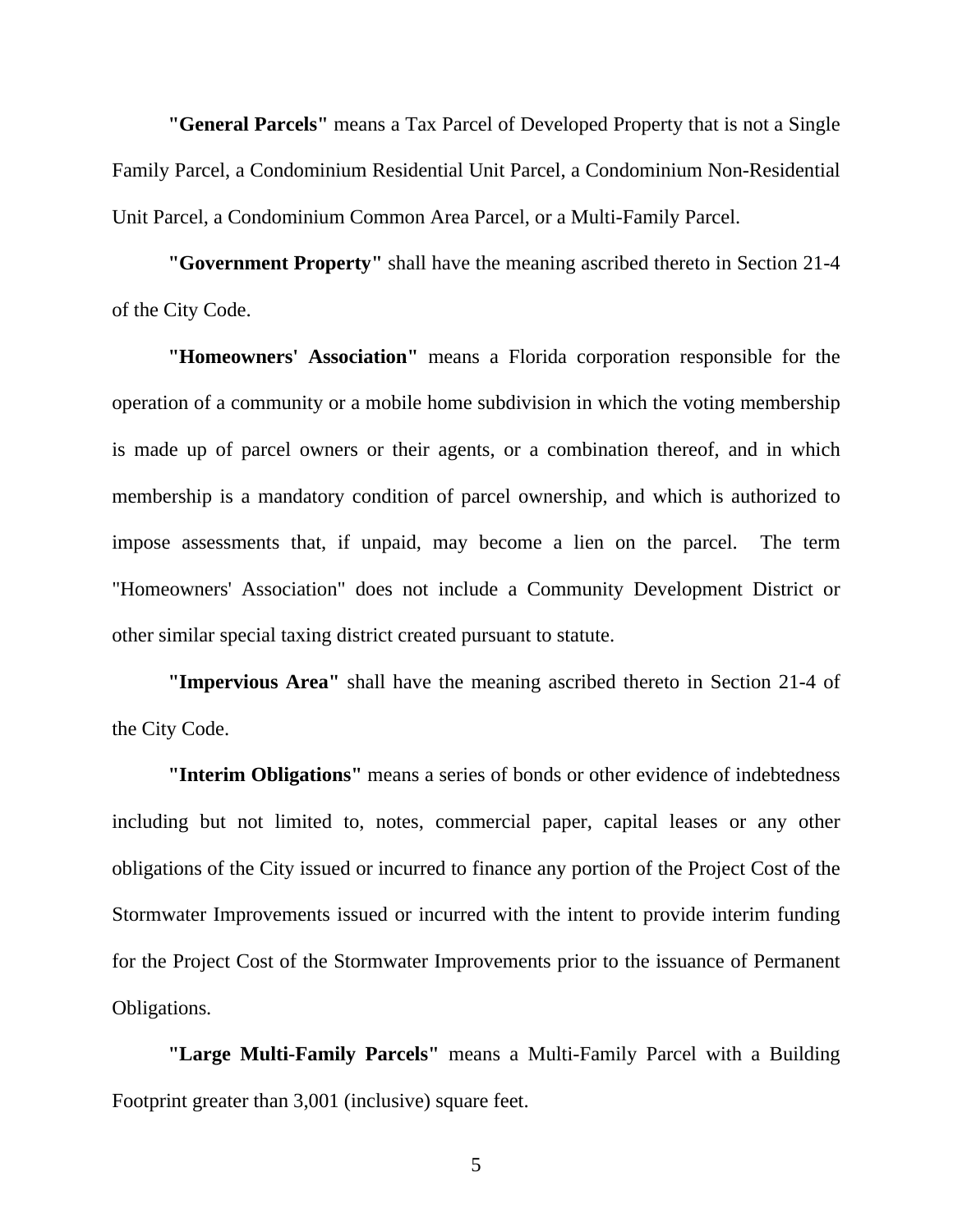**"Large Single Family Parcels"** means a Single Family Parcel with a Building Footprint between 2,201 and 4,000 (inclusive) square feet.

**"Medium Multi-Family Parcels"** means a Multi-Family Parcel with a Building Footprint between 1,001 and 3,000 (inclusive) square feet.

**"Medium Single Family Parcels"** means a Single Family Parcel with a Building Footprint between 1,301 and 2,200 (inclusive) square feet.

**"Mitigation Credit"** means generally a Mitigation Credit as defined in Section 21-4 of the City Code, and specifically a credit applied to a Stormwater Improvement Assessment for a Developed Property in consideration of the on-site management of the Stormwater burden as a consequence of the location of a Mitigation Facility or in consideration of discharge to a non-City stormwater system or for the conveyance and/or treatment of City Stormwater, defined for any Tax Parcel of Developed Property as a number between 0.0 and 1.0 representing a reduction in the Stormwater burden expected to be generated by such Tax Parcel attributable to privately maintained Mitigation Facilities and other factors affecting the quantity or quality of Stormwater runoff. The Mitigation Credit for each Tax Parcel shall be determined in accordance with Section 3.02 hereof.

**"Mitigation Credit Factor"** means the figure computed by subtracting the Mitigation Credit from 1.00.

**"Mitigation Credit Policy"** means the City of Tampa Stormwater Utility Mitigation Credit Policy attached hereto as APPENDIX D.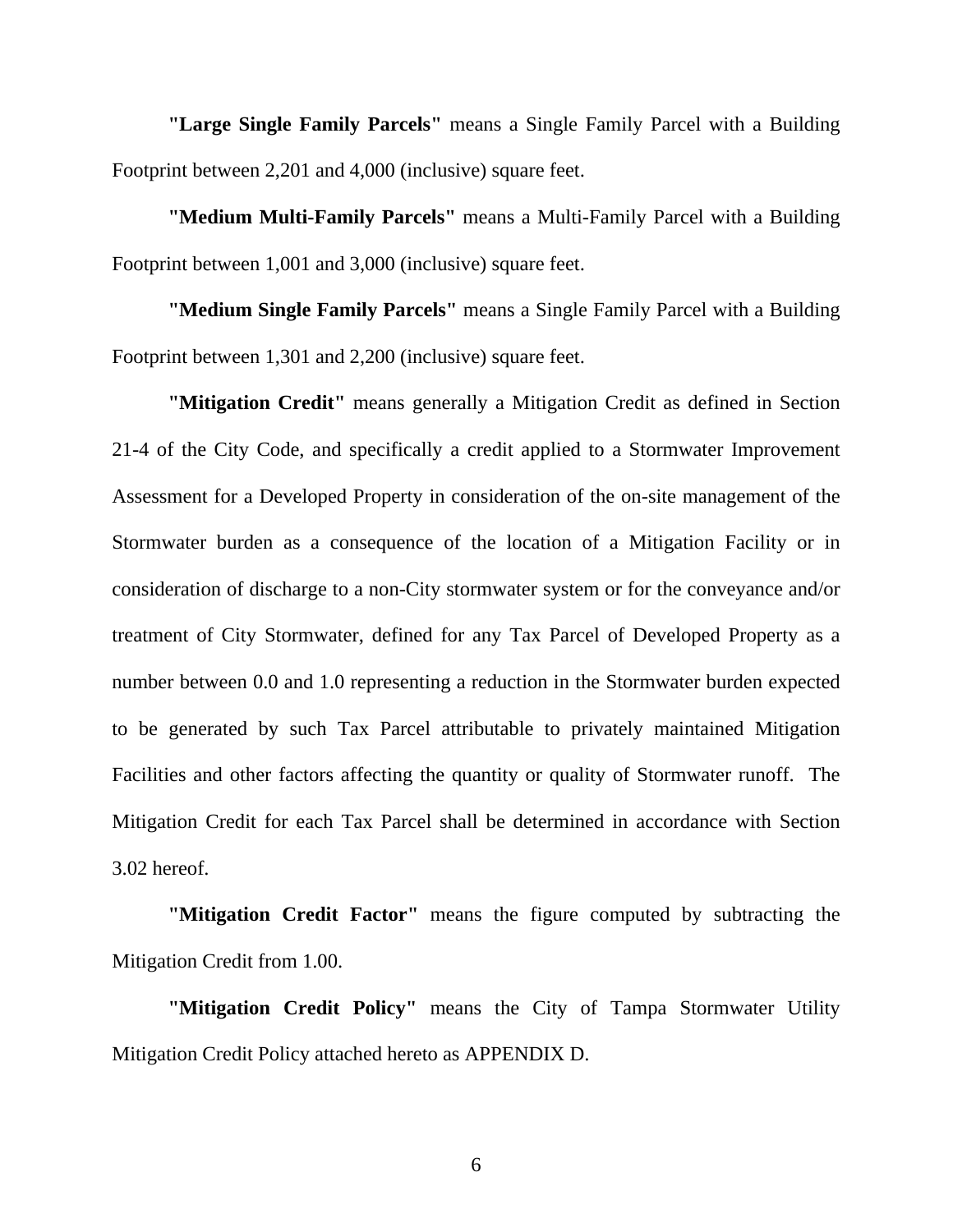**"Mitigation Facility"** shall have the meaning ascribed thereto in Section 21-4 of the City Code.

**"Mixed-Use Condominium Parcels"** means a Tax Parcel that contains both Condominium Residential Unit Parcels and Condominium Non-Residential Unit Parcels.

**"Multi-Family Parcel"** means a Tax Parcel of Developed Property to which the Property Appraiser has assigned a DOR Code of 0800, 0801 and 0802, as may be amended from time to time, and which contains no more than two buildings with no more than four (4) Dwelling Units per building.

**"Net ESU"** means the standard unit used to express the Stormwater burden expected to be generated by each parcel of property, after taking into consideration any approved Mitigation Credits.

**"Obligations"** means generally Obligations as defined in Section 21-4 of the City Code, including Interim Obligations and Permanent Obligations.

**"Permanent Obligations"** means generally Permanent Obligations as defined in Section 21-4 of the City Code, including a series of bonds or other evidence of indebtedness including but not limited to, notes, commercial paper, capital leases or any other obligations of the City issued or incurred to finance any portion of the Project Cost of the Stormwater Improvements or to repay Interim Obligations, issued or incurred with the intent to provide permanent funding.

**"Project Cost"** means generally the Project Costs as defined in Section 21-4 of the City Code, including but not limited to (1) the Capital Cost of the Stormwater Improvements, (2) the Transaction Cost associated with the Obligations to finance and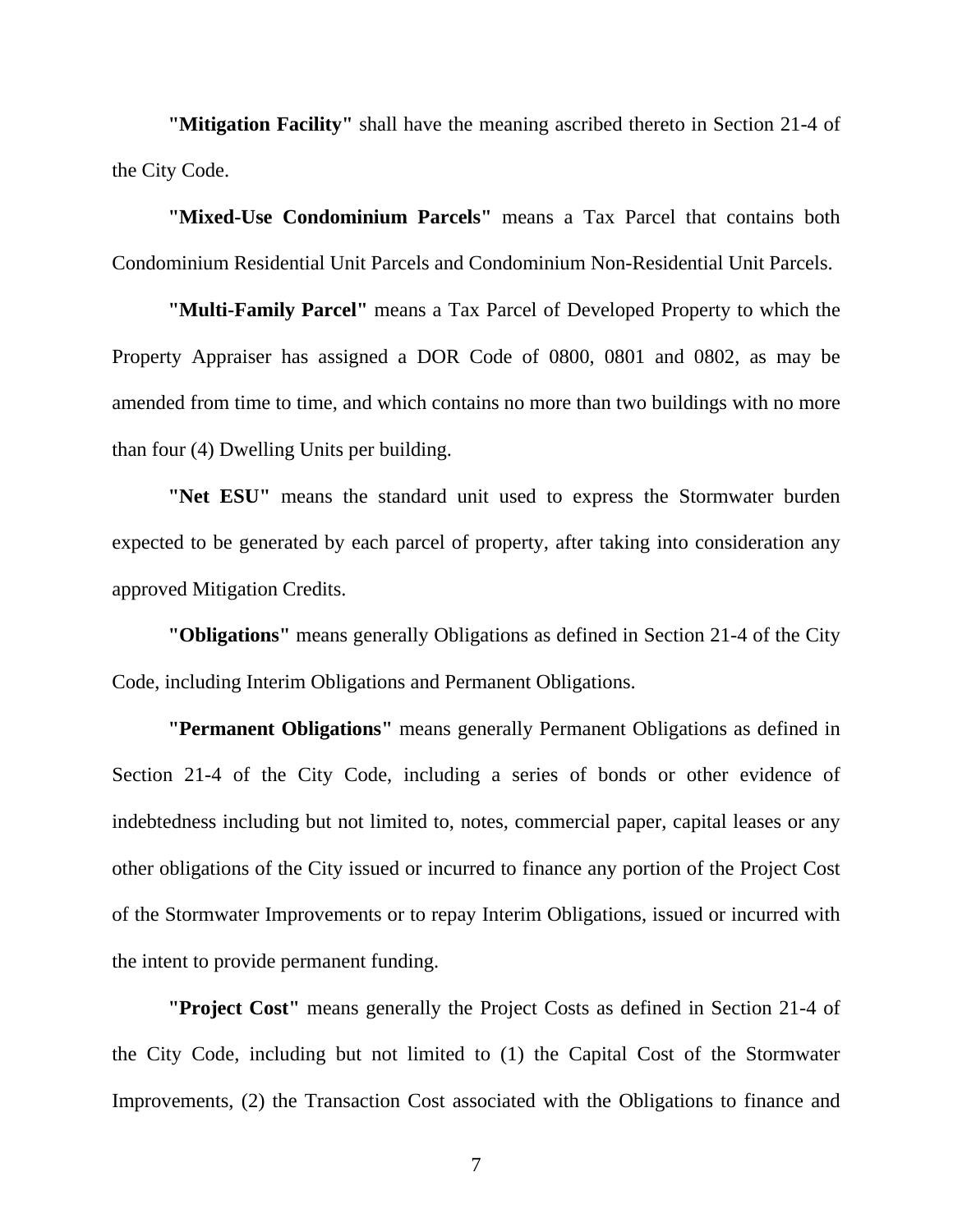refinance the Stormwater Improvement, (3) interest accruing on such Obligations for such period of time as the City deems appropriate, (4) the debt service reserve fund or account, if any, established for the Obligations which financed the Stormwater Improvement, (5) a reasonable required coverage amount each Fiscal Year to ensure marketability of the Obligations, and (6) any other costs or expenses related thereto.

**"Property Appraiser"** means the Property Appraiser for Hillsborough County, Florida.

**"Single Family Parcel"** means a Tax Parcel of Developed Property to which the Property Appraiser has assigned a DOR Code of 0100, 0102, 0106, 0110 and 0200, as may be amended from time to time.

**"Small Multi-Family Parcels"** means a Multi-Family Parcel with a Building Footprint between 100 and 1,000 (inclusive) square feet.

**"Small Single Family Parcels"** means a Single Family Parcel with a Building Footprint between 100 and 1,300 (inclusive) square feet.

**"State"** means the State of Florida.

**"Stormwater**" means the flow of water which results from, and which occurs following, a rainfall event.

**"Stormwater Capital Improvement Plan"** means the City's Stormwater Utility Capital Improvement Plan attached hereto as APPENDIX C.

**"Stormwater Improvements"** means generally the Stormwater Improvements described in Section 21-4 of the City Code, as more particularly described for the Central and Lower Basin Improvement Area in APPENDIX B attached hereto.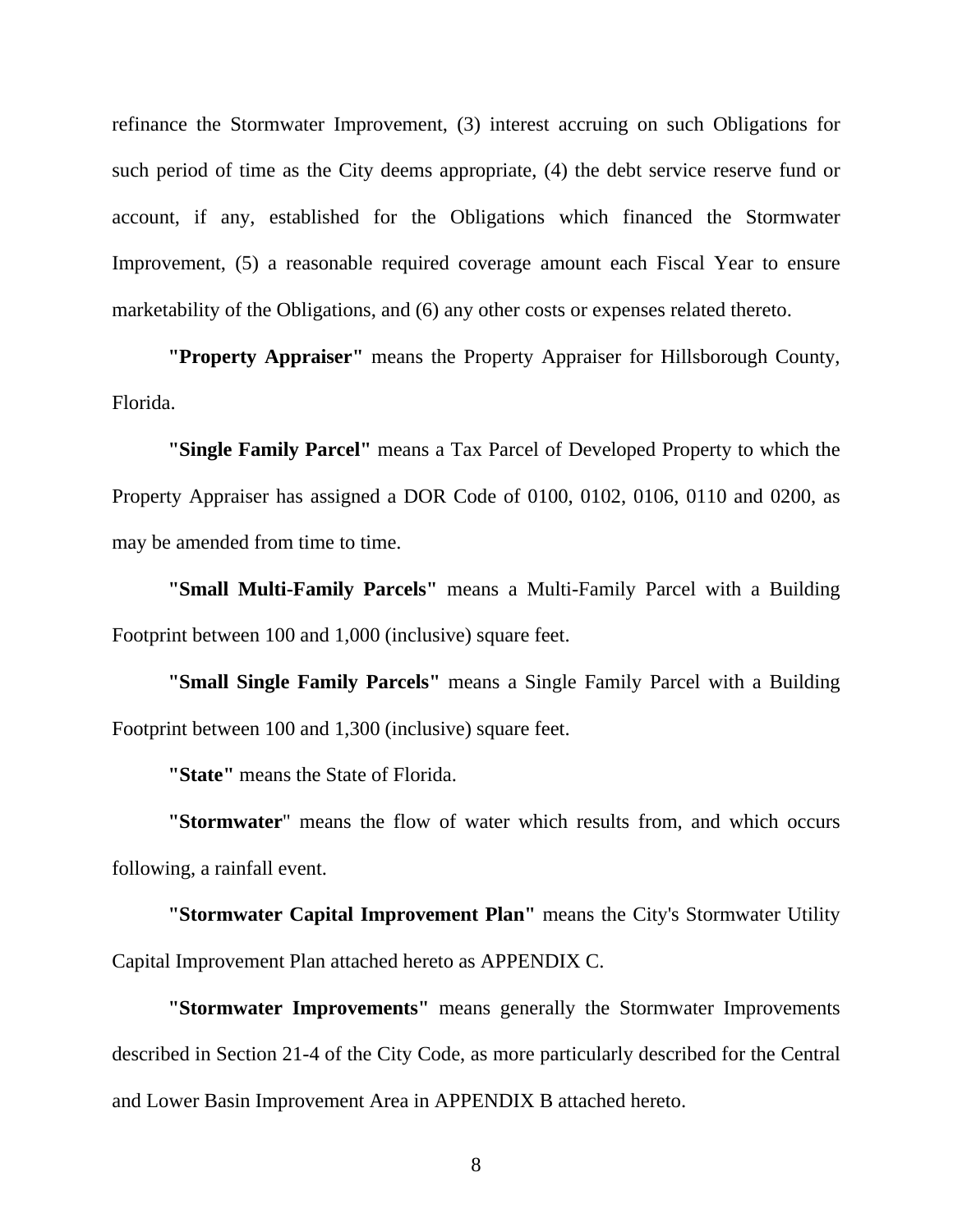**"Stormwater Improvement Assessments"** means generally Stormwater Improvement Assessments as defined in Section 21-4 of the City Code, and specifically the annual special assessment to be imposed by the City for each Fiscal Year against Developed Property within the Central and Lower Basin Improvement Area to pay the Project Cost and related expenses of the Stormwater Improvements, computed each Fiscal Year in accordance with Section 4.01 hereof.

**"Stormwater Roll"** shall have the meaning ascribed thereto in Section 21-4 of the City Code.

**"Stormwater Service Area"** shall have the meaning ascribed thereto in Section 21-4 of the City Code.

**"Stormwater Utility"** means the entity established by Section 21-117 of the City Code to implement the Stormwater management program of the City.

**"Tax Collector"** means the Tax Collector for Hillsborough County, Florida.

**"Tax Parcel"** means a parcel of property to which the Property Appraiser has assigned a distinct ad valorem property tax identification number.

**"Tax Roll"** means the real property ad valorem tax assessment roll maintained by the Property Appraiser for the purpose of the levy and collection of ad valorem taxes.

**"Transaction Cost"** shall have the meaning ascribed thereto in Section 21-4 of the City Code.

**"Uniform Assessment Collection Act"** shall have the meaning ascribed thereto in Section 21-4 of the City Code.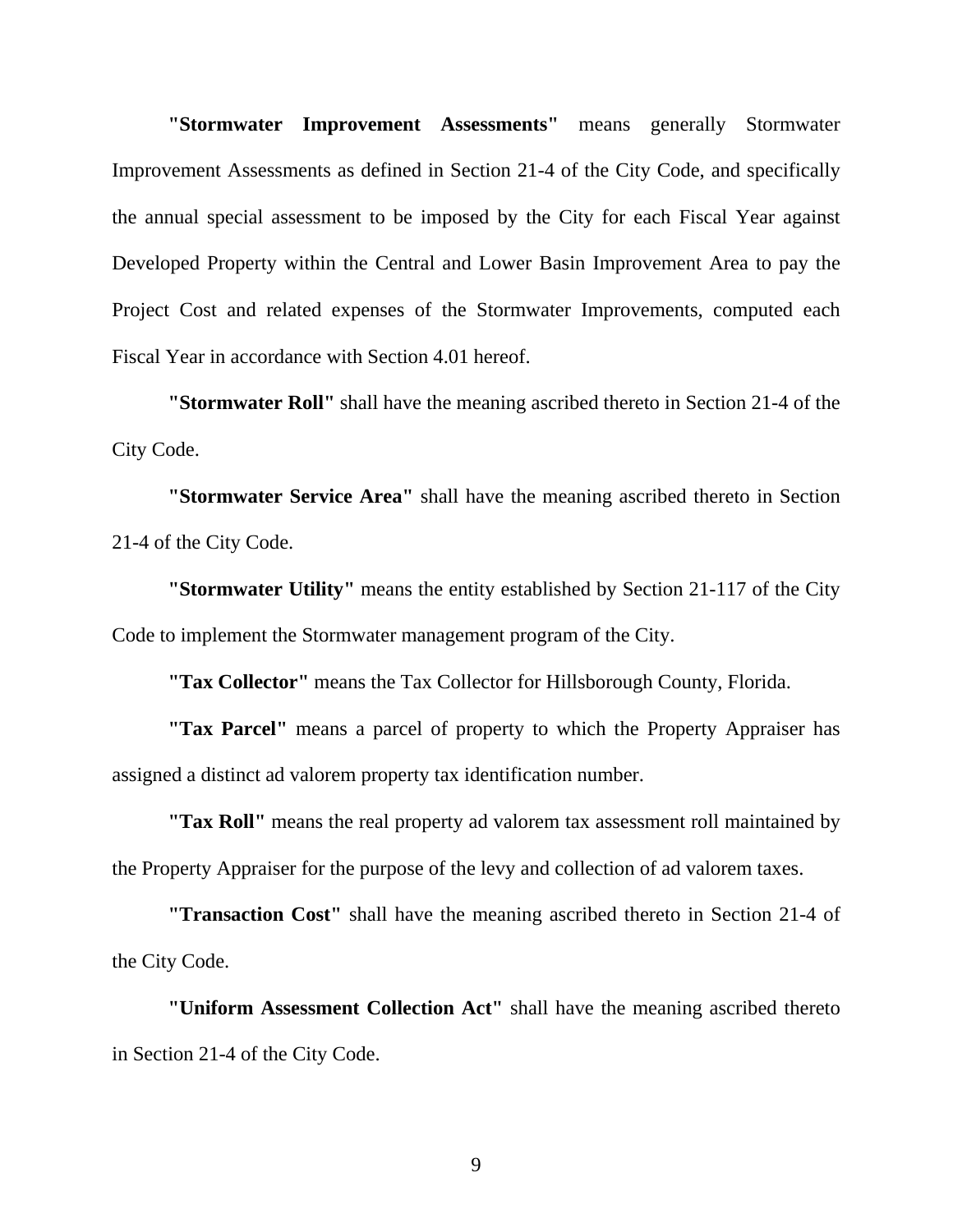<span id="page-12-0"></span>**"Very Large Single Family Parcels"** means a Single Family Parcel with a Building Footprint greater than 4,000 square feet.

**SECTION 1.02. INTERPRETATION.** Unless the context indicates otherwise, words importing the singular number include the plural number, and vice versa; the terms "hereof," "hereby," "herein," "hereto," "hereunder" and similar terms refer to this Resolution; and the term "hereafter" means after, and the term "heretofore" means before, the effective date of this Resolution. Words of any gender include the correlative words of the other genders, unless the sense indicates otherwise.

**SECTION 1.03. LEGISLATIVE FINDINGS.** It is hereby ascertained, determined and declared that:

(A) This Resolution is adopted pursuant to the provisions of Chapter 21-124 of the City Code and other applicable provisions of law, and is the Initial Stormwater Resolution as defined in the City Code.

(B) The City is responsible for the management, maintenance and improvement of the City's Stormwater Utility for the purpose of collection, storage, treatment and conveyance of Stormwater.

(C) The Stormwater Utility is required to comply with federal and State policies and mandates with respect to its operation and administration.

(D) Pursuant to Article VIII, Section 2(b), Florida Constitution, and Sections 166.021 and 166.041, Florida Statutes, the City has all powers of local self-government to perform municipal functions and to render municipal services except when prohibited by law, and such power may be exercised by the enactment of legislation.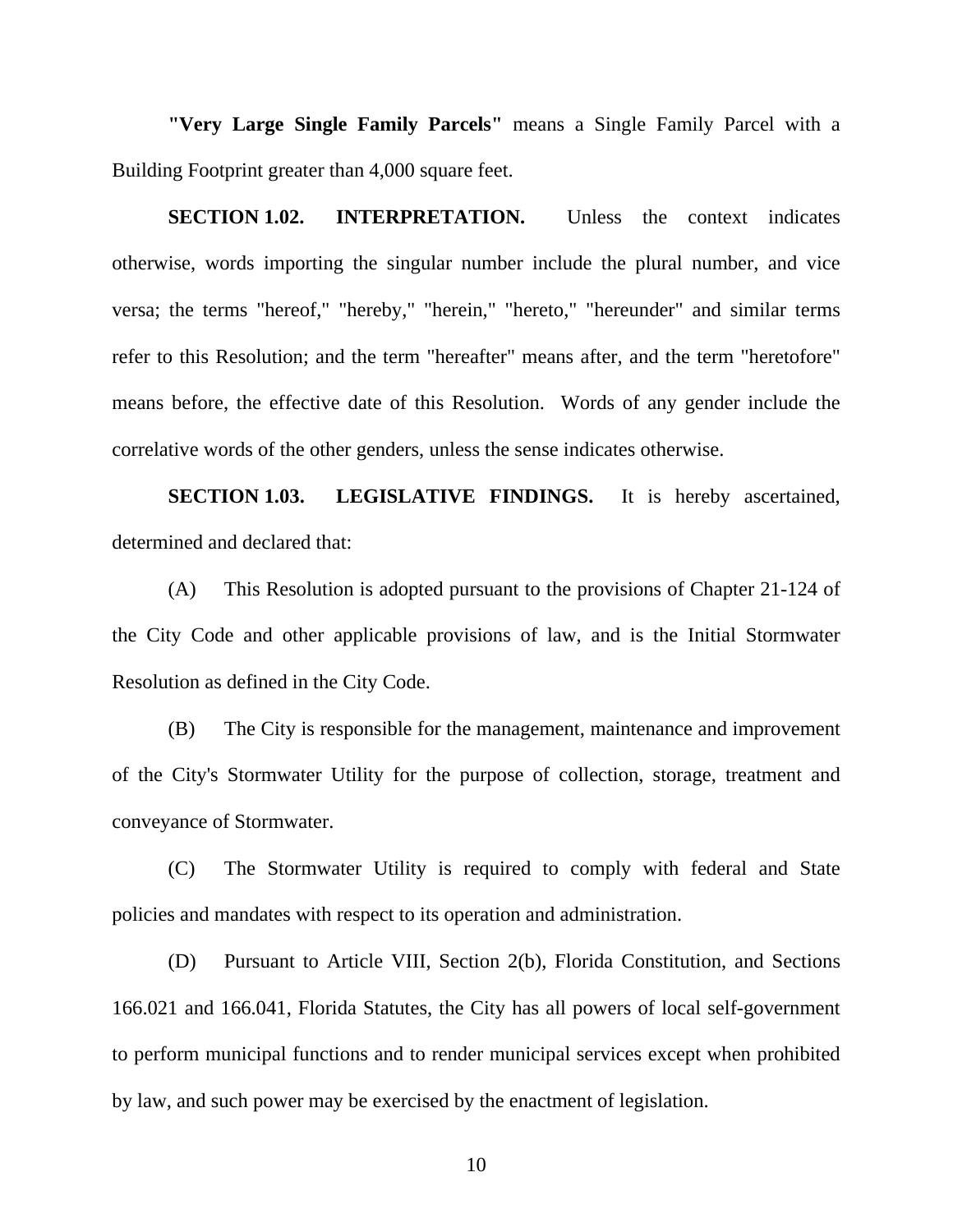(E) Pursuant to Section 403.0891, Florida Statutes, the City has the responsibility and authority to create a Stormwater Utility and provide for a stormwater management program that is compatible with the goals of the State.

(F) Pursuant to Section 403.0893, Florida Statutes, the City has the authority to fund construction, operation, maintenance and administration of the Stormwater Utility. That statutory provision is an additional and supplemental authority to the constitutional and statutory power of self-government granted to a municipality.

(G) Pursuant to its powers of self-government, the City enacted Ordinance No. 2003-0200 providing for a Stormwater Utility and the imposition and collection of Stormwater Improvement Assessments, as codified in Chapter 21 of the City Code.

(H) The legislative determinations ascertained and declared in City Ordinance No. 2003-0200, as codified in Section 21-2 of the City Code, are hereby ratified and confirmed.

(I) The City's existing Stormwater system is aging and, as a result, property owners are experiencing an increase in the amount of standing water following a rain event and during the rainy season, and several components within the Stormwater Utility are failing, requiring complete rehabilitation in some cases.

(J) The policy represented by the City's Stormwater Capital Improvement Plan attached hereto as APPENDIX C, as may be further amended or revised from time to time, is adopted by this Resolution and shall constitute the current version of the City's Stormwater Basin Plan as defined in Section 21-4 of the City Code, and is intended to correct existing deficiencies with respect to a specific level of service and provide a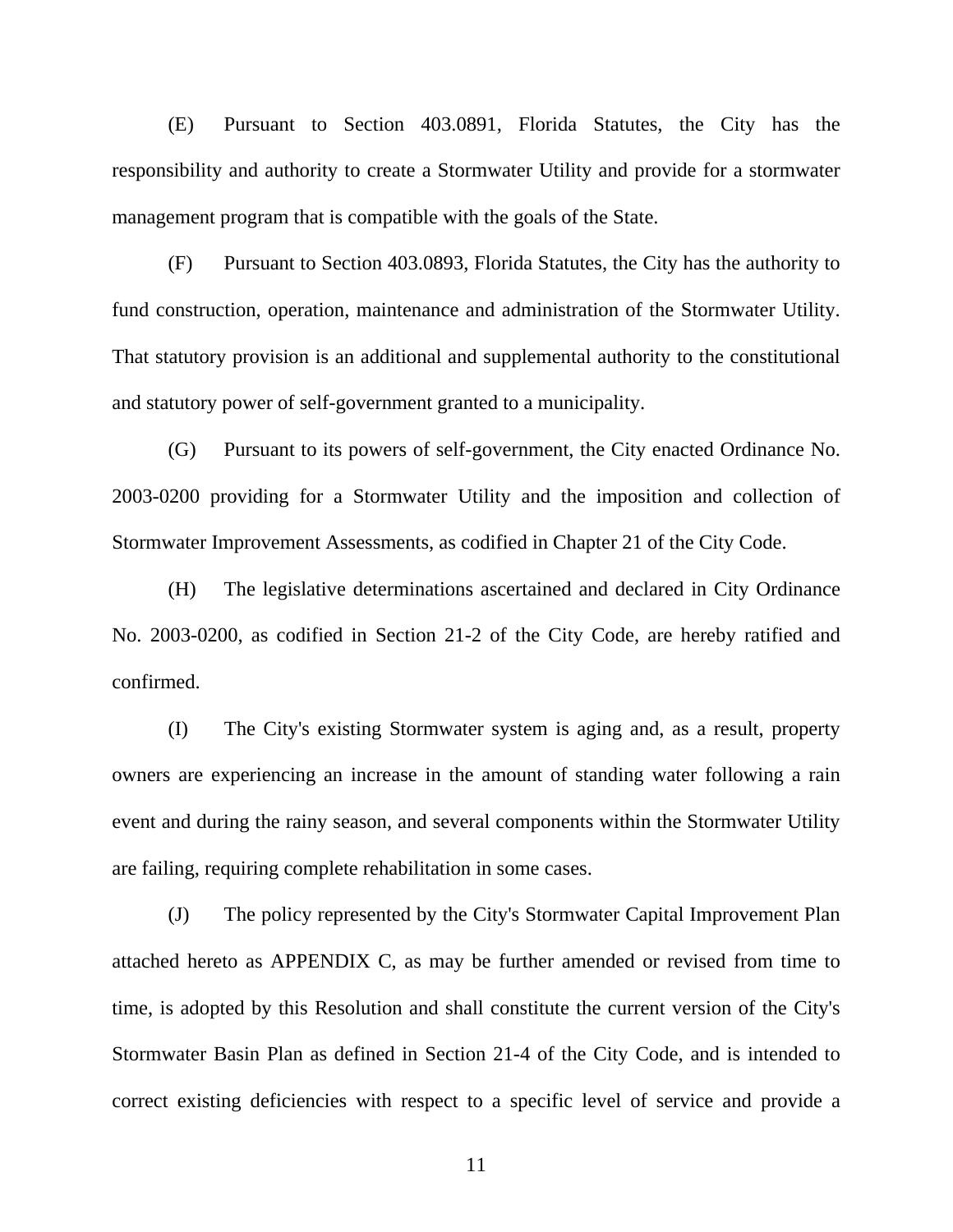consistent level of Stormwater management in the areas of the City described for each project.

(K) The construction, reconstruction or installation of the Stormwater Improvements described in the Stormwater Capital Improvement Plan and in APPENDIX B hereto will provide a number of special benefits including, but not limited to: (1) the availability and use of the Stormwater Improvements by the owners and occupants of Developed Property to properly and safely detain, retain, convey and treat Stormwater discharged from Developed Property; (2) reduction of real and personal property damage from flooding; (3) ensuring future compliance with federal and State permits to operate the Stormwater Utility; (4) stabilization of Developed Property values; (5) increased safety and better access to Developed Property including reduction of emergency evacuation route flooding; (6) improving appearance; (7) rendering Developed Property more adaptable to a current or reasonably foreseeable new and higher use; (8) alleviation of the burdens caused by Stormwater runoff and accumulation attendant with the use of Developed Property; (9) allowing the City to address water quantity, water quality and infrastructure replacement issues; (10) fostering the enhancement of environmentally responsible use and enjoyment of the natural resources within the benefitted area.

(L) The Council is establishing the geographic area depicted and described in APPENDIX A hereof as the "Central and Lower Basin Improvement Area." The Central and Lower Basin Improvement Area shall constitute a "Stormwater Improvement Area" within the meaning of Section 21-4 of the City Code and consists of those stormwater basins, or any portion or portions thereof, encompassing parcels of property that will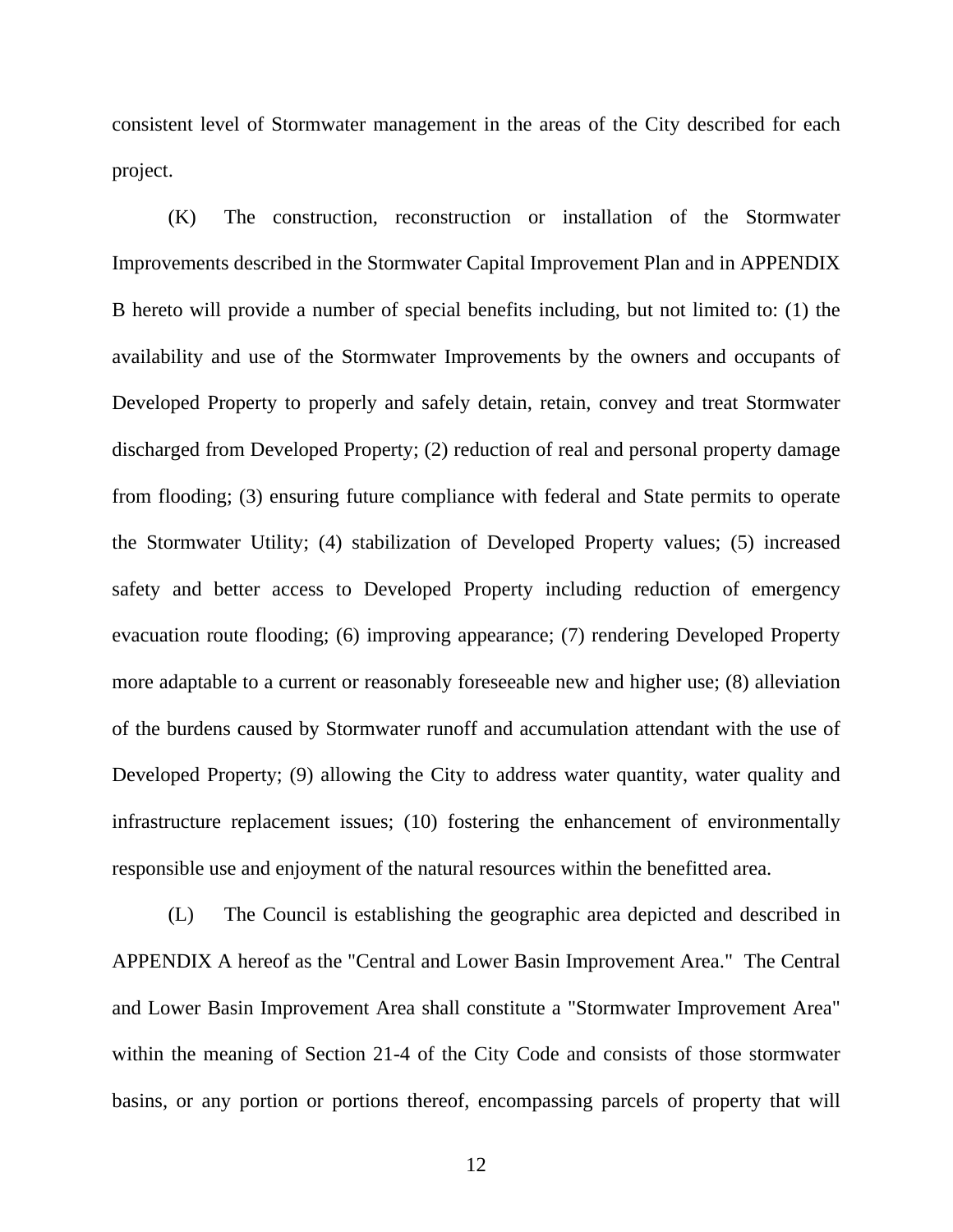derive a special benefit from the construction, reconstruction or installation of all or any portion of the Stormwater Improvements.

(M) The Stormwater Improvement Assessments authorized by Section 21-121 of the City Code and this Resolution provide an equitable method of funding the Capital Cost or debt service and related costs of Obligations issued to finance the Project Cost of the Stormwater Improvements described in APPENDIX B attached hereto, by fairly and reasonably allocating the cost to specially benefited property on the basis of the Stormwater burden expected to be generated by the physical characteristics and use of such property. The Stormwater burden generated by Developed Property is generally proportional to the number of "equivalent stormwater units" or "ESUs" attributed to each Developed Property.

(N) The Stormwater Improvements are necessitated by the existence of Impervious Area. Accordingly, it is fair and reasonable to impose the Stormwater Improvement Assessments only against Developed Property containing at least 100 square feet of Impervious Area.

(O) Any shortfall in the expected proceeds from the Stormwater Improvement Assessments due to any reduction or exemption from payment of the Stormwater Improvement Assessments required by law or authorized by the Council shall be supplemented by any legally available funds, or combination of such funds. In the event a court of competent jurisdiction determines any exemption or reduction by the Council is improper or otherwise adversely affects the validity of the Stormwater Improvement Assessments imposed for this Fiscal Year, the sole and exclusive remedy shall be the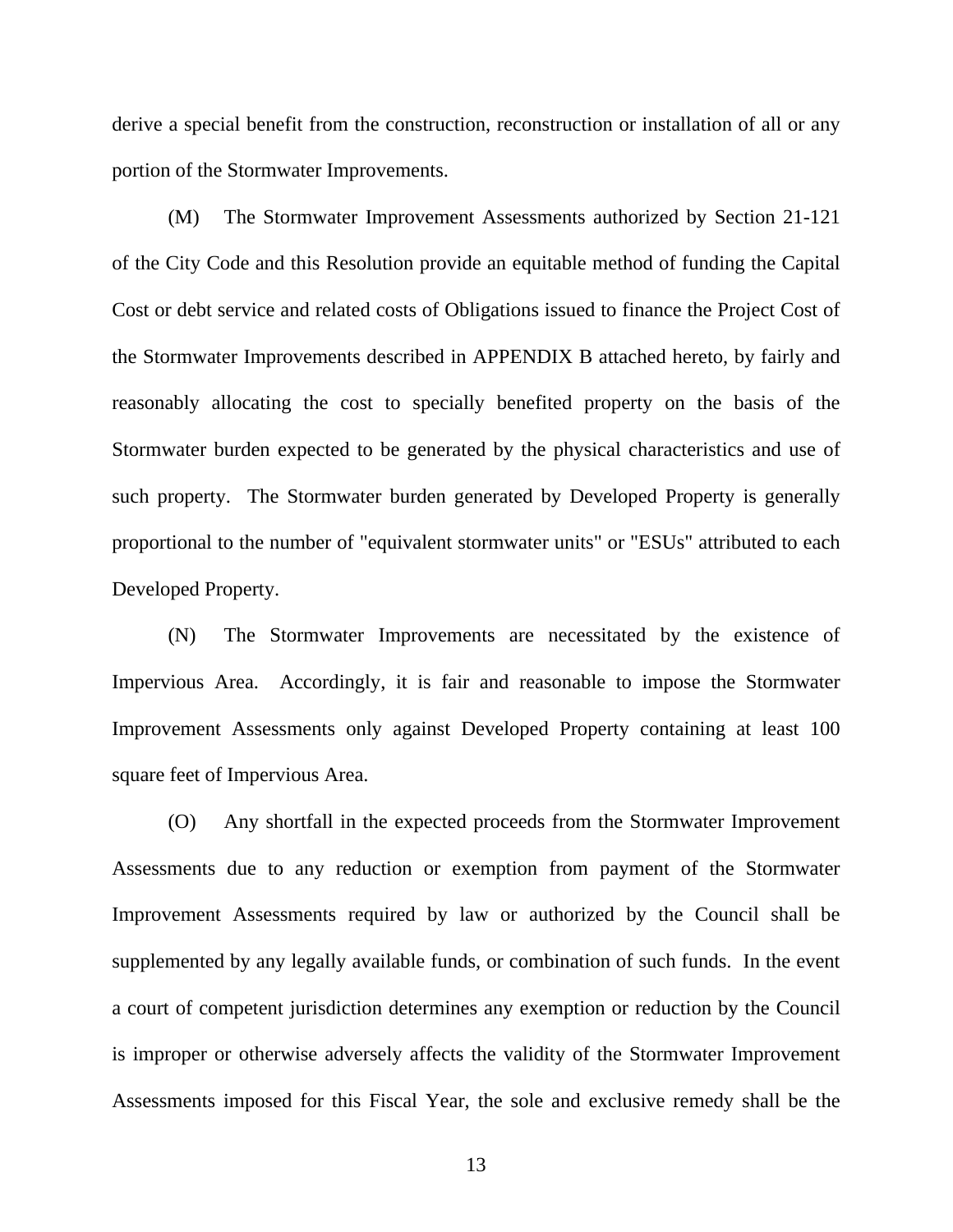imposition of a Stormwater Improvement Assessment upon each affected Tax Parcel in the amount of the Stormwater Improvement Assessment that would have been otherwise imposed save for such reduction or exemption afforded to such Tax Parcel.

(P) The Council hereby finds and determines that the Stormwater Improvement Assessments to be imposed in accordance with this Resolution provide an equitable method of funding the Stormwater Improvements by fairly and reasonably allocating the Project Cost to specially benefitted property, based upon the number of ESUs attributable to each Developed Property or classification of property in the manner described in Article III and IV hereof.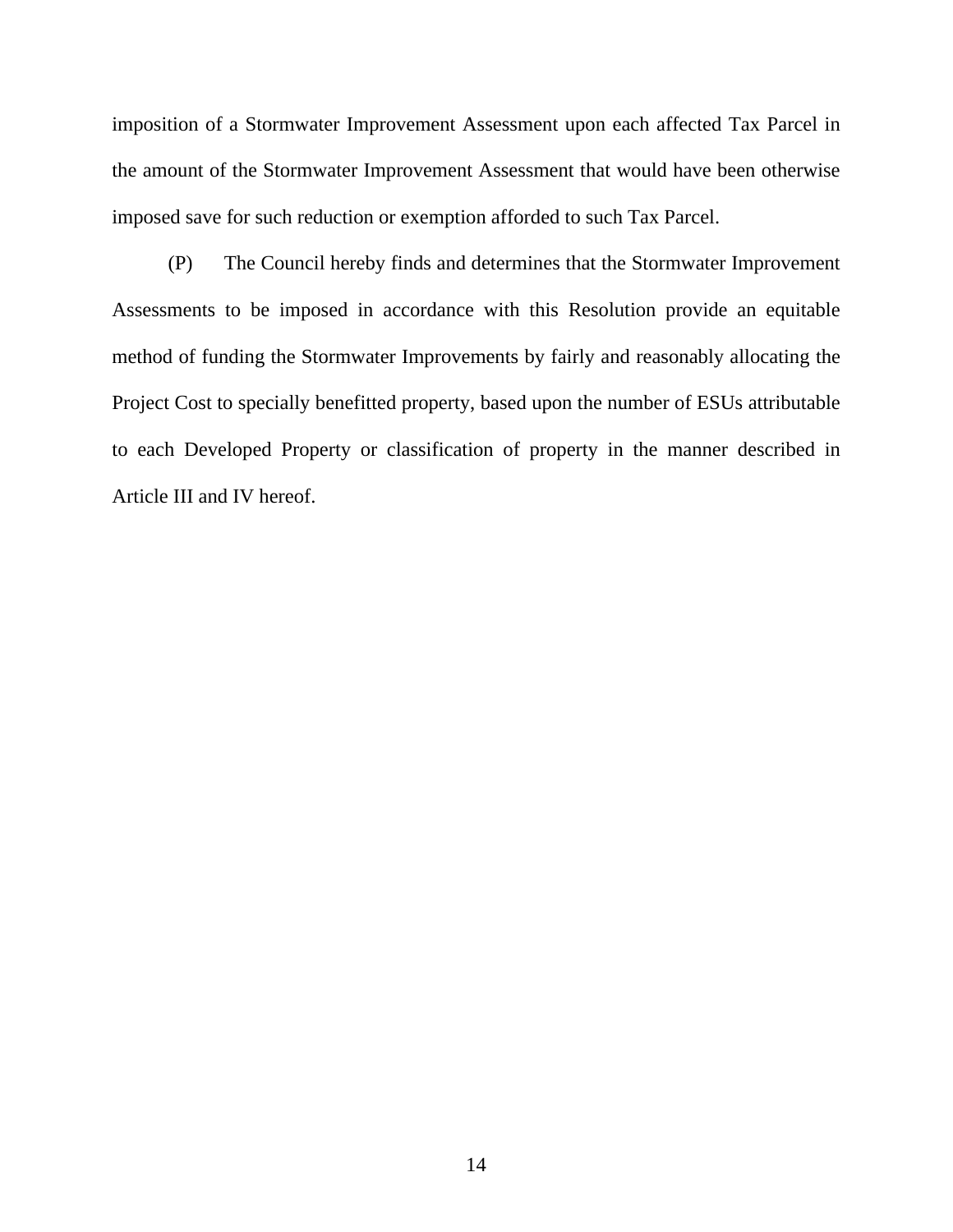### **ARTICLE II STORMWATER IMPROVEMENT AREA AND STORMWATER CHARGES**

<span id="page-17-0"></span>**SECTION 2.01. STORMWATER IMPROVEMENT AREA; PROJECT COST**.

(A) This Resolution will initiate the process for imposition of Stormwater Improvement Assessments to finance acquisition and construction of the Stormwater Improvements described in APPENDIX B attached hereto. The Council hereby establishes the geographic area depicted and described in APPENDIX A attached hereto as the "Central and Lower Basin Improvement Area." The Central and Lower Basin Improvement Area shall constitute a "Stormwater Improvement Area" within the meaning of Section 21-4 of the City Code.

(B) The Central and Lower Basin Improvement Area consists of those stormwater basins, or any portion or portions thereof, encompassing parcels of property that will derive a special benefit from the construction, reconstruction or installation of all or any portion of the facilities described in the City's Stormwater Capital Improvement Plan attached hereto as APPENDIX C. The policy represented by the City's Stormwater Capital Improvement Plan is hereby adopted and shall constitute the current version of the City's Stormwater Basin Plan as defined in Section 21-4 of the City Code and is intended to correct existing deficiencies with respect to a specific level of service and provide a consistent level of Stormwater management in the areas of the City described in the Stormwater Capital Improvement Plan.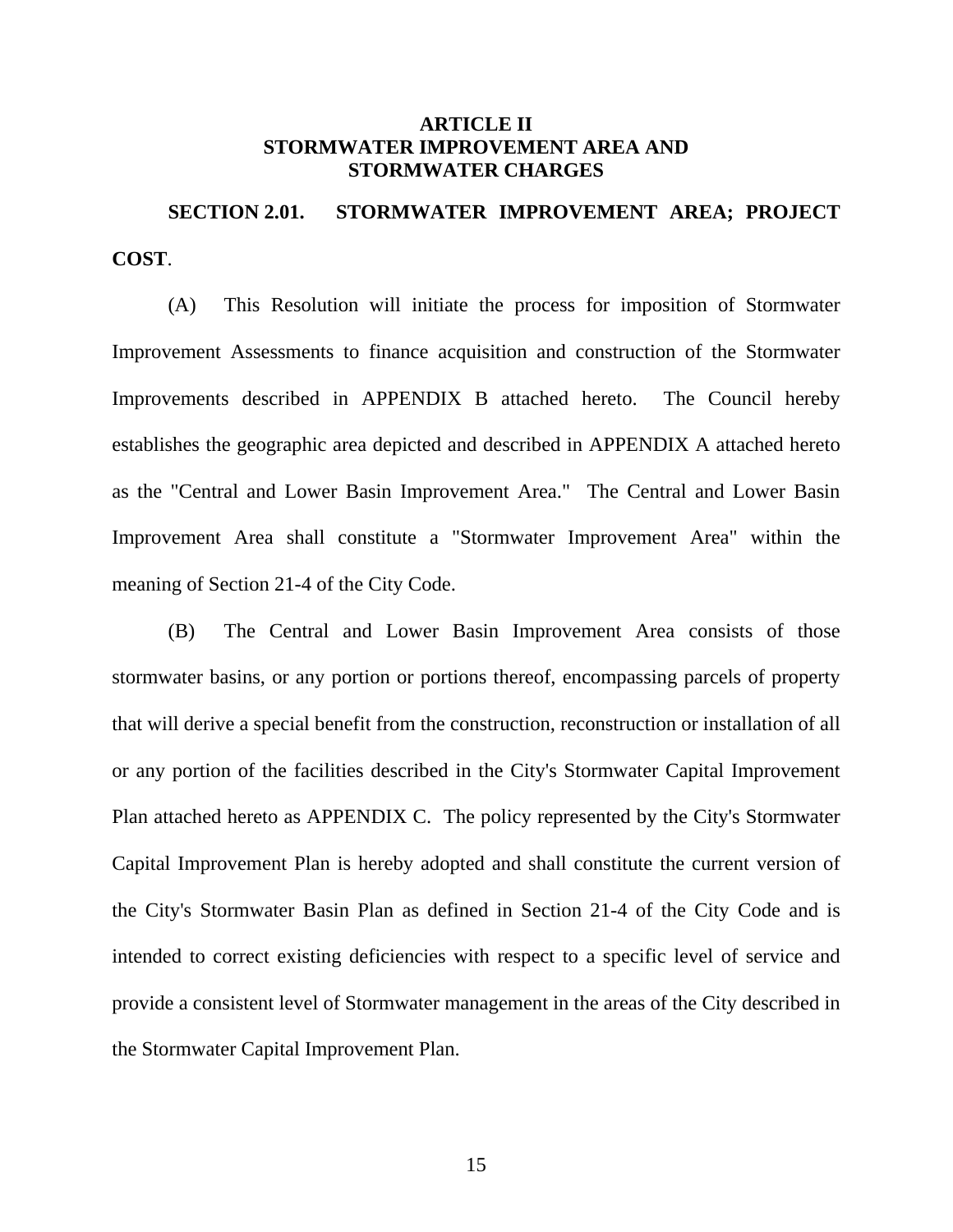<span id="page-18-0"></span>(C) The estimated Project Cost for the Stormwater Improvements is \$251,285,000. The Project Cost and related expenses of the Stormwater Improvements shall be funded through the imposition of Stormwater Improvement Assessments against property located in the Central and Lower Basin Improvement Area, in the manner set forth in Article II and Article IV hereof.

# **SECTION 2.02. IMPOSITION OF ASSESSMENTS AGAINST NON-GOVERNMENTAL PROPERTY**.

(A) A Stormwater Improvement Assessment is hereby imposed against all non-Government Property that is Developed Property within the Central and Lower Basin Improvement Area. The Project Cost of the Stormwater Improvements attributable to non-Government Property shall be assessed against all Tax Parcels of non-Government Property that are Developed Property within the Central and Lower Basin Improvement Area at a rate of assessment based upon the number of Net ESUs attributable to each Tax Parcel or classification of such non-Government Property as described in Article III hereof and computed in a manner described in Section 4.01 hereof.

(B) The Stormwater Improvement Assessments shall be collected pursuant to the Uniform Assessment Collection Act.

# **SECTION 2.03. REIMBURSEMENT TO CITY FROM GOVERNMENT PROPERTY**.

(A) The City shall contribute an amount each Fiscal Year equal to the assessment rate multiplied by the amount of Net ESUs attributable to Government Property. Such contribution shall come from any legally available funds, or combination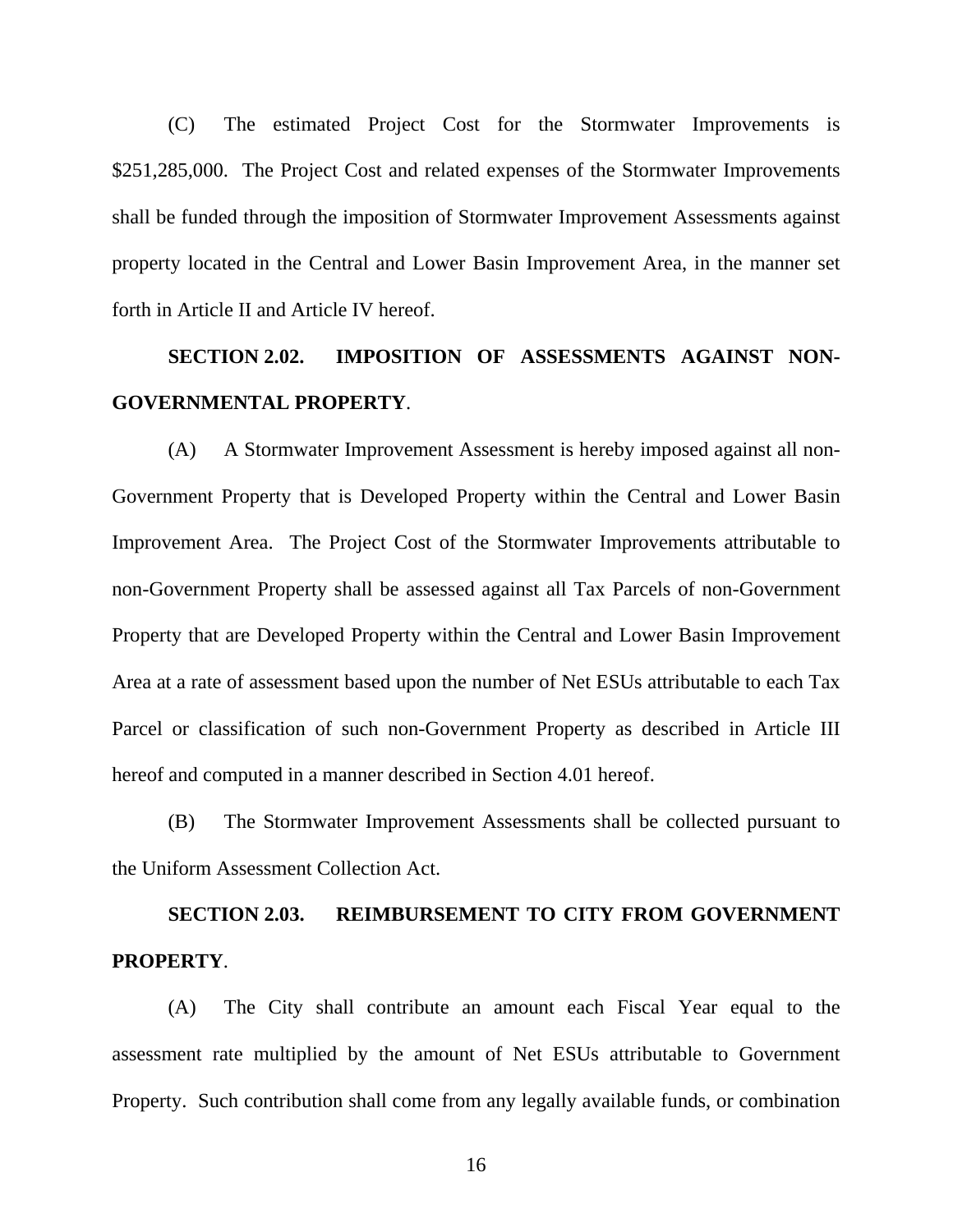of such funds, and shall not be paid for by proceeds or funds derived from the Stormwater Improvement Assessments. Where legally permissible, the City shall impose fees to reimburse itself for expenses related such Government Property that is not owned by the City.

(B) The collection of such fees from Government Property shall be pursuant to Section 21-133 of the City Code.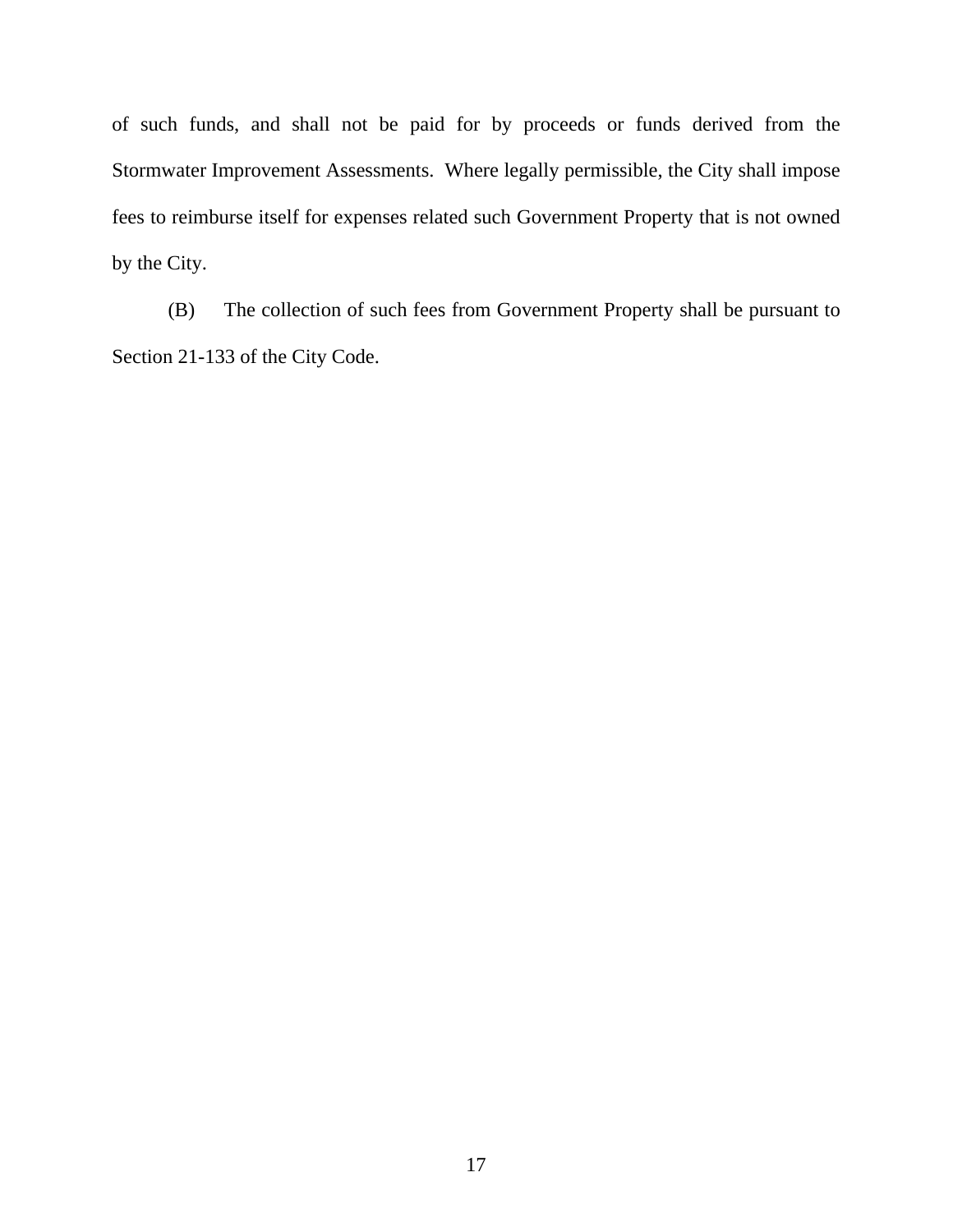## **ARTICLE III ASSIGNMENT OF EQUIVALENT STORMWATER UNITS**

#### <span id="page-20-0"></span>**SECTION 3.01. CLASSIFICATION OF TAX PARCELS.** Each Tax Parcel

located within the Central and Lower Basin Improvement Area shall be assigned to one of the following classifications: Small Single Family Parcels, Medium Single Family Parcels, Large Single Family Parcels, Very Large Single Family Parcels, Condominium Residential Unit Parcel, Condominium Non-Residential Unit Parcel, Condominium Common Area Parcel, Mixed-Use Condominium Parcels, Small Multi-Family Parcels, Medium Multi-Family Parcels, Large Multi-Family Parcels, or General Parcels.

#### **SECTION 3.02. SINGLE FAMILY PARCELS**.

(A) Findings. The Council hereby finds and determines as follows:

(1) Single Family Parcels constitute approximately 74.55 percent of the Developed Property located within the Central and Lower Basin Improvement Area.

(2) The cost of measuring or verifying the Impervious Area for each individual Single Family Parcel greatly exceeds any benefit to be derived from individual measurement and verification.

(3) It is fair and reasonable to classify Single Family Parcels by size with Small Single Family Parcels constituting approximately 28.80 percent of the Single Family Parcels within the Central and Lower Basin Improvement Area, Medium Single Family Parcels constituting approximately 55.04 percent of the Single Family Parcels within the Central and Lower Basin Improvement Area,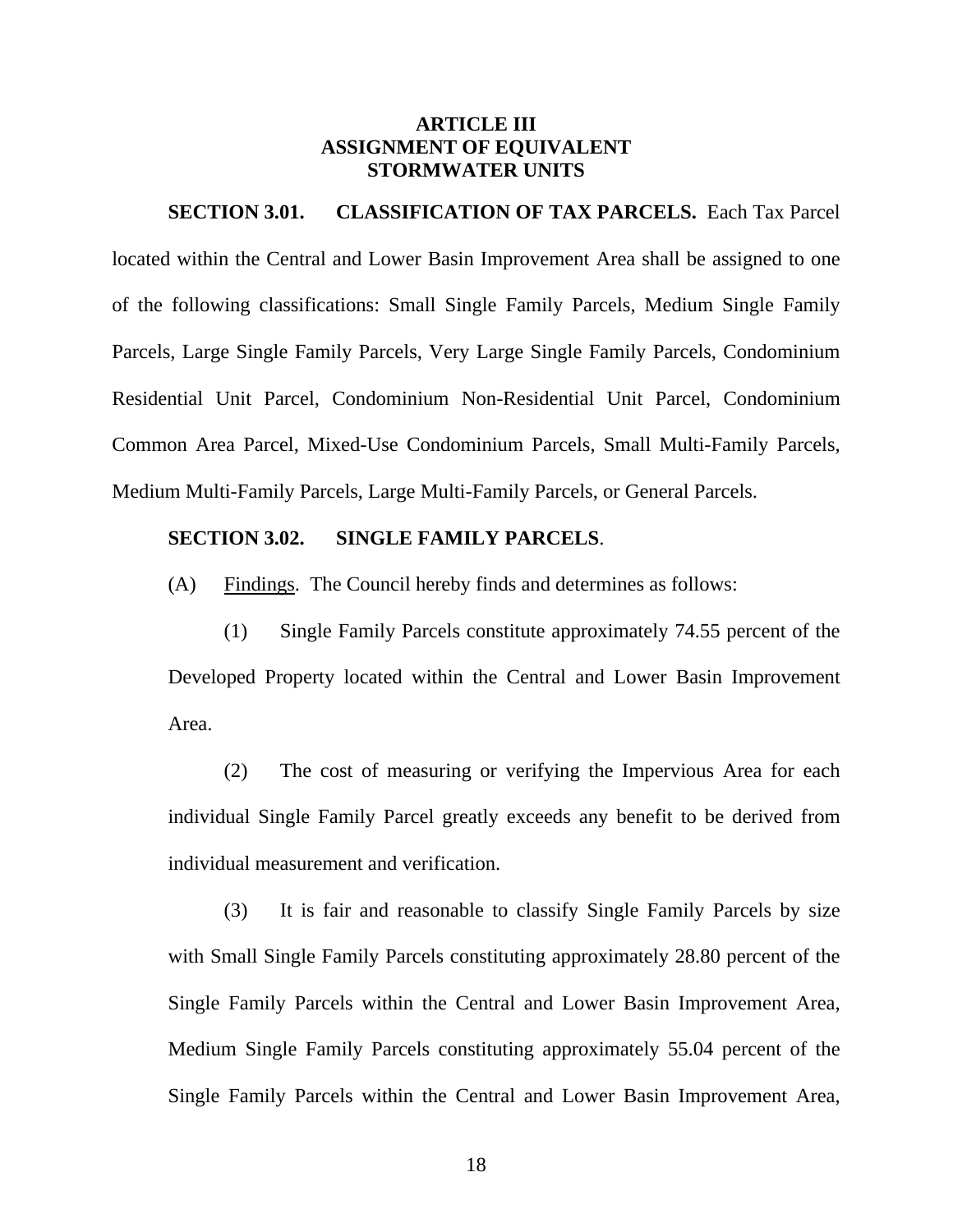Large Single Family Parcels constituting approximately 15.21 percent of the Single Family Parcels within the Central and Lower Basin Improvement Area, and Very Large Single Family Parcels constituting approximately 0.95 percent of the Single Family Parcels within the Central and Lower Basin Improvement Area.

(4) The City has compared the above-described percentages for each Single Family Parcel category within the Central and Lower Basin Improvement Area to the percentages for each Single Family Parcel category within the Stormwater Service Area and has determined that it is fair and reasonable to utilize the ESU Values calculated for the Stormwater Service Area for the Central and Lower Basin Improvement Area in order to avoid confusion among property owners as to how their assessments are calculated and efficiently calculate and administer the assessments. Accordingly, the City will use the ESU Value (3,310 square feet) similar to the Impervious Area for the median Single Family Parcel within the Stormwater Service Area. The City has determined that a Single Family Parcel with 3,310 square feet of Impervious Area typically has a Building Footprint of 1,667 square feet.

(B) Determination of ESUs and Net ESUs. Based on the above findings, the Council hereby assigns ESUs and Net ESUs to each category of Single Family Parcels as follows:

(1) The City has computed a Building Footprint of 1,667 square feet for a typical Medium Single Family Parcel. Accordingly, the number of Net ESUs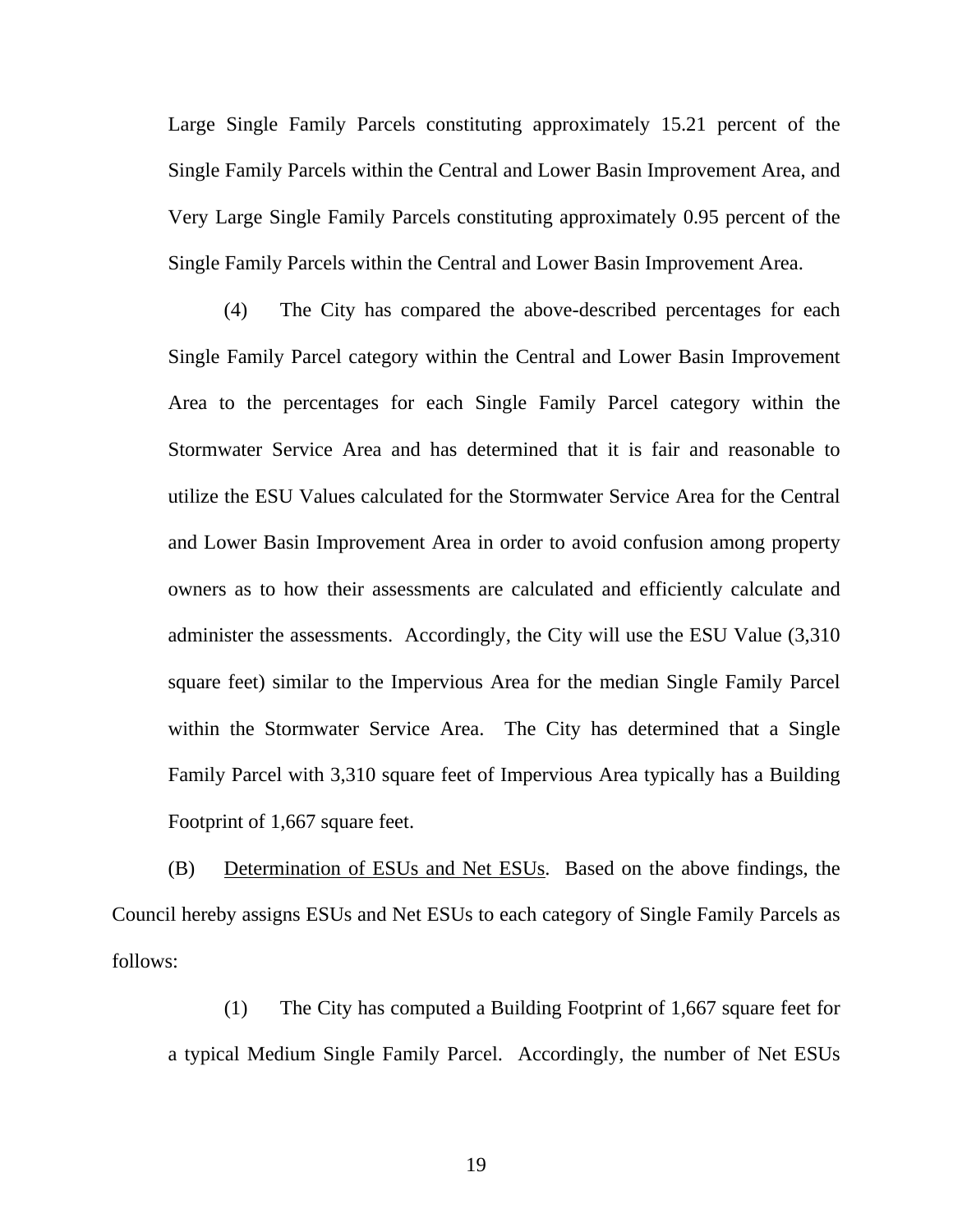attributable to each Medium Single Family Parcel shall be computed by multiplying one 1.0 ESU by the appropriate Mitigation Credit Factor.

(2) The City has computed a Building Footprint of 1,023 square feet for a typical Small Single Family Parcel. The number of ESUs attributable to each Small Single Family Parcel was computed by dividing the Building Footprint of the typical Small Single Family Parcel by the Building Footprint of the typical Medium Single Family Parcel (1,667 square feet). Accordingly, the number of Net ESUs attributable to each Small Single Family Parcel shall be computed by multiplying 0.61 ESUs by the appropriate Mitigation Credit Factor.

(3) The City has computed a Building Footprint of 2,762 square feet for a typical Large Single Family Parcel. The number of ESUs attributable to each Large Single Family Parcel was computed by dividing the Building Footprint of the typical Large Single Family Parcel by the Building Footprint of the typical Medium Single Family Parcel (1,667 square feet). Accordingly, the number of Net ESUs attributable to each Large Single Family Parcel shall be computed by multiplying 1.66 ESUs by the appropriate Mitigation Credit Factor.

(4) The City has computed a Building Footprint of 4,701 square feet for a typical Very Large Single Family Parcel. The number of ESUs attributable to each Very Large Single Family Parcel was computed by dividing the Building Footprint of the typical Very Large Single Family Parcel by the Building Footprint of the typical Medium Single Family Parcel (1,667 square feet). Accordingly, the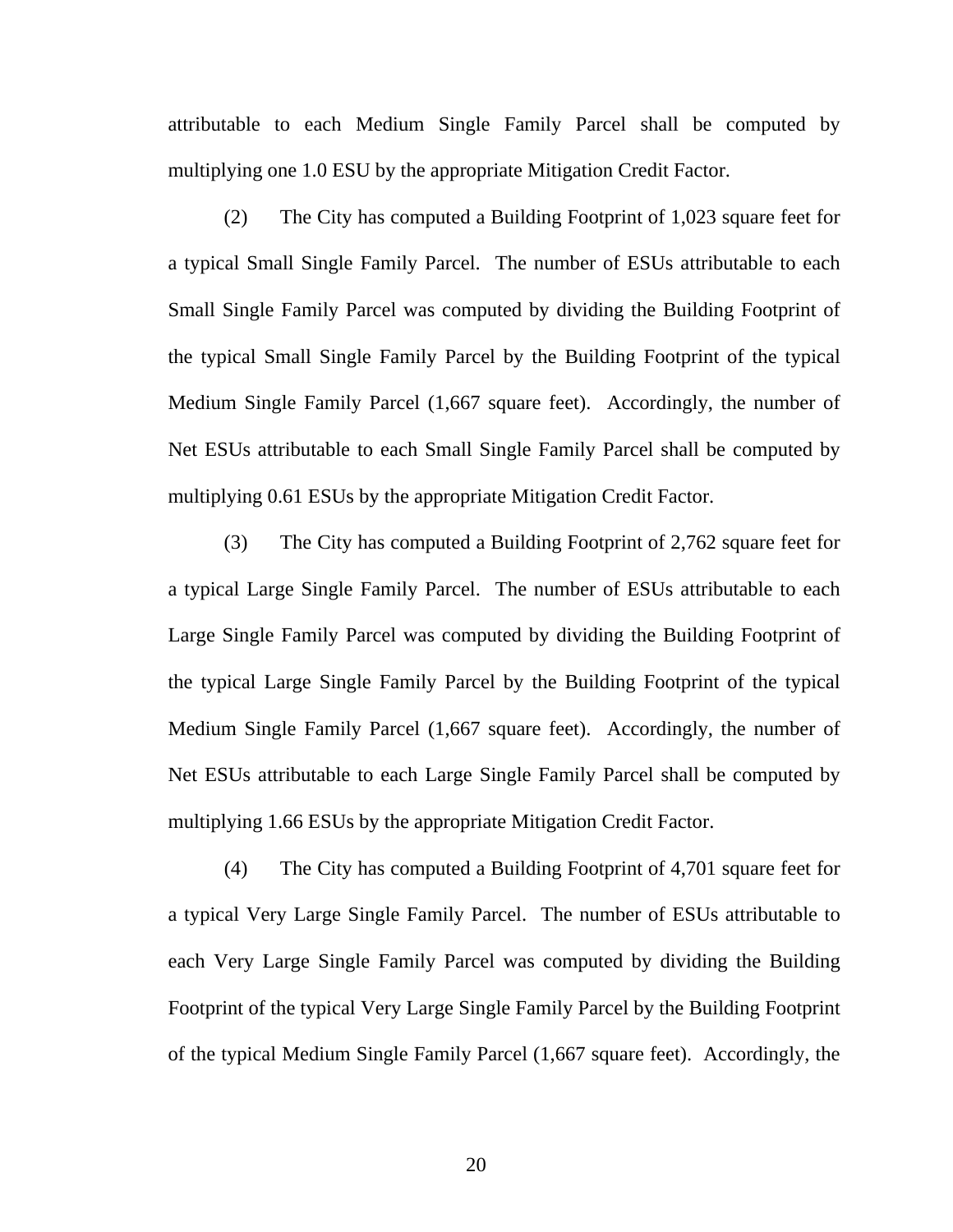<span id="page-23-0"></span>number of Net ESUs attributable to each Very Large Single Family Parcel shall be computed by multiplying 2.82 ESUs by the appropriate Mitigation Credit Factor.

#### **SECTION 3.03. MULTI-FAMILY PARCELS**.

(A) Findings. The Council hereby finds and determines as follows:

(1) Multi-Family Parcels constitute approximately 2.98 percent of the Developed Property located within the Central and Lower Basin Improvement Area.

(2) The cost of measuring or verifying the Impervious Area for each individual Multi-Family Parcel greatly exceeds any benefit to be derived from individual measurement and verification.

(3) It is fair and reasonable to classify Multi-Family Parcels by size with Small Multi-Family Parcels constituting approximately 8.12 percent of the Multi-Family Parcels within the Central and Lower Basin Improvement Area, Medium Multi-Family Parcels constituting approximately 87.18 percent of the Multi-Family Parcels within the Central and Lower Basin Improvement Area and Large Multi-Family Parcels constitute approximately 4.70 percent of the Multi-Family Parcels within the Central and Lower Basin Improvement Area.

(4) The City has compared the above-described percentages for each Multi-Family Parcel category within the Central and Lower Basin Improvement Area to the percentages for each Multi-Family Parcel category within the Stormwater Service Area and has determined that it is fair and reasonable to utilize the ESU Values calculated for the Stormwater Service Area for the Central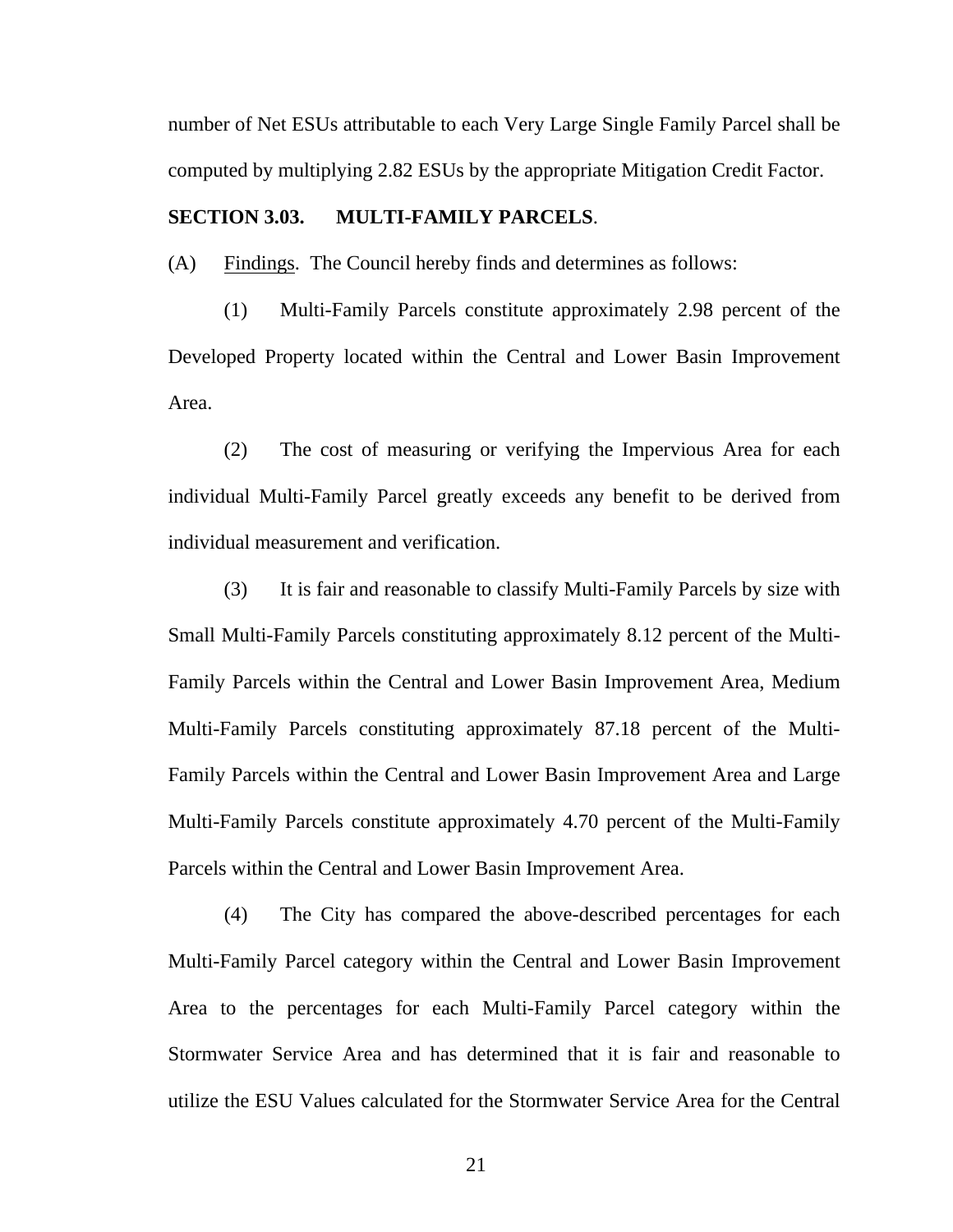and Lower Basin Improvement Area in order to avoid confusion among property owners as to how their assessments are calculated and efficiently calculate and administer the assessments. Accordingly, one ESU of Impervious Area equates to a Building Footprint of 1,667 square feet.

(B) Determination of ESUs and Net ESUs. Based on the above findings, the Council hereby assigns ESUs and Net ESUs to each category of Multi-Family Parcels as follows:

(1) The City has computed a Building Footprint of 727 square feet for a typical Small Multi-Family Parcel. The number of ESUs attributable to each Small Multi-Family Parcel was computed by dividing the Building Footprint of the typical Small Multi-Family Parcel by the Building Footprint of the typical Medium Single Family Parcel (1,667 square feet). Accordingly, the number of Net ESUs attributable to each Small Multi-Family Parcel shall be computed by multiplying 0.44 ESUs by the appropriate Mitigation Credit Factor.

(2) The City has computed a Building Footprint of 1,685 square feet for a typical Medium Multi-Family Parcel. The number of ESUs attributable to each Medium Multi-Family Parcel was computed by dividing the Building Footprint of the typical Medium Multi-Family Parcel by the Building Footprint of the typical Medium Single Family Parcel (1,667 square feet). Accordingly, the number of Net ESUs attributable to each Medium Multi-Family Parcel shall be computed by multiplying 1.01 ESUs by the appropriate Mitigation Credit Factor.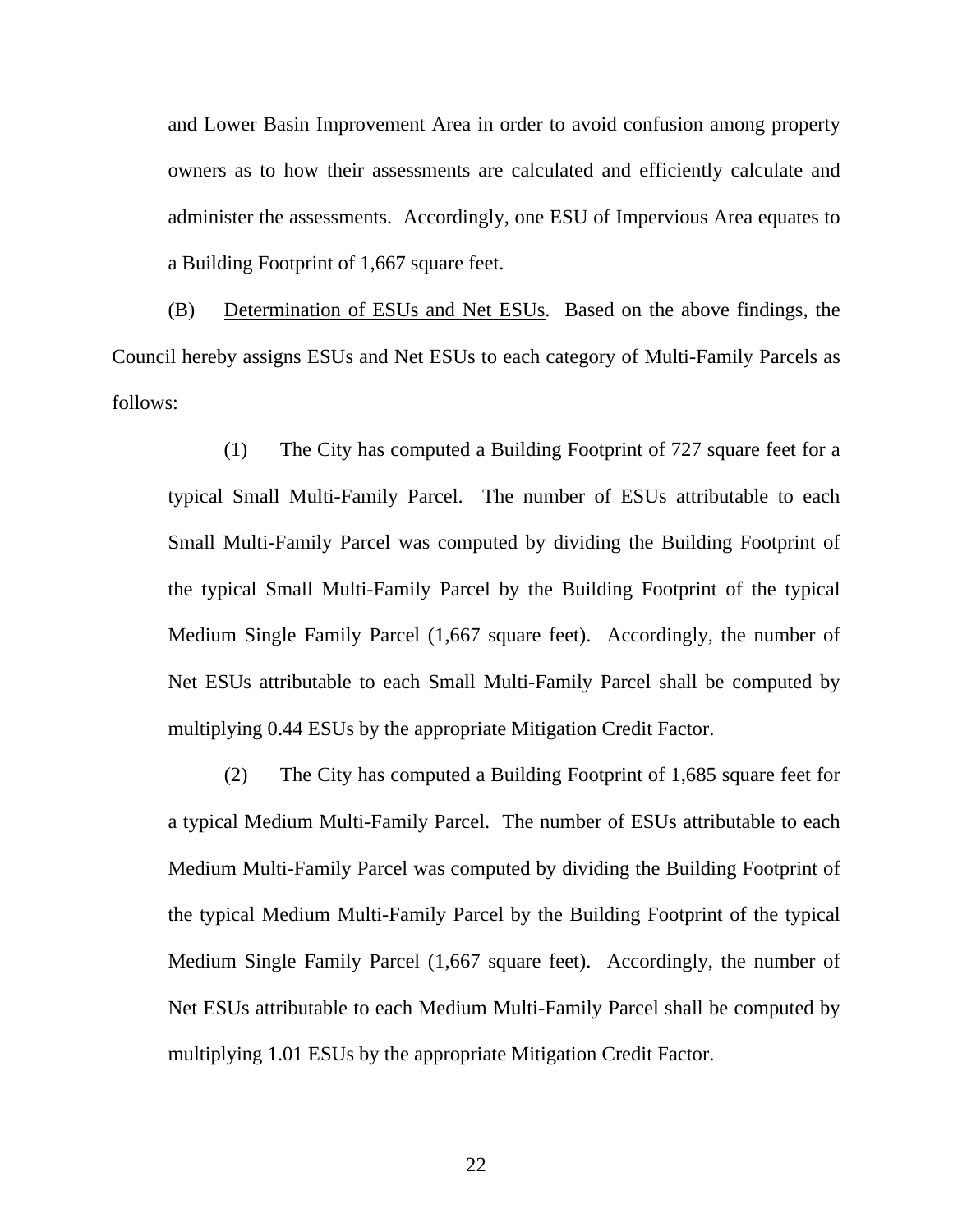<span id="page-25-0"></span>(3) The City has computed a Building Footprint of 3,744 square feet for a typical Large Multi-Family Parcel. The number of ESUs attributable to each Large Multi-Family Parcel was computed by dividing the Building Footprint of the typical Large Multi-Family Parcel by the Building Footprint of the typical Medium Single Family Parcel (1,667 square feet). Accordingly, the number of Net ESUs attributable to each Large Multi-Family Parcel shall be computed by multiplying 2.25 ESUs by the appropriate Mitigation Credit Factor.

#### **SECTION 3.04. RESIDENTIAL CONDOMINIUM PARCELS**.

(A) Findings. The Council hereby finds and determines as follows:

(1) Condominiums constitute approximately 13.6 percent of the Developed Property located within the Central and Lower Basin Improvement Area, of which approximately 95.8 percent are Condominium Residential Parcel Units.

(2) A residential Condominium constitutes a unique form of real property ownership comprised of Condominium Residential Unit Parcels, to which there may be an appurtenant undivided share in Condominium Common Area Parcels.

(3) It is fair and reasonable to attribute the Impervious Area of Condominium Common Area Parcels to the Condominium Residential Unit Parcels to which such Condominium Common Area Parcels are appurtenant.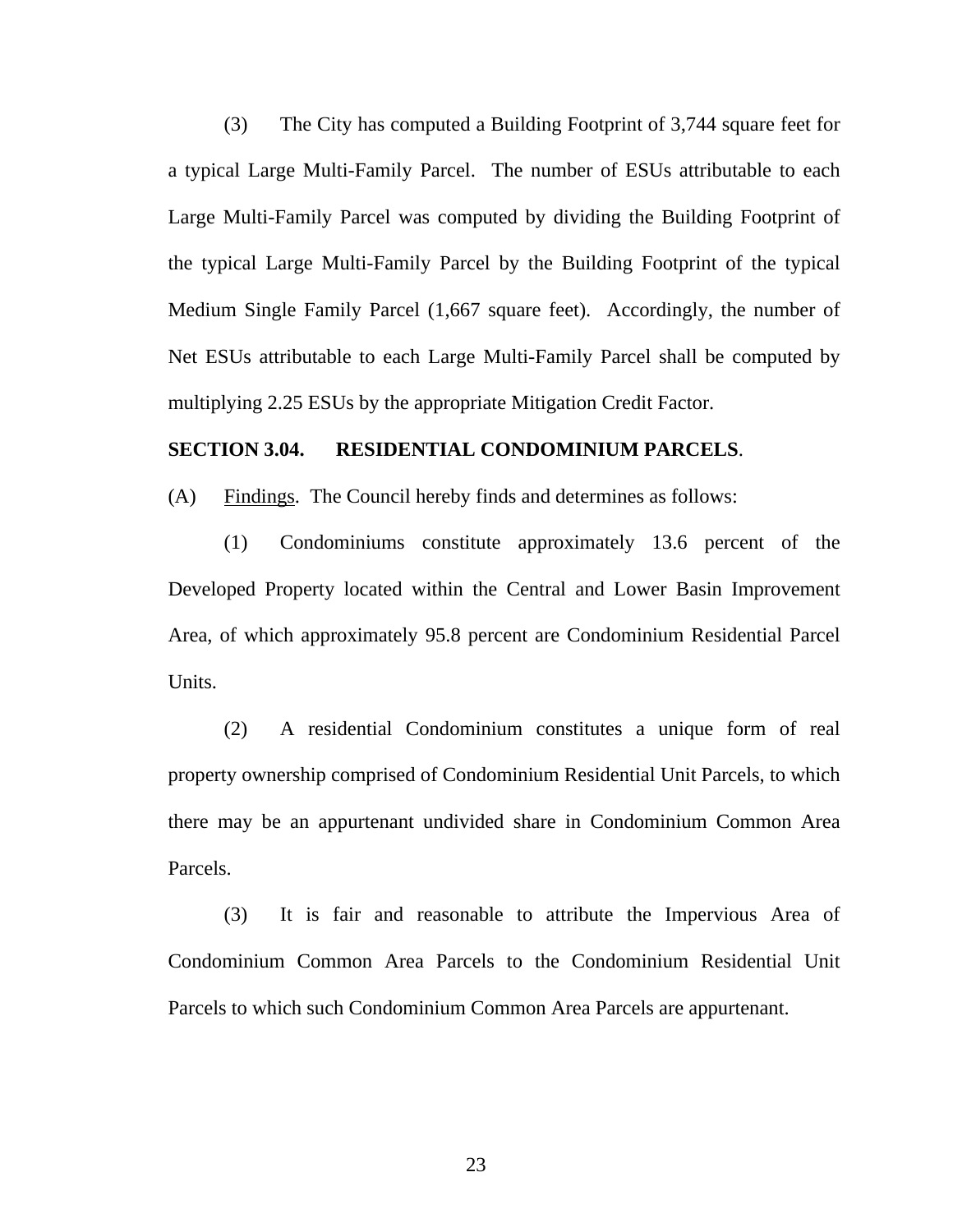(B) Determination of ESUs and Net ESUs. Based on the above findings, the number of Net ESUs attributable to each Condominium Residential Unit Parcel shall be equal to the sum of the following:

- (1) the product of multiplying:
	- (a) the quotient of dividing:

(i) the Impervious Area of the Condominium on which the Condominium Residential Unit Parcel is located, by

(ii) the ESU Value (3,310 square feet), and further dividing the result by the total number of Condominium Residential Unit Parcels located on such Condominium, by

- (b) the appropriate Mitigation Credit Factor; and
- (2) the product of multiplying:
	- (a) the quotient of dividing:

(i) the Impervious Area of the Condominium on which the Condominium Common Area Parcel appurtenant to the Condominium Residential Unit Parcel, by

(ii) the ESU Value (3,310 square feet), and further dividing the result by the total number of Condominium Residential Unit Parcels to which the Condominium Common Area Parcel is appurtenant, by

(b) the appropriate Mitigation Credit Factor.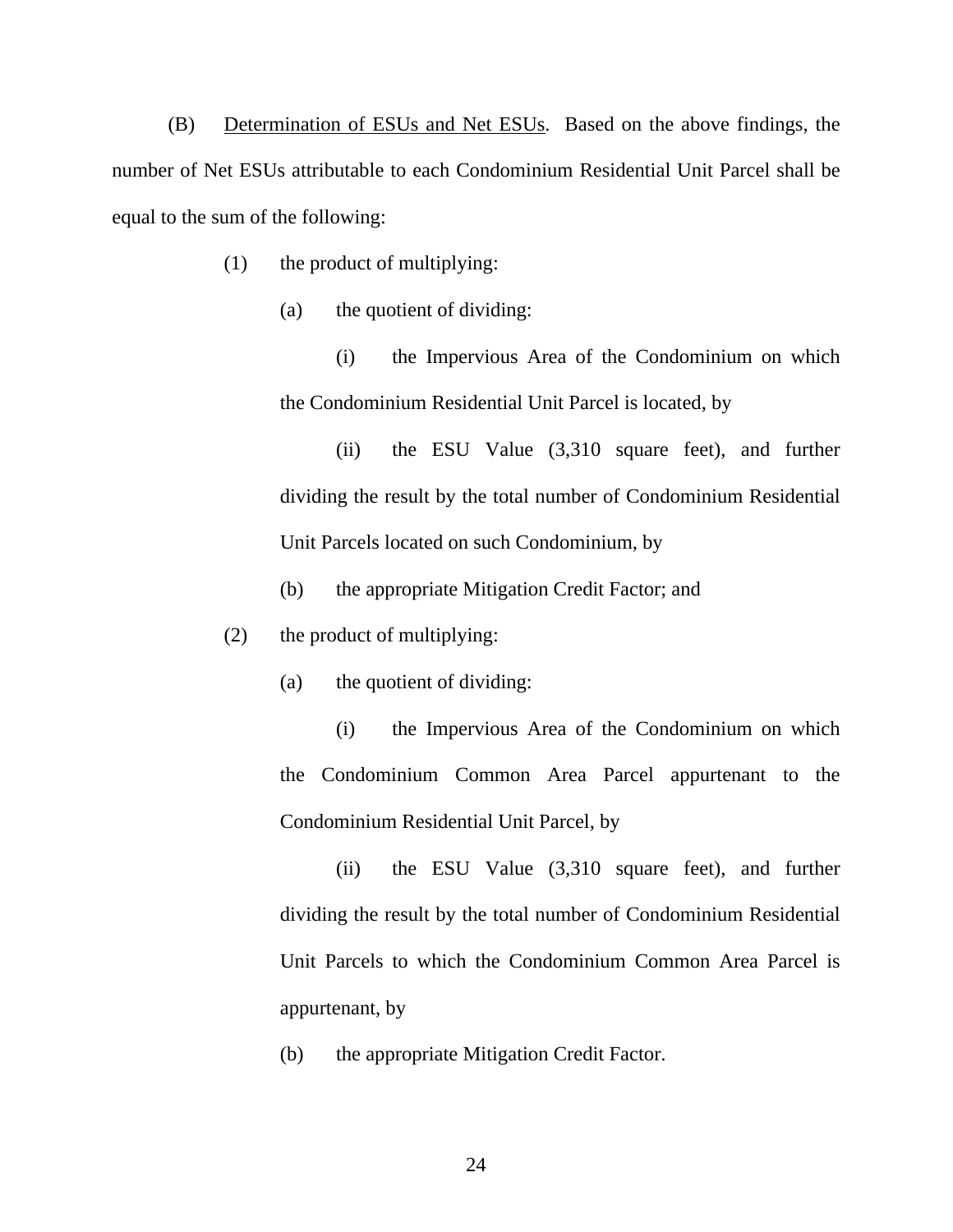#### <span id="page-27-0"></span>**SECTION 3.05. NON-RESIDENTIAL CONDOMINIUM PARCELS**.

(A) Findings. The Council hereby finds and determines as follows:

(1) Condominiums constitute approximately 13.6 percent of the Developed Property located within the Central and Lower Basin Improvement Area, of which approximately 4.2 percent are Condominium Non-Residential Parcel Units.

(2) A non-residential Condominium constitutes a unique form of real property ownership comprised of Condominium Non-Residential Unit Parcels, to which there may be an appurtenant undivided share in Condominium Common Area Parcels.

(3) It is fair and reasonable to attribute the Impervious Area of Condominium Common Area Parcels to the Condominium Non-Residential Unit Parcels to which such Condominium Common Area Parcels are appurtenant.

(B) Determination of ESUs and Net ESUs. Based on the above findings, the number of Net ESUs attributable to each Condominium Non-Residential Unit Parcel shall be equal to the sum of the following:

(1) the product of multiplying:

(a) the product of multiplying:

(i) the quotient of dividing:

(Y) the Impervious Area of the Condominium on which the Condominium Non-Residential Unit Parcel is located, by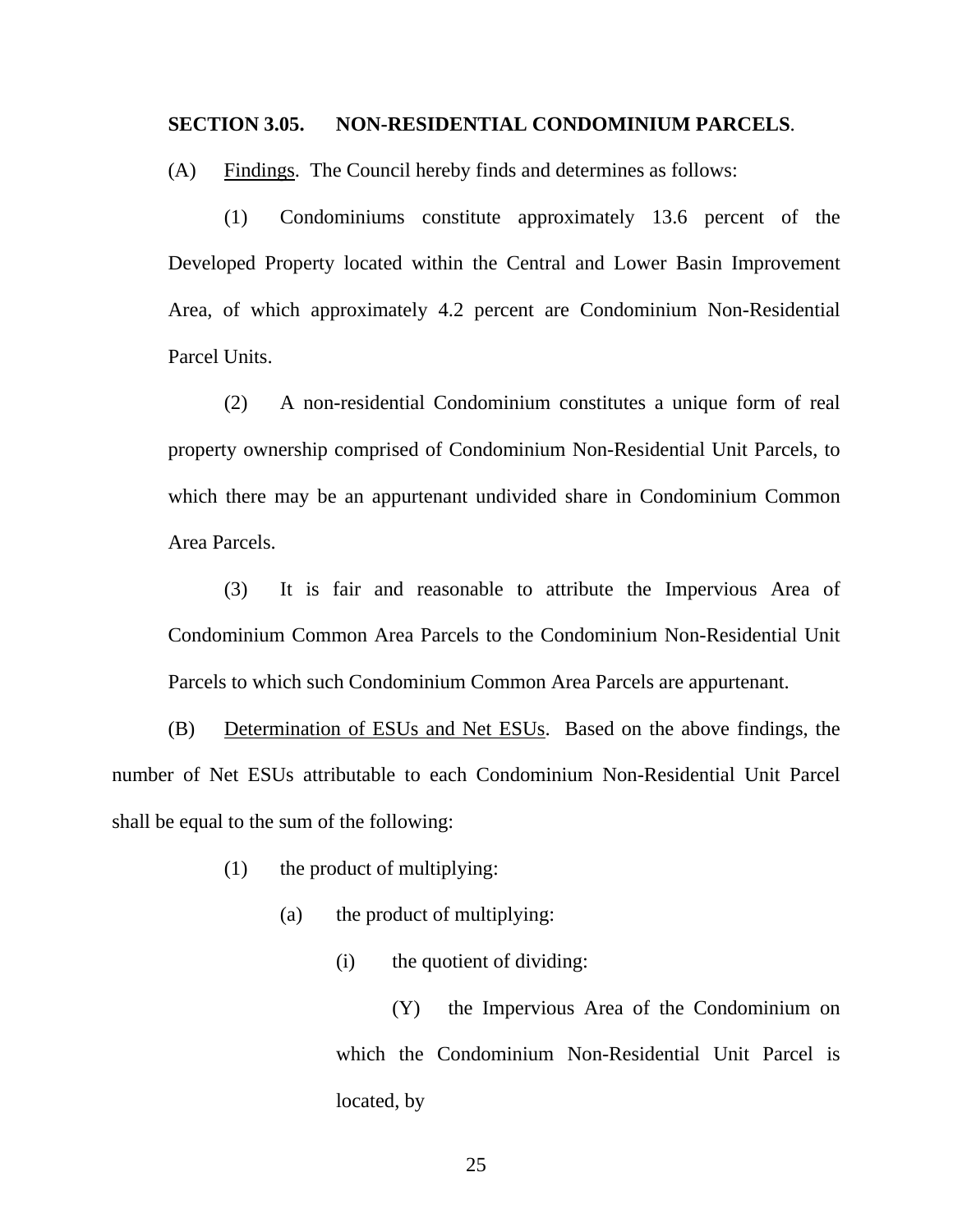(Z) the ESU Value (3,310 square feet), by

<span id="page-28-0"></span>(ii) the quotient of dividing:

(Y) the square feet of the Condominium Non-Residential Unit Parcel, by

(Z) the total square feet of all Condominium Non-

Residential Unit Parcels located on such Condominium, by

(b) the appropriate Mitigation Credit Factor; and

- (2) the product of multiplying:
	- (a) the product of multiplying:
		- (i) the quotient of dividing:

(Y) the Impervious Area of the Condominium on which the Condominium Common Area Parcel is located, by

(Z) the ESU Value (3,310 square feet), by

(ii) the quotient of dividing:

(Y) the square feet of the Condominium Non-Residential Unit Parcel, by

(Z) the total square feet of all Condominium Non-Residential Unit Parcels located on such Condominium, by

(b) the appropriate Mitigation Credit Factor.

#### **SECTION 3.06. MIXED-USE CONDOMINIUM PARCELS**.

(A) Findings. The Council hereby finds and determines as follows: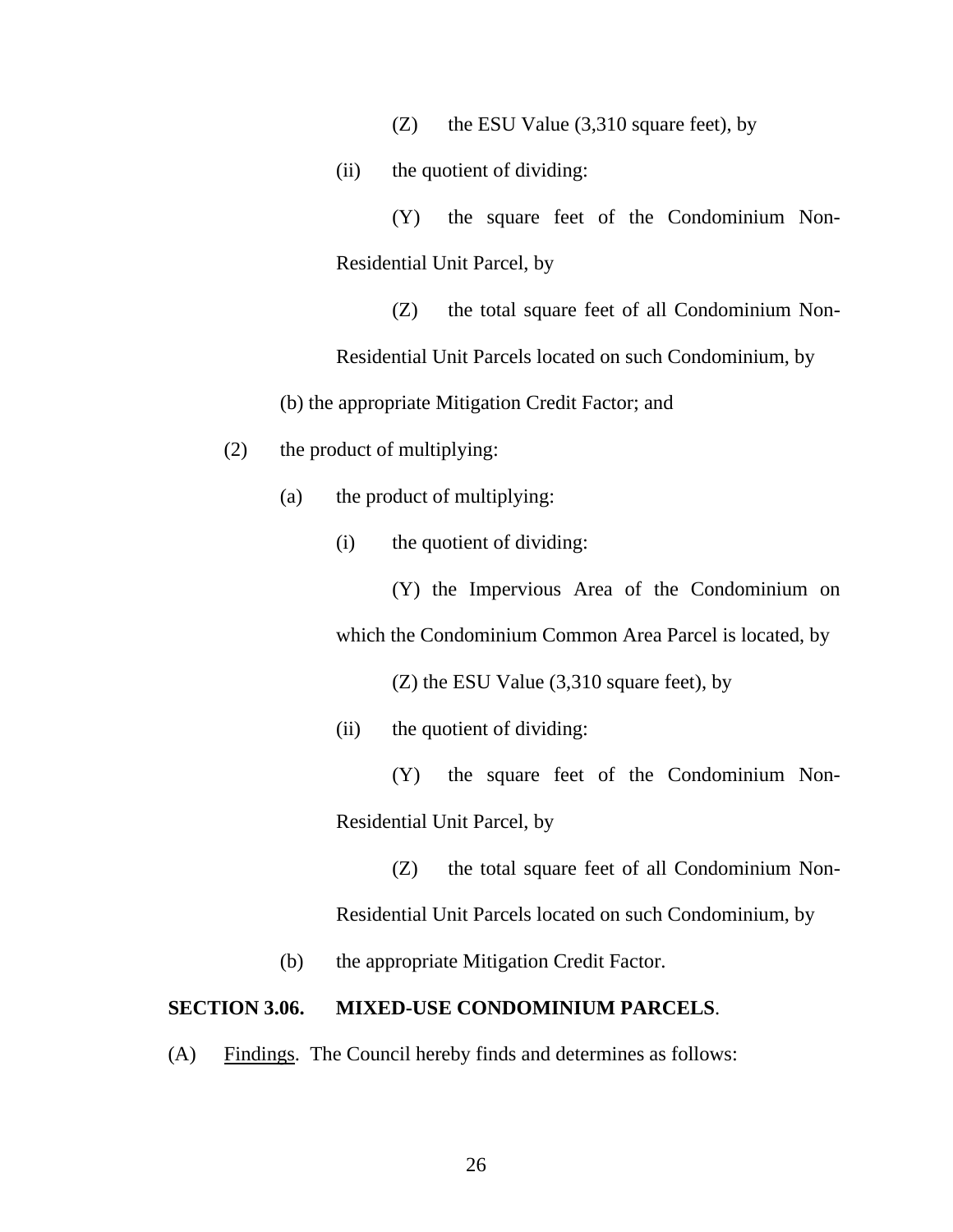<span id="page-29-0"></span>(1) Mixed-Use Condominium Parcels contain both Condominium Residential Unit Parcels and Condominium Non-Residential Unit Parcels.

(2) It is fair and reasonable to compute Stormwater Improvement Assessments for Mixed-Use Condominium Parcels by treating each Mixed-Use Condominium Parcel as two separate parcels based on the relative Impervious Area attributable to each use.

(B) Determination of ESUs and Net ESUs. Based on the above findings, the number of Net ESUs attributable to each Mixed-Use Condominium Parcel shall be computed as the sum of:

(1) the amount determined by using the Impervious Area of such Mixed-Use Condominium Parcel attributable to Condominium Residential Unit Parcels and determining the Net ESUs attributable to that portion in accordance with Section 3.04(B) hereof, and

(2) the amount determined by using the Impervious Area of such Mixed-Use Condominium Parcel attributable to Condominium Non-Residential Unit Parcels and determining the Net ESUs attributable to that portion in accordance with Section 3.05(B) hereof.

#### **SECTION 3.07. GENERAL PARCELS**.

(A) Findings. The Council hereby finds and determines as follows:

(1) General Parcels constitute approximately 8.86 percent of the Developed Property located within the Central and Lower Basin Improvement Area.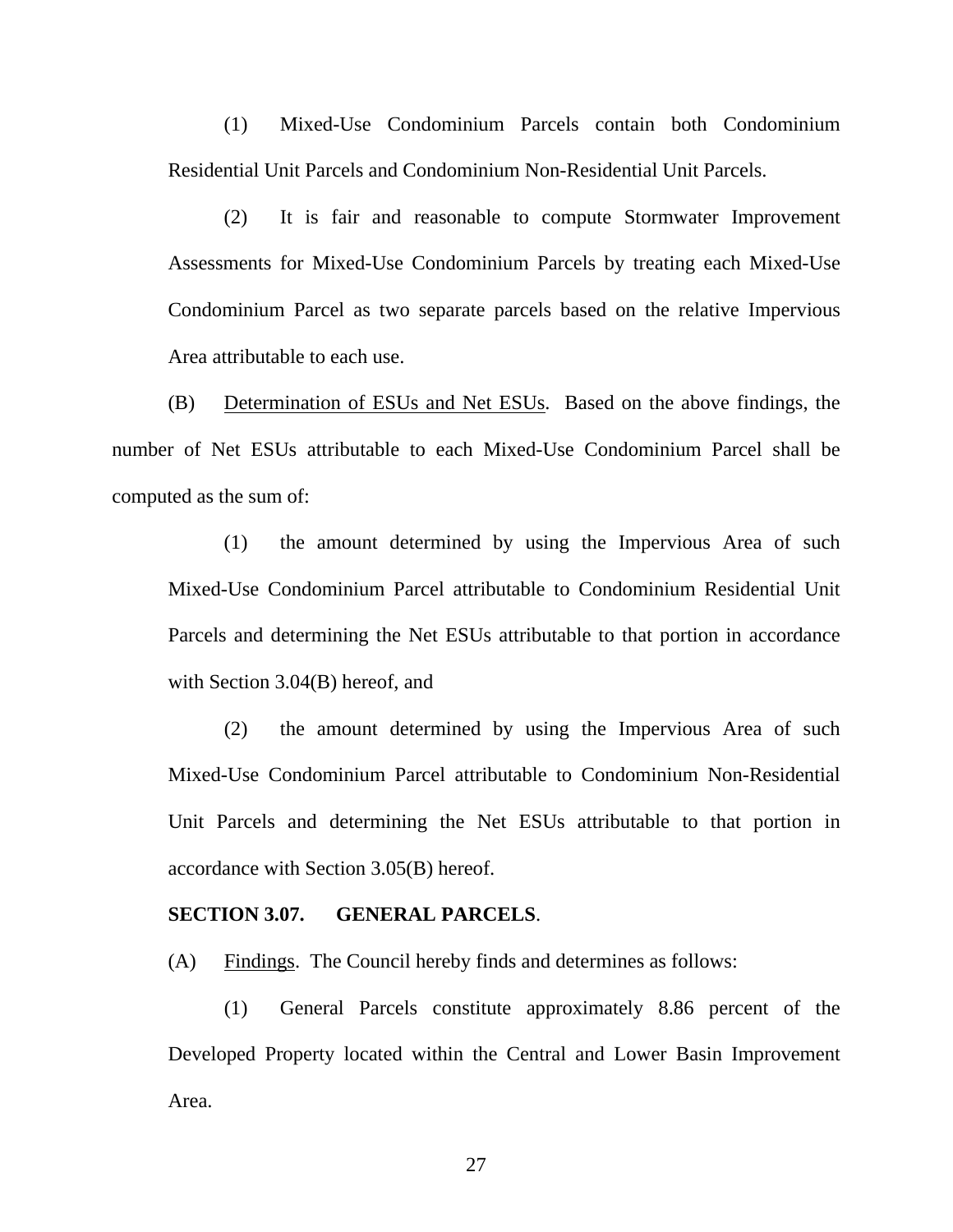<span id="page-30-0"></span>(2) It is fair and reasonable to compute Stormwater Improvement Assessments for General Parcels by determining the actual number of ESUs attributable to each General Parcel within the Central and Lower Basin Improvement Area.

(B) Determination of ESUs and Net ESUs. Based on the above findings, the number of Net ESUs attributable to each General Parcel shall be computed by multiplying:

- (1) the quotient of dividing:
	- (a) the Impervious Area of such General Parcel, by
	- (b) the ESU Value (3,310 square feet), by
- (2) the appropriate Mitigation Credit Factor.

### **SECTION 3.08. MITIGATION CREDIT POLICY**.

(A) The Council hereby finds that the Mitigation Credit Policy is fair and reasonable and, therefore, approves the Mitigation Credit Policy attached hereto as APPENDIX D.

(B) The Council recognizes the benefits provided by privately maintained Mitigation Facilities. Properties supporting private Mitigation Facilities should be credited for the public benefits they provide. Accordingly, the charges based on the number of ESUs otherwise attributable to such property may be adjusted by a Mitigation Credit determined in accordance with the Mitigation Credit Policy. No Mitigation Credit shall exceed the amount of the Tax Parcel's Stormwater Improvement Assessment.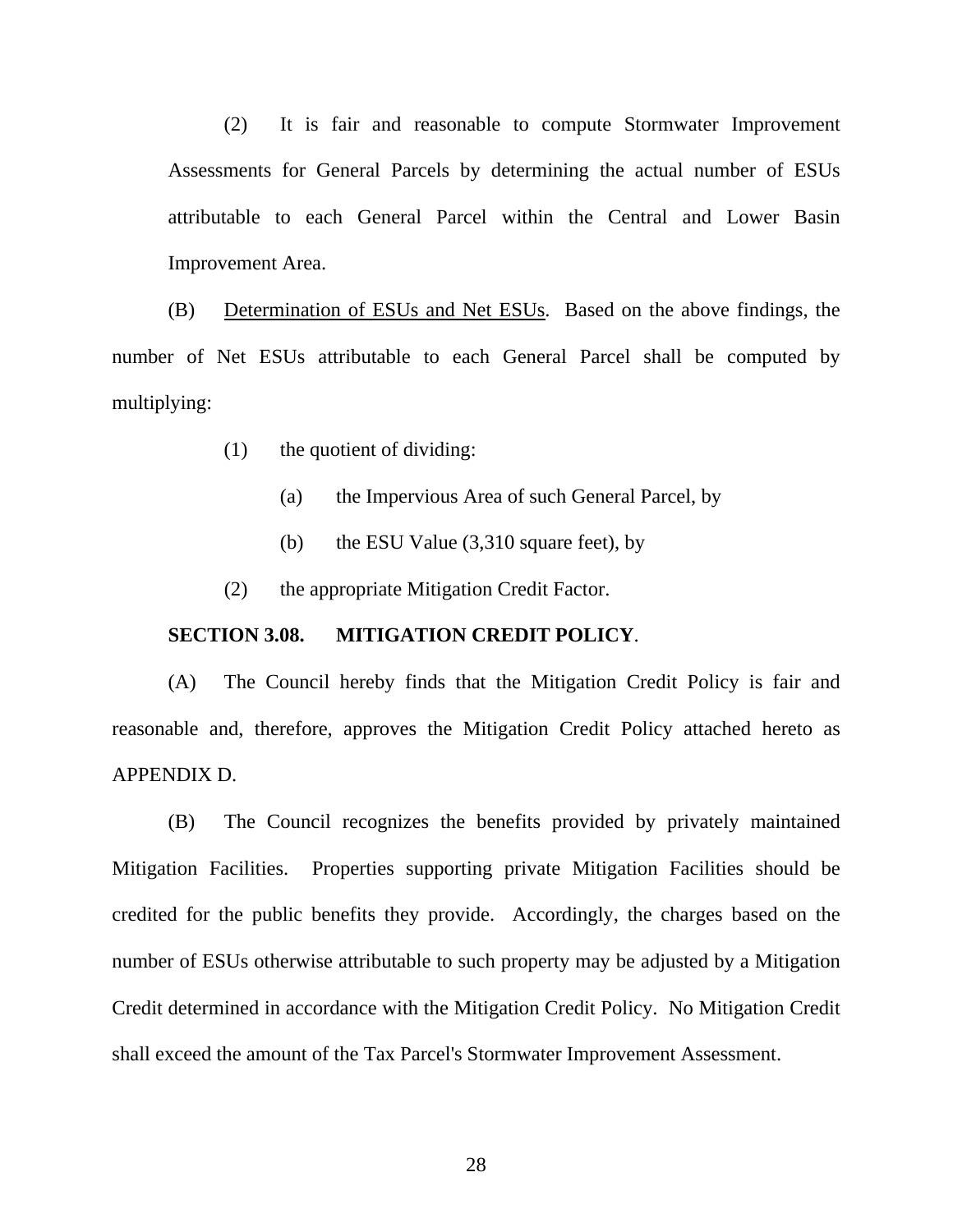<span id="page-31-0"></span>(C) In order to receive a Mitigation Credit for which property is eligible, a nonresidential property owner shall be required to provide the Director with "as built" drawings of the Mitigation Facilities sealed by a Florida registered professional engineer, a certification from a Florida registered professional engineer as to the standards of retention and detention achieved by the Mitigation Facilities, or such other reasonable requirements as may be necessary to effectuate the purposes of this section. Applicants for residential mitigation credits may include property owners, Homeowners' Associations and Community Development Districts and shall provide sufficient information to adequately evaluate the basis for said credit. The City may charge a fee to review such drawings to ensure compliance with appropriate standards.

(D) No Mitigation Credit shall be granted to a parcel whose mitigation is provided by a Mitigation Facility constructed or maintained with City funds.

(E) Based on the Council's legislative findings in Section 1.03 hereof with respect to the proposed methodology of apportioning the Stormwater Improvement Assessments and confirmed by the findings of fact described in Section 3.02 hereof, all Mitigation Credits approved and applied to properties within the Stormwater Service Area that are located within the proposed Central and Lower Basin Improvement Area as of the date of this Resolution shall be automatically applied by the Director without the need to reapply pursuant to the procedures set forth in this Section.

#### **SECTION 3.09. ADJUSTMENT OF NET ESUs**.

(A) Petitions for review of the number of Net ESUs attributed to any Tax Parcel shall be submitted to the Director, who shall have authority to correct any errors made in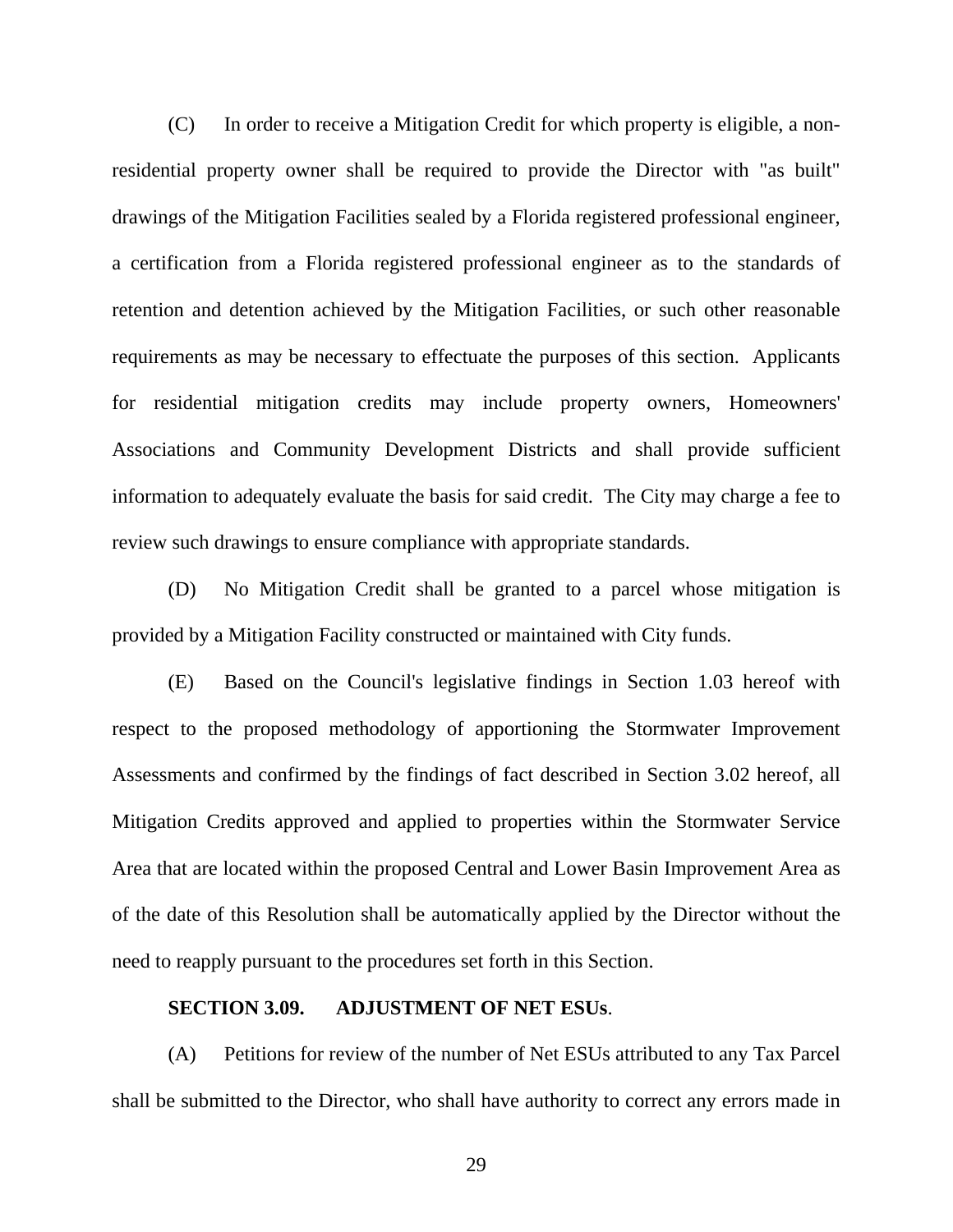applying the provisions of this Article III hereof to the Tax Parcel. The following procedures shall apply to all petitions.

(1) Each petition shall be made to the Director by the owner of the Tax Parcel or such owner's authorized agent.

(2) The petition shall be in writing and set forth, in detail, the grounds upon which adjustment is sought.

(3) The petition must be filed with the Director within thirty days of the notice required by Section 21-127 of the City Code and shall be reviewed within thirty days of the filing date. Filing of a petition shall not extend the time for payment of any Stormwater Improvement Assessment or affect the amount of any discount for early payment. If the number of Net ESUs is adjusted for any Tax Parcel, the Stormwater Improvement Assessment shall be corrected in accordance with Section 21-137 of the City Code. If the Stormwater Improvement Assessment has been paid prior to adjustment of the number of Net ESUs, the Tax Collector shall refund the amount by which the Stormwater Improvement Assessment has been reduced, adjusted for any early payment discount taken by the owner.

(4) The petitioner shall be required, at petitioner's own cost, to provide supplemental information to the Director including, but not limited to, survey data approved by a professional land surveyor and/or engineering reports approved by a professional engineer. Failure to provide such information will result in the denial of the petition.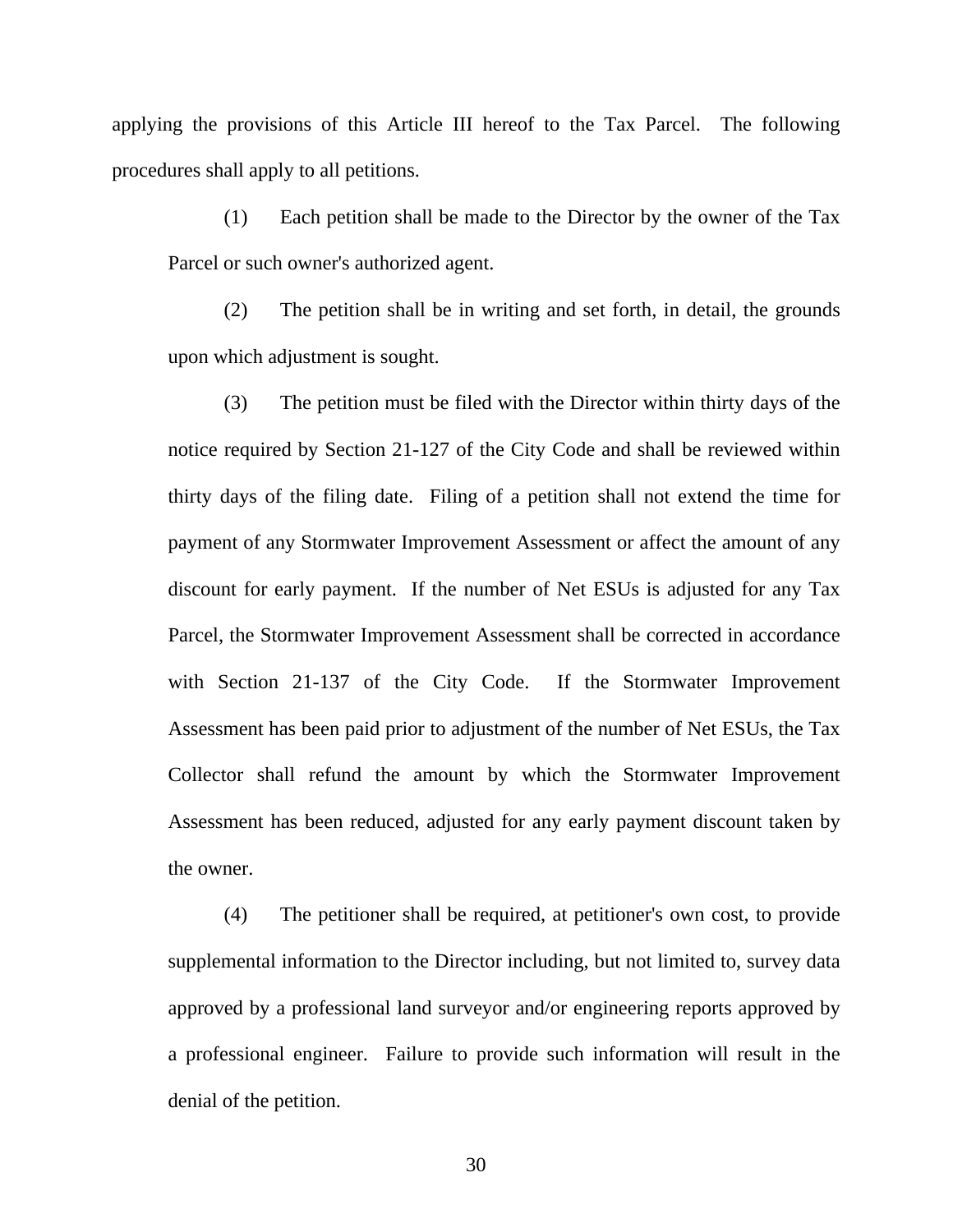(5) If the petitioner provides supplemental information regarding a permitted private stormwater management system constructed on the Tax Parcel, then the petitioner must further submit information demonstrating levels of pollutant and flood control reduction based upon field measurements to prove actual flow rate reductions from a permitted private stormwater management system. Failure to provide such information will result in the denial of the petition.

(6) The Director shall respond to each petition in writing.

(B) The Director may initiate adjustments to the number of Net ESUs attributed to any Tax Parcel including, but not limited to, adjustments resulting from improvements made to vacant property such that it then constitutes Developed Property. If the number of Net ESUs is reduced for any Tax Parcel, the Stormwater Improvement Assessment shall be corrected in accordance with Section 21-137 of the City Code. In such event, if the Stormwater Improvement Assessment has been paid prior to adjustment of the number of Net ESUs, the Tax Collector shall refund the amount by which the Stormwater Improvement Assessment has been reduced, adjusted for any early payment discount taken by the owner. If the number of Net ESUs is increased for any Tax Parcel, the adjustment shall become effective for Stormwater Improvement Assessments in subsequent Fiscal Years after the required notice and hearing process if completed pursuant to Section 21-137 of the City Code and the Uniform Assessment Collection Act.

.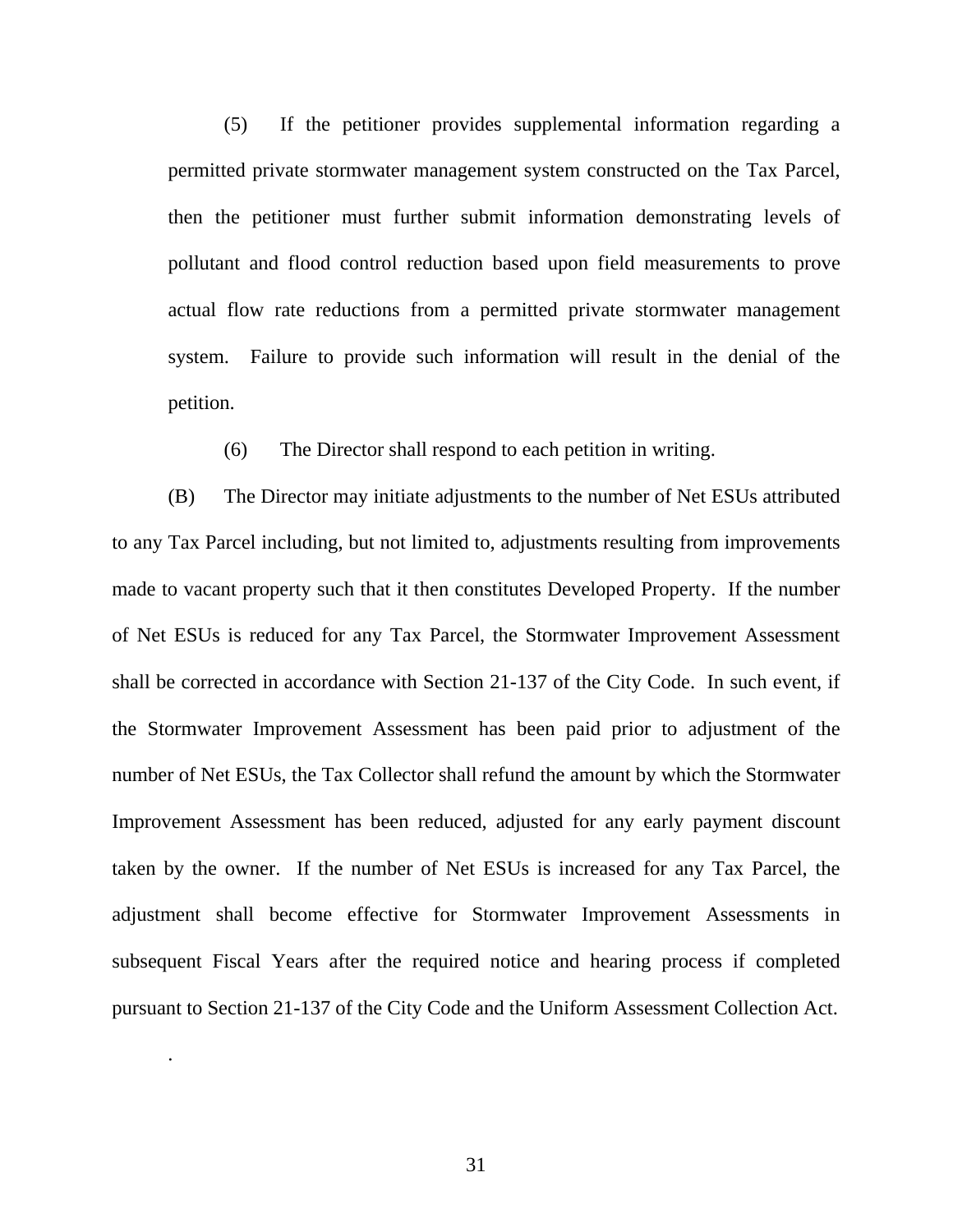### <span id="page-34-0"></span>**ARTICLE IV COMPUTATION OF ASSESSMENTS; PRELIMINARY STORMWATER ROLL; USE OF FUNDS**

#### **SECTION 4.01. COMPUTATION OF ASSESSMENTS**.

(A) The Council expects to issue Interim Obligations and Permanent Obligations to finance the Project Cost of the Stormwater Improvements for the Central and Lower Basin Improvement Area. Stormwater Improvement Assessments shall be imposed within the Central and Lower Basin Improvement Area for each Fiscal Year in which Obligations remain outstanding. When imposed, the Stormwater Improvement Assessments shall constitute a lien upon the Tax Parcels listed on the Stormwater Roll, pursuant to City Code.

(B) The Stormwater Improvement Assessments against property located within the Central and Lower Basin Improvement Area for any Stormwater Roll that will be certified for collection prior to the issuance of Permanent Obligations shall be computed and applied as follows:

(1) The annual installment of the Stormwater Improvement Assessment for each Net ESU shall be the quotient of dividing:

(a) the quotient of dividing:

(i) the Central and Lower Basin Improvement Area pro forma debt service, together with the expected Collection Costs, by

(ii) the total number of Net ESUs attributable to property located within the Central and Lower Basin Improvement Area, by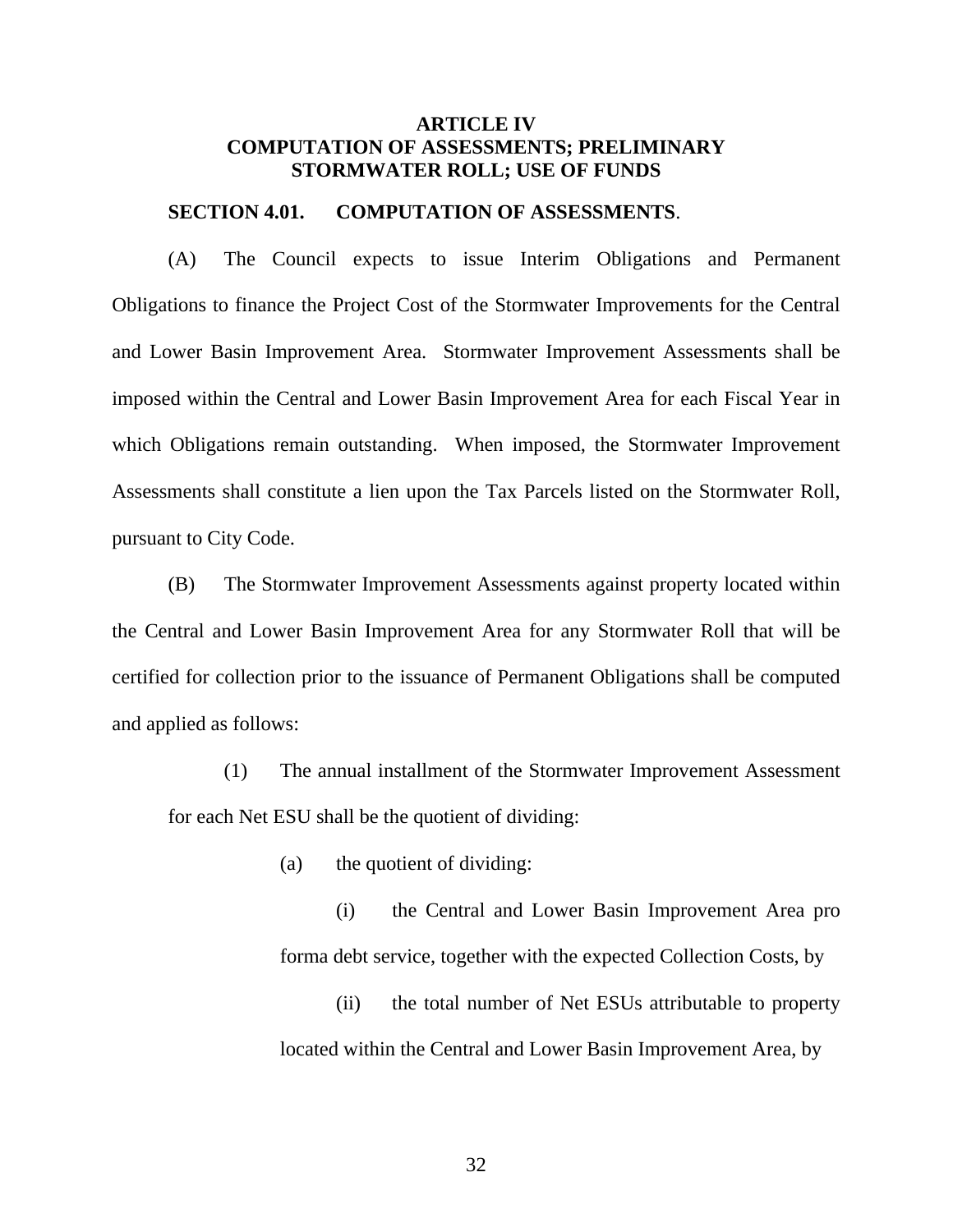(b) the amount allowed by law as the maximum discount for early payment of ad valorem taxes and non-ad valorem assessments (0.96).

The annual installment of the Stormwater Improvement Assessment for each Tax Parcel shall then be computed by multiplying the Stormwater Improvement Assessment for each Net ESU (determined above each Fiscal Year) by the number of Net ESUs attributable to such Tax Parcel.

(2) Proceeds from the Stormwater Improvement Assessments received during each Fiscal Year from the Central and Lower Basin Improvement Area shall be applied by the City as follows: (a) payment of Collection Costs; (b) payment of the actual debt service on Interim Obligations attributable to the Stormwater Improvements becoming due during such Fiscal Year; (c) payment of the Capital Cost for the Stormwater Improvements, if deemed necessary; and (d) prepayment of the Interim Obligations attributable to the Stormwater Improvements.

(C) The Stormwater Improvement Assessments against property located within the Central and Lower Basin Improvement Area for any Stormwater Roll that will be certified for collection after the issuance of Permanent Obligations shall be computed and applied as follows:

(1) The annual installment of the Stormwater Improvement Assessment for each Net ESU shall be the quotient of dividing:

(a) the quotient of dividing: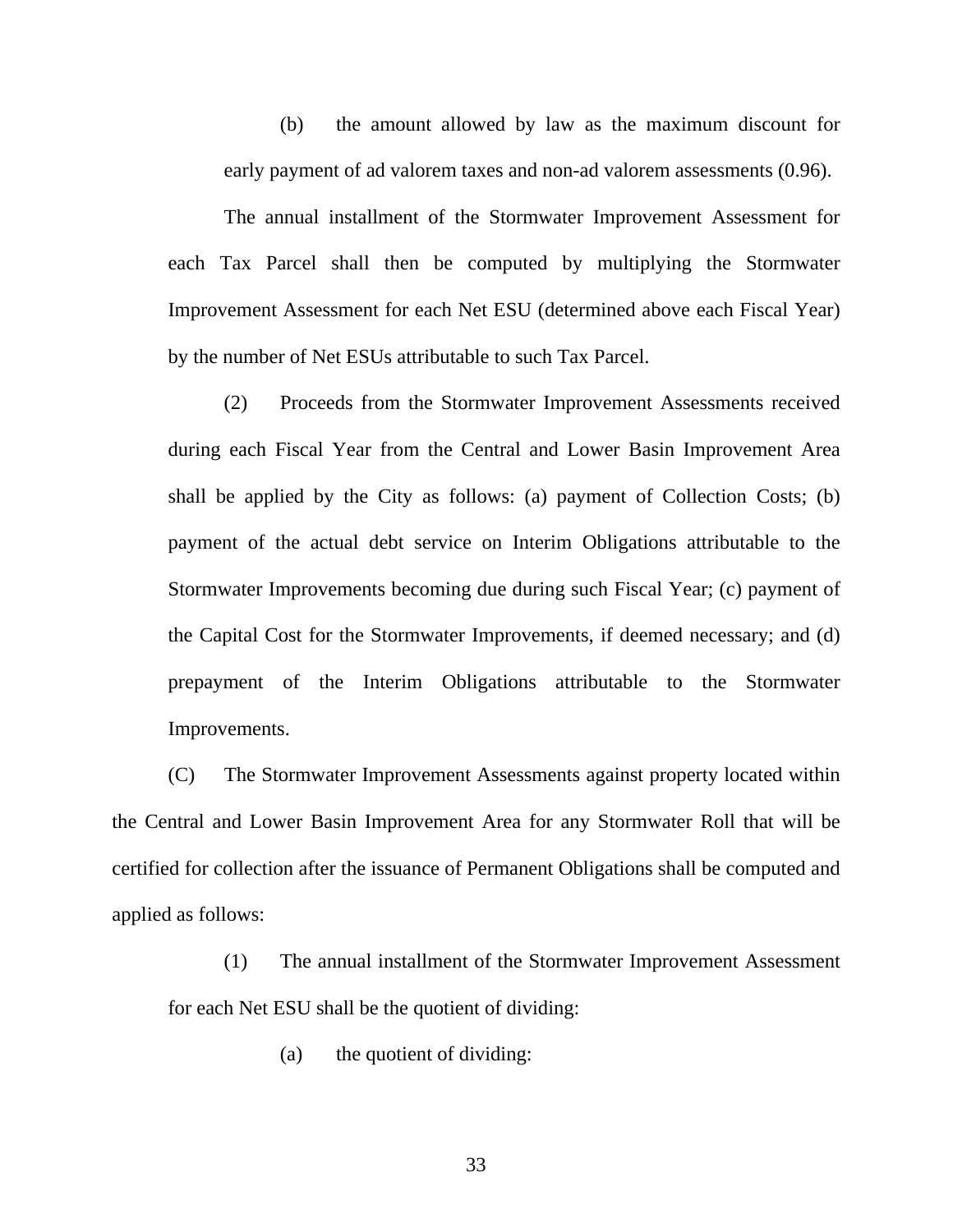(i) the Central and Lower Basin Improvement Area actual debt service, together with the expected Collection Costs, by

(ii) the total number of Net ESUs attributable to property located within the Central and Lower Basin Improvement Area, by

(b) the amount allowed by law as the maximum discount for early payment of ad valorem taxes and non-ad valorem assessments (0.96).

The annual installment of the Stormwater Improvement Assessment for each Tax Parcel shall then be computed by multiplying the Stormwater Improvement Assessment for each Net ESU (determined above each Fiscal Year) by the number of Net ESUs attributable to such Tax Parcel.

(2) Proceeds from the Stormwater Improvement Assessments received during each Fiscal Year from the Central and Lower Basin Improvement Area shall be applied by the City as follows: (a) payment of Collection Costs; (b) payment of the actual debt service on Permanent Obligations attributable to the Stormwater Improvements becoming due during such Fiscal Year; (c) payment of the Capital Cost for the Stormwater Improvements, if deemed necessary; and (d) prepayment of the Permanent Obligations attributable to the Stormwater Improvements.

(D) For purposes of the notices mailed to the property owners pursuant to Section 4.03 hereof, the estimated maximum rate of \$8.17 per ESU/month (\$98.04 per ESU/annually) will be used, together with the assumption that the first of thirty (30) annual payments will be placed on the ad valorem tax bill mailed in November 2016.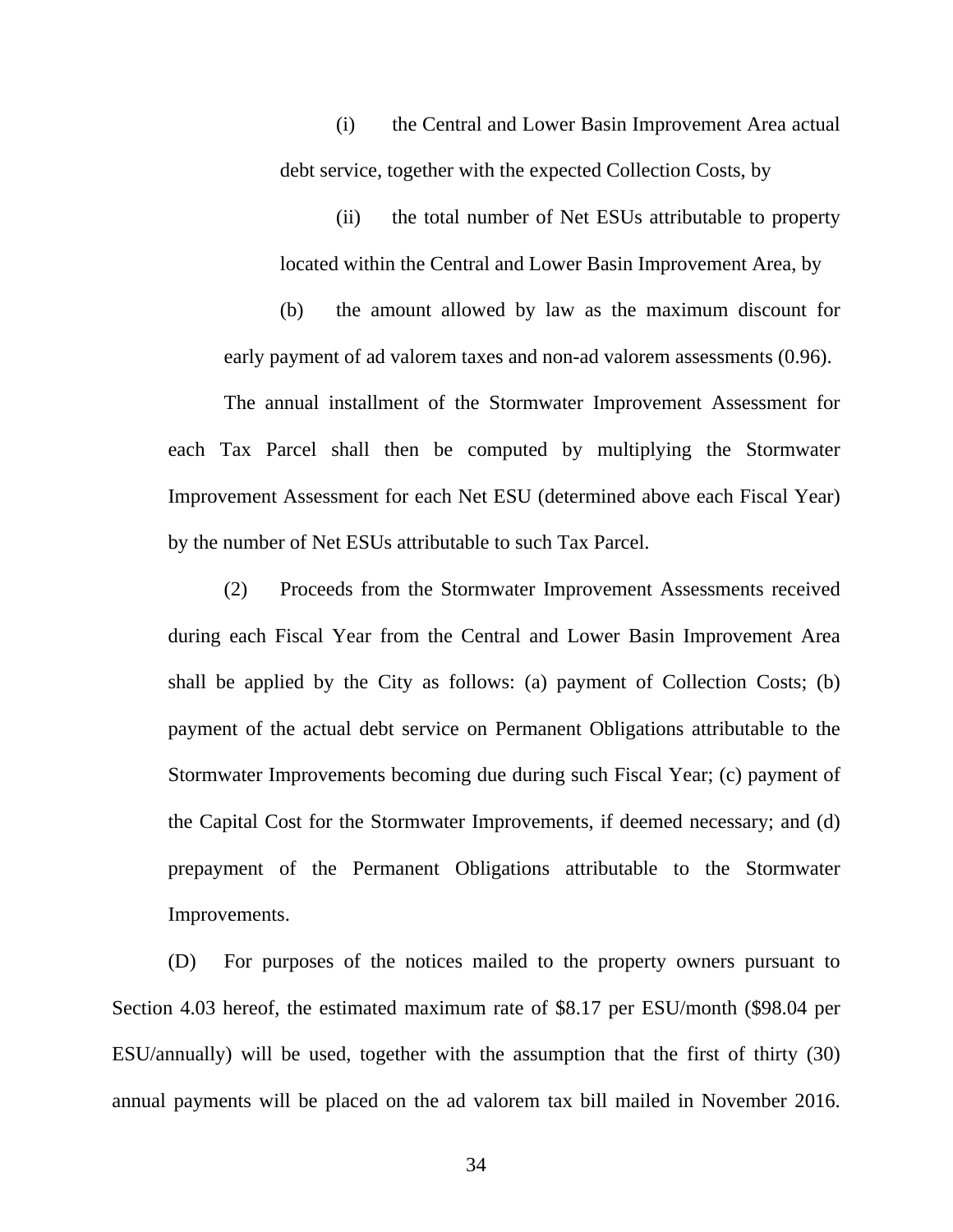<span id="page-37-0"></span>The maximum Stormwater Improvement Assessment will be set forth in the Final Stormwater Resolution.

**SECTION 4.02.** STORMWATER ROLL. The Director is hereby directed to prepare, or direct the preparation of, (A) the final estimate of the Project Cost of the Stormwater Improvements, and (B) the preliminary Stormwater Roll in the manner provided in the City Code. The Director shall apportion the final estimated Project Cost for the Stormwater Improvements in the manner set forth in this Resolution. A copy of this Resolution, the final estimate for Project Cost and the preliminary Stormwater Roll shall be maintained on file in the office of the City Clerk and open to public inspection. The foregoing shall not be construed to require that the Stormwater Roll be in printed form if the amount of the Stormwater Improvement Assessment for each Tax Parcel can be determined by use of an available computer terminal.

#### **SECTION 4.03. INSUFFICIENT AND EXCESS FUNDS**.

(A) If for any reason the net proceeds of the Obligations are insufficient to pay the Project Cost for the Stormwater Improvements within the Central and Lower Basin Improvement Area, the City, at its option, shall either (1) elect to impose additional Stormwater Improvement Assessments within the Central and Lower Basin Improvement Area, or (2) fund the difference from any legally available revenue source.

(B) Prior to the completion of the Stormwater Improvements, proceeds of the Stormwater Improvement Assessments for any Fiscal Year shall be used in accordance with Sections  $4.01(B)(2)$  and  $4.01(C)(2)$  hereof.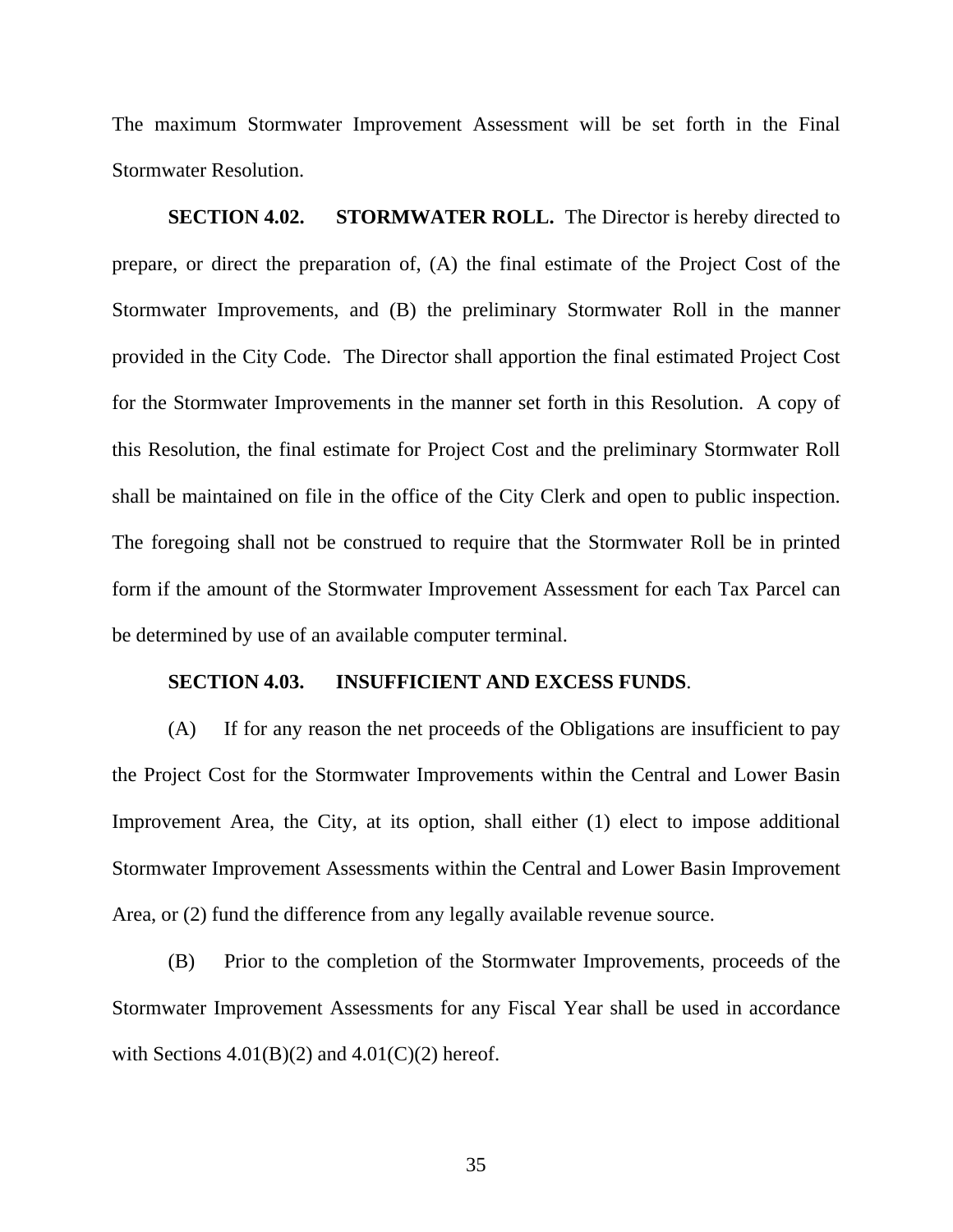(C) Promptly upon completion of the Stormwater Improvements and after paying or making provision for the payment of all unpaid items of the Project Cost for the Stormwater Improvements, the City shall use any remaining net proceeds from the Permanent Obligations to pay interest on or redeem Permanent Obligations.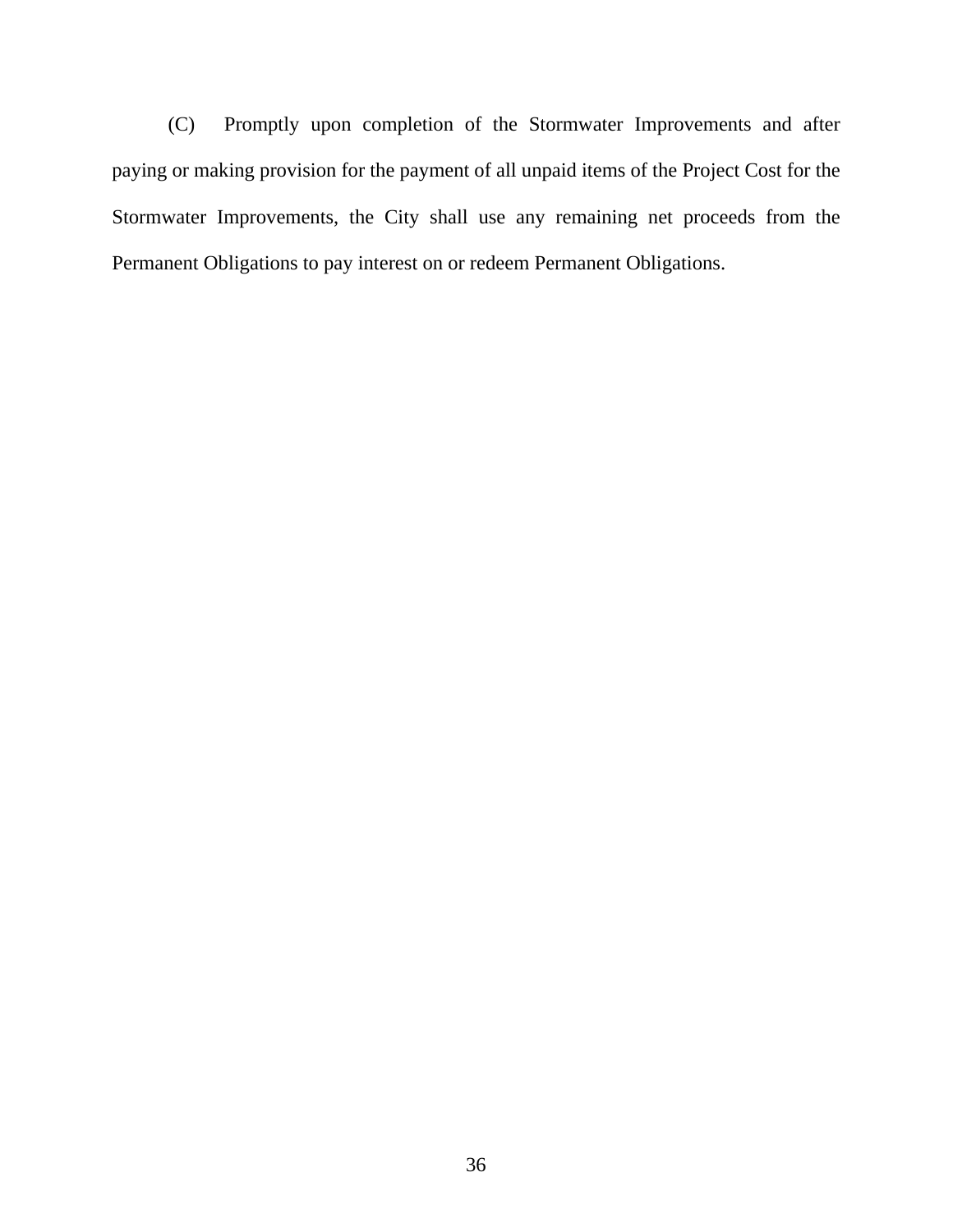#### **ARTICLE V NOTICE AND PUBLIC HEARING**

<span id="page-39-0"></span>**SECTION 5.01.** PUBLIC HEARING. A public hearing will be conducted by the City Council on August 27, 2015 at 9:30 a.m., or as soon thereafter as the matter may be heard, in Council Chambers, Third Floor, City Hall, 315 East Kennedy Boulevard, Tampa, Florida, (or if it is determined that such location has insufficient seating, such other location as the Director shall determine), to consider imposition of the Stormwater Improvement Assessments and their collection pursuant to the Uniform Assessment Collection Act.

**SECTION 5.02.** NOTICE BY PUBLICATION. The Director shall publish a notice of the public hearing authorized by Section 5.01 hereof in the manner and the time provided in Section 21-126 of the City Code. The published notice shall be in substantially the form attached hereto as APPENDIX E and shall be published no later than August 7, 2015.

**SECTION 5.03. NOTICE BY MAIL.** The Director shall, at the time and in the manner specified in Section 21-127 of the City Code, provide first class mailed notice of the public hearing authorized by Section 5.01 hereof to each property owner proposed to be assessed at the address indicated on the Stormwater Improvement Assessment Roll. The mailed notice shall be in substantially the form attached hereto as APPENDIX F and shall be mailed no later than August 7, 2015.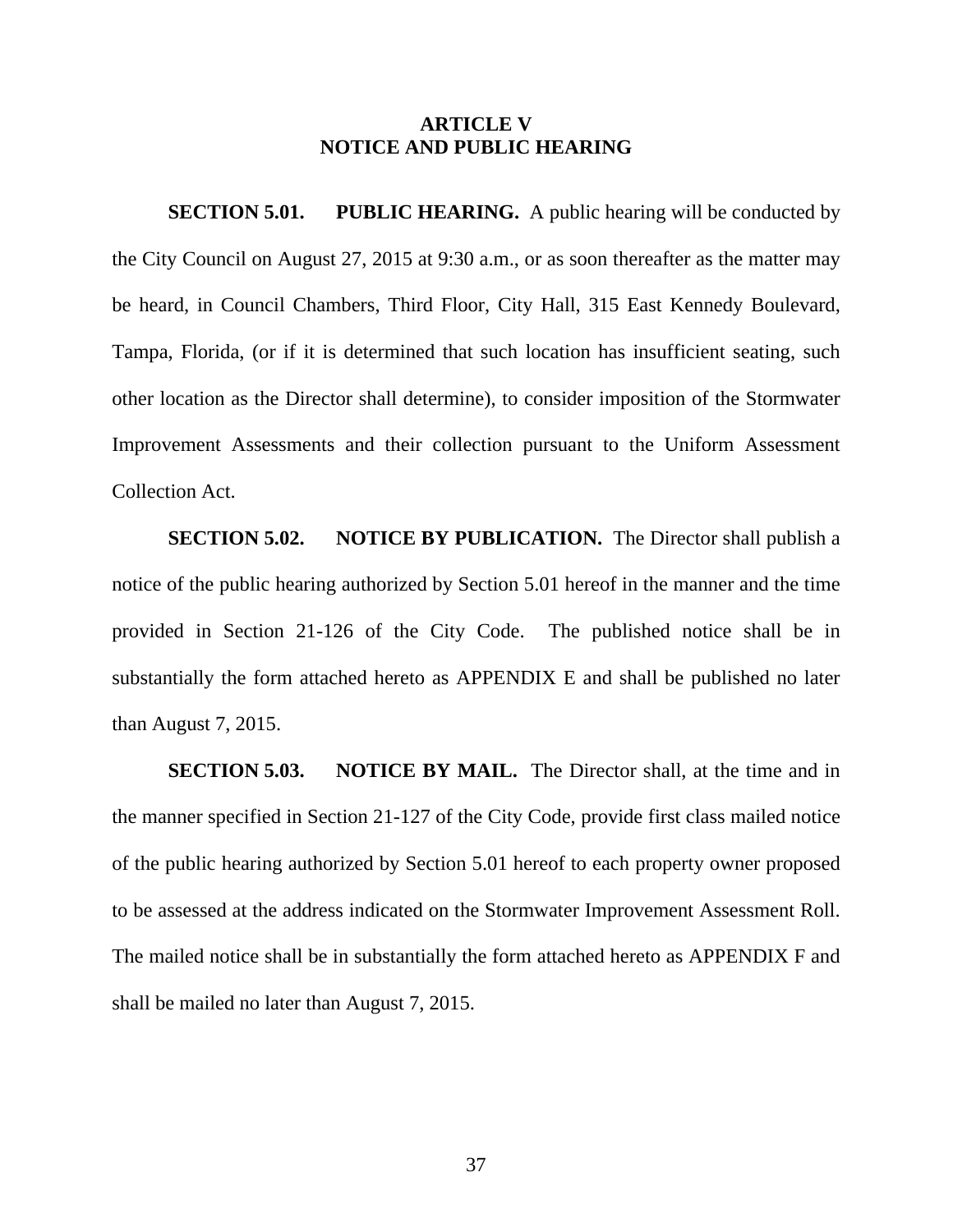#### **ARTICLE VI GENERAL PROVISIONS**

<span id="page-40-0"></span>**SECTION 6.01. METHOD OF COLLECTION.** The Stormwater Improvement Assessments described herein shall be collected pursuant to the Uniform Assessment Collection Act.

**SECTION 6.02. INTENT FOR REIMBURSEMENT FROM BOND PROCEEDS.** The City is hereby authorized to temporarily advance funds for the payment of Project Cost of the Stormwater Improvements, such advances to be reimbursed from proceeds of tax-exempt Obligations. This is a Declaration of Official Intent under U.S. Treasury Regulations for purposes of Sections 103 and 141 to 150 of the Internal Revenue Code of 1986, as amended (the "Internal Revenue Code"). The City declares that it reasonably expects that all or a portion of the Project Cost for the Stormwater Improvements will be paid from the City's general fund or other legally available funds and accounts and will be reimbursed with the proceeds of bonds (as defined in Section 150 of the Internal Revenue Code). The maximum principal amount of Obligations expected to be issued for the Project Cost of the Stormwater Improvements is \$251,285,000.

**SECTION 6.03. SEVERABILITY.** The provisions of this Resolution are severable; and if any section, subsection, sentence, clause or provision is held invalid by any court of competent jurisdiction, the remaining provisions of this Resolution shall not be affected thereby.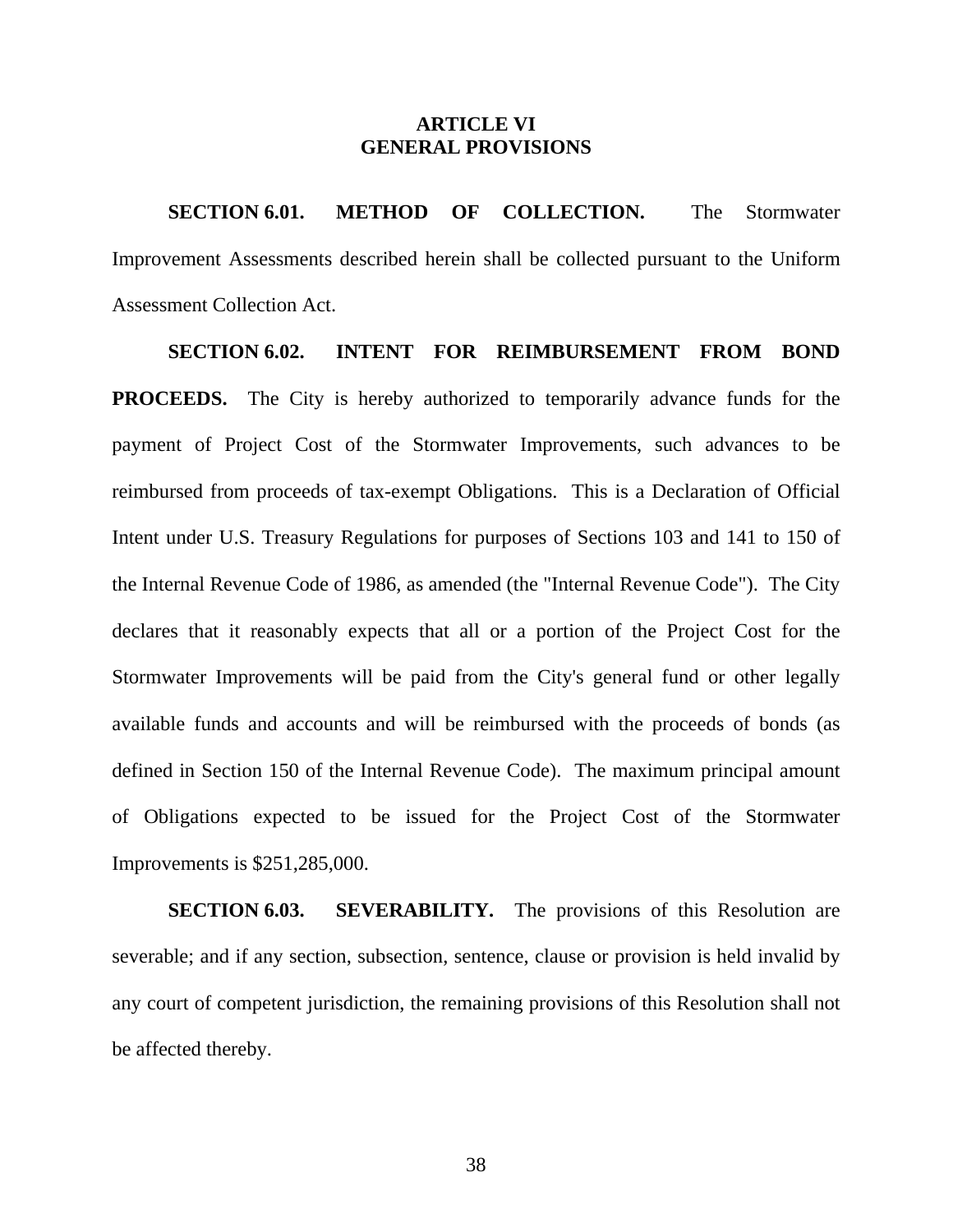SECTION 6.04. EFFECTIVE DATE. This Resolution shall take effect

immediately upon its adoption.

## PASSED AND ADOPTED BY THE CITY COUNCIL OF THE CITY OF TAMPA, FLORIDA, ON JUNE 25,2015.

ATTEST:

Chair/Cbajr Pro-Tem, City Council

Knowles

APPROVED AS TO FORM:

Janice M. McLean Assistant City Attorney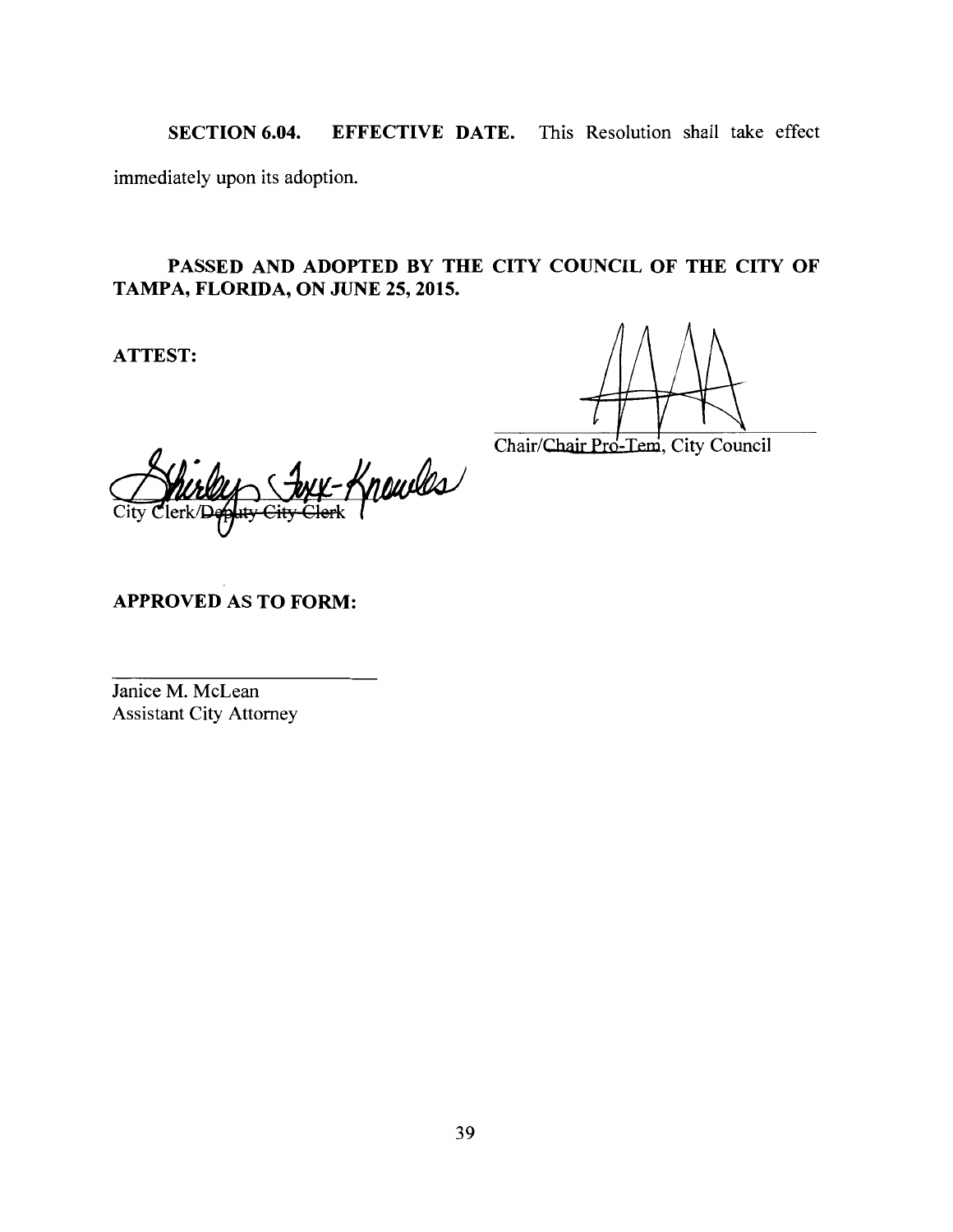## **APPENDIX A DESCRIPTION AND MAP OF THE CENTRAL AND LOWER BASIN IMPROVEMENT AREA**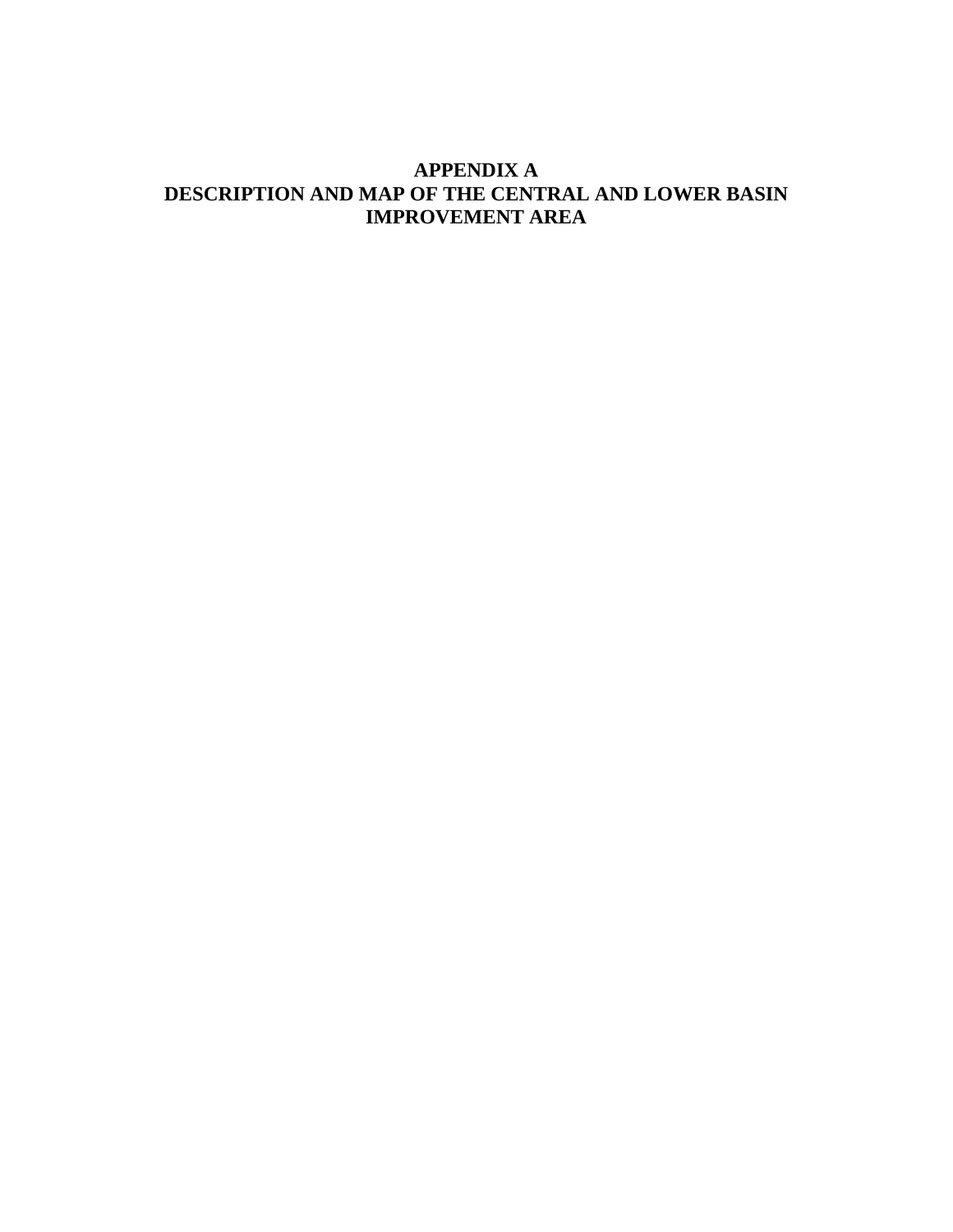

Beginning at a point on the boundary line between Hillsborough and Pinellas Counties, State of Florida, said boundary line being on the Westerly boundary of Section 30, Township 28 South, Range 17 East at its intersection with the high water mark of Old Tampa Bay (also known as Tampa Bay); run thence Southeasterly along a line determined by the shoreline of said Old Tampa Bay at its high water mark, and the projections of said line across the mouths of those creeks or drainage outfalls which break said shoreline, to the Westerly boundary of Section 11, Township 29 South, Range 17 East, and the Westerly prolongation of the Southerly boundary of BAY POINTE CONDOMINIUM, as recorded in Condominium Plat Book 1, Page 84, of the public records of Hillsborough County, Florida; thence South 54°15'10" East, a distance of 505.58 feet; thence South 25°54'38" West, a distance of 764.27 feet; thence South  $64^{\circ}05'22''$  East, a distance of 330.60 feet; thence North  $25^{\circ}54'38''$  East, a distance of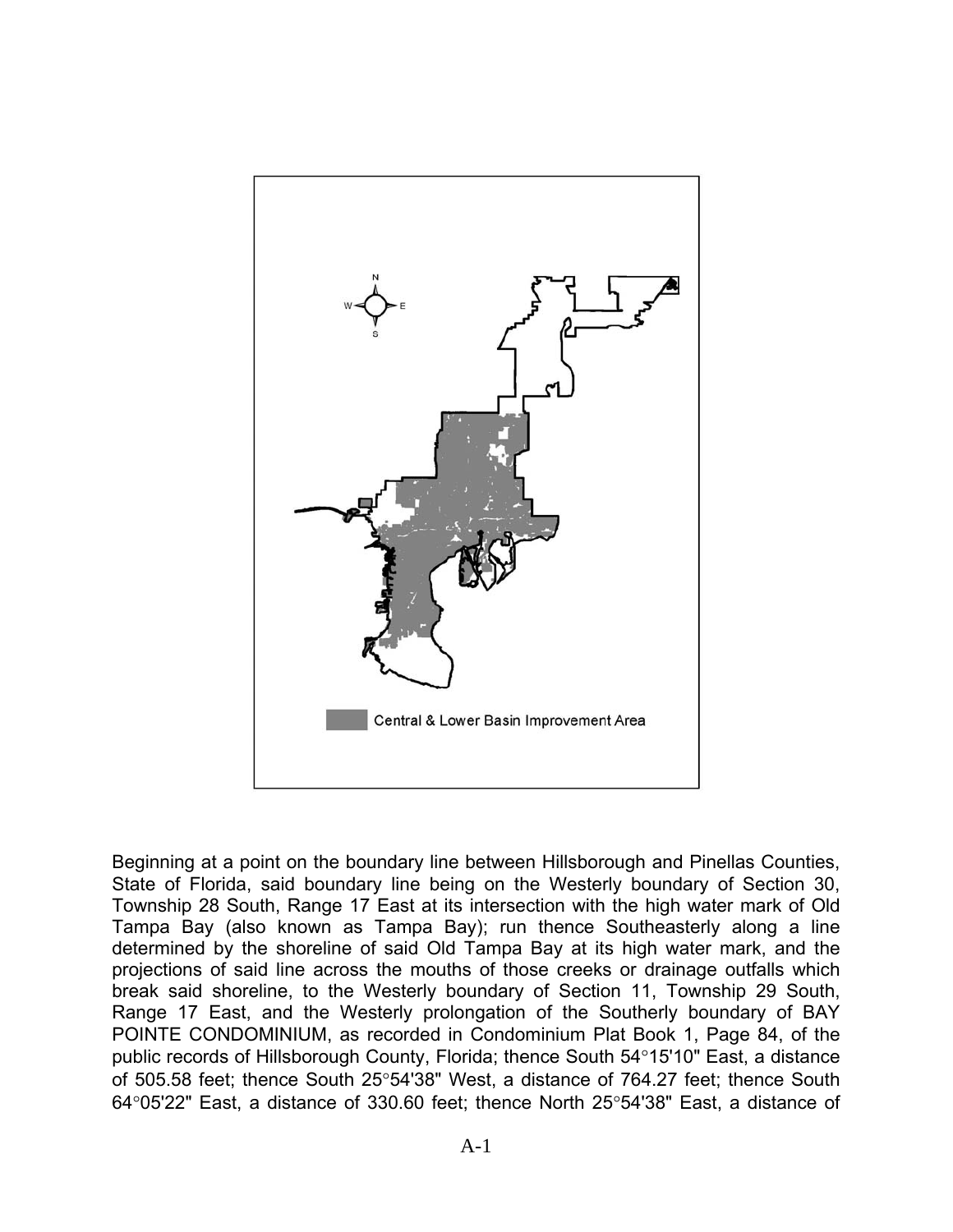Southerly, said curve having a radius of 472.22 feet and a central angle of 25°37'43" 706.95 feet; thence Southeasterly to a point, said point lying 3,960 feet South and 1,320 feet West of the Northeast corner of said Section 11; run thence Easterly to a point, said point lying 11.19 feet North and 324.36 feet West of the Northwest corner of the Southwest 1/4 of the Southwest 1/4 of Section 12, Township 29 South, Range 17 East and being the beginning of a curve concave to the Southeasterly, said curve having a radius of 99.71 feet and a central angle of  $53^{\circ}36'14''$  with a chord length of 89.92 feet bearing North 1427'02" East; run thence Northeasterly along said curve 93.29 feet to the end of said curve; thence North 41°15'15" East 88.05 feet; thence North 48°33'55" East 68.85 feet; thence North 54 $^{\circ}$ 11'22" East 130.55 feet; thence North 48 $^{\circ}$ 00'50" East 71.32 feet; thence North 49 $^{\circ}36'47''$  East 49.95 feet; thence North 49 $^{\circ}36'08''$  East 4.05 feet; thence North  $70^{\circ}49'08''$  East 196.16 feet; thence North  $72^{\circ}01'46''$  East 231.45 feet; thence North  $74^{\circ}24'43''$  East 173.00 feet to the beginning of a curve concave to the with a chord length of 209.47 feet bearing North 87 $^{\circ}$ 13'34.5" East; run thence Easterly along said curve 211.23 feet to the end of said curve; thence South  $79^{\circ}57'34''$  East 255.08 feet to the beginning of a curve concave to the Northeasterly, said curve having a radius of 131.80 feet and a central angle of  $08^{\circ}54'43''$  with a chord length of 20.48 feet bearing South 84°24'54.5" East; run thence Southeasterly along said curve 20.50 feet to the end of said curve; thence South 88°52'15" East 27.41 feet to the beginning of a curve concave to the Northwesterly, said curve having a radius of 55.74 feet and a central angle of 18°18'09" with a chord length of 17.73 feet bearing North 81°58'37.5" East; run thence Northeasterly along said curve 17.81 feet to the end of said curve; thence North  $72^{\circ}49'30''$  East 83.81 feet; thence North 87 $^{\circ}10'59''$  East 93.16 feet to the beginning of a curve concave to the Southwesterly, said curve having a radius of 229.29 feet and a central angle of  $33^{\circ}39'13''$  with a chord length of 132.75 feet bearing South 75°59'22" East; run thence Southeasterly along said curve 134.68 feet to a point of reverse curvature, being the beginning of a curve concave to the Northeasterly, said curve having a radius of 107.03 feet and a central angle of  $30^{\circ}35'11''$  with a chord length of 56.46 feet bearing South 74°27'22" East; run thence Southeasterly along said curve 57.14 feet to the end of said curve; thence South 89°45'01" East 235.90 feet to the beginning of a curve concave to the Southwesterly, said curve having a radius of 359.62 feet and a central angle of  $27^{\circ}49'39''$  with a chord length of 172.95 feet bearing South 75°50'10.5" East; run thence Southeasterly along said curve 174.66 feet to the end of said curve; thence South  $61^{\circ}55'20''$  East 731.56 feet to the beginning of a curve concave to the Southwesterly, said curve having a radius of 161.78 feet and a central angle of  $00^{\circ}59'43''$  with a chord length of 2.81 feet bearing South  $61^{\circ}25'25.5''$  East; run thence Southeasterly along said curve 2.81 feet to the end of said curve and the beginning of a curve concave to the Southwesterly, said curve having a radius of 161.78 feet and a central angle of  $59^{\circ}03'47''$  with a chord length of 166.77 feet bearing South 2953'56" East; run thence Southeasterly along said curve 175.21 feet; thence South 01°07'39" West 22.60 feet; run thence Easterly to the Northwest corner of the Southwest 1/4 of the Southeast 1/4 of Section 12, Township 29 South, Range 17 East; thence South 01°07'00" West 956.62 feet; thence South 89°11'08" East 935.99 feet; thence South  $53^{\circ}25'42''$  East 66.59 feet; thence South 89 $\Box$ 11'06" East 779.02 feet;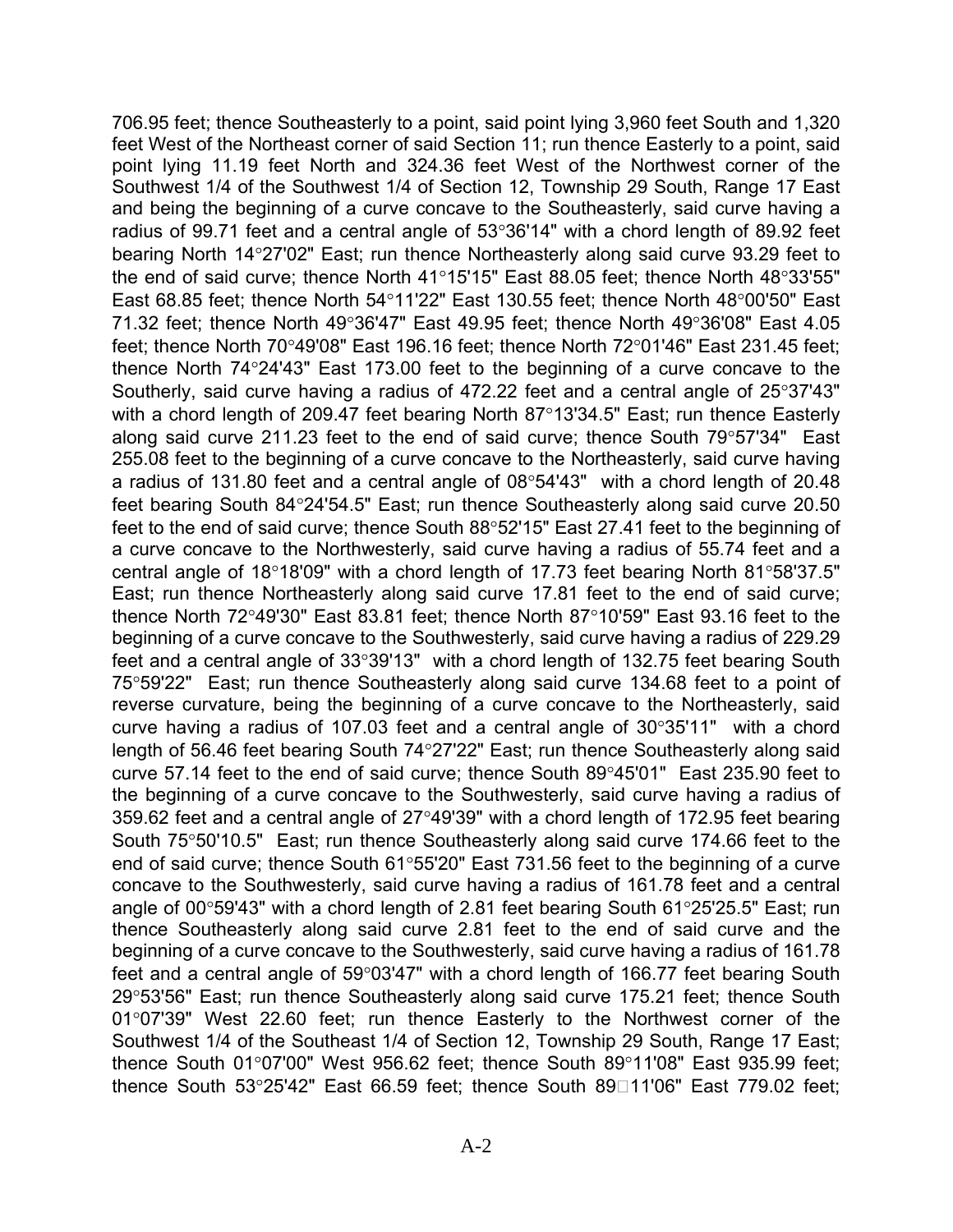thence South  $88^\circ 56'06''$  East 350.67 feet; thence South  $88^\circ 43'44''$  East 371.44 feet; thence South  $88^{\circ}56'06''$  East 386.0 feet; thence North 01 $^{\circ}07'00''$  East 987.59 feet; thence Easterly to the Northeast corner of the Southwest 1/4 of the Southwest 1/4 of Section 7, Township 29 South, Range 18 East; run thence North 00°37'45" East along the Easterly boundary of the Northwest 1/4 of the Southwest 1/4 of said Section 7 a distance of 139.56 feet; run thence North  $89^{\circ}22$  15" West 67.73 feet to a point on the Northeasterly Right of Way line of Dana Shores (Old Memorial Highway) Drive; thence North 30°46'15" West along said Northeasterly Right of Way line a distance of 1,038.54 feet to the beginning of a curve concave to the Southwesterly, said curve having a radius of 366.93 feet and a central angle of 59°24'14" with a chord length of 363.62 feet bearing North 6028'23" West; run thence Northwesterly along said curve 380.43 feet to a point on the Northerly Right of Way line of Dana Shores Drive; thence South 8949'29" West along said Northerly Right of Way line a distance of 423.23 feet to a point on the Westerly Right of Way line of George Road; thence South 00°19'53" West along said Westerly Right of Way line a distance of 10.00 feet to a point on the Northerly Right of Way line of said Dana Shores Drive; thence South 89°49'29" West along said Northerly Right of Way line a distance of 2,436.87 feet to the beginning of a curve concave to the Northeasterly, said curve having a radius of 160.65 feet and a central angle of  $79^{\circ}02'36''$  with a chord length of 204.47 feet bearing North  $50^{\circ}39'13''$ West; run thence Northwesterly along said curve 221.63 feet to a point on the Easterly Right of Way line of said Dana Shores Drive; thence departing said Easterly Right of Way line South 89°16'18" East 46.65 feet; thence North 00°41'50" East 50.00 feet; thence North 89 $^{\circ}$ 16'18" West 50.00 feet to a point on said Easterly Right of Way line; thence North 00°55'06" East along said Easterly Right of Way line a distance of 2,534.82 feet to a point on the Southerly Right of Way line of Memorial (S.R. S576) Highway; thence South 89°56'05" East along said Southerly Right of Way line a distance of 2,632.72 feet to a point lying 30.00 feet Easterly of the Westerly boundary of Section 7, said point also lying on the Easterly Right of Way line of George Road; run thence South  $00^{\circ}19'53''$  West along said Easterly Right of Way line a distance of 20.07 feet; thence North 38°12'19" East 25.52 feet to a point on the Southerly Right of Way line of said Memorial Highway; thence South 89°55'52" East along said Southerly Right of Way line a distance of 242.01 feet to the beginning of a curve concave to the Southwesterly, said curve having a radius of 5,682.58 feet and a central angle of  $03^{\circ}00'33''$  with a chord length of 298.41 feet bearing South 88 $^{\circ}30'41''$  East; run thence Southeasterly along said curve 298.45 feet to a point of reverse curvature, being the beginning of a curve concave to the Northeasterly, said curve having a radius of 5,776.58 feet and a central angle of  $02^{\circ}53'33"$  with a chord length of 291.59 feet bearing South 88°27'10" East; run thence Southeasterly along said curve 291.62 feet to the end of said curve; run thence South  $89^{\circ}53'57''$  East 401.15 feet; thence South  $56^{\circ}07'51''$ East 25.19 feet to a point on the Westerly Right of way line of Eisenhower (S.R. 60 & 589) Boulevard; run thence South 00°21'13" West along said Westerly Right of Way line a distance of 1,792.83 feet; Thence continue along said Westerly Right of Way line South  $00^{\circ}25'30''$  West 751.92 feet; run thence South 89 $^{\circ}32'17''$  East 25.00 feet to the Northwest corner of the Northeast 1/4 of the Southwest 1/4 of said Section 7; thence Easterly to the midpoint of said Section 7; thence Northerly to the Northwest corner of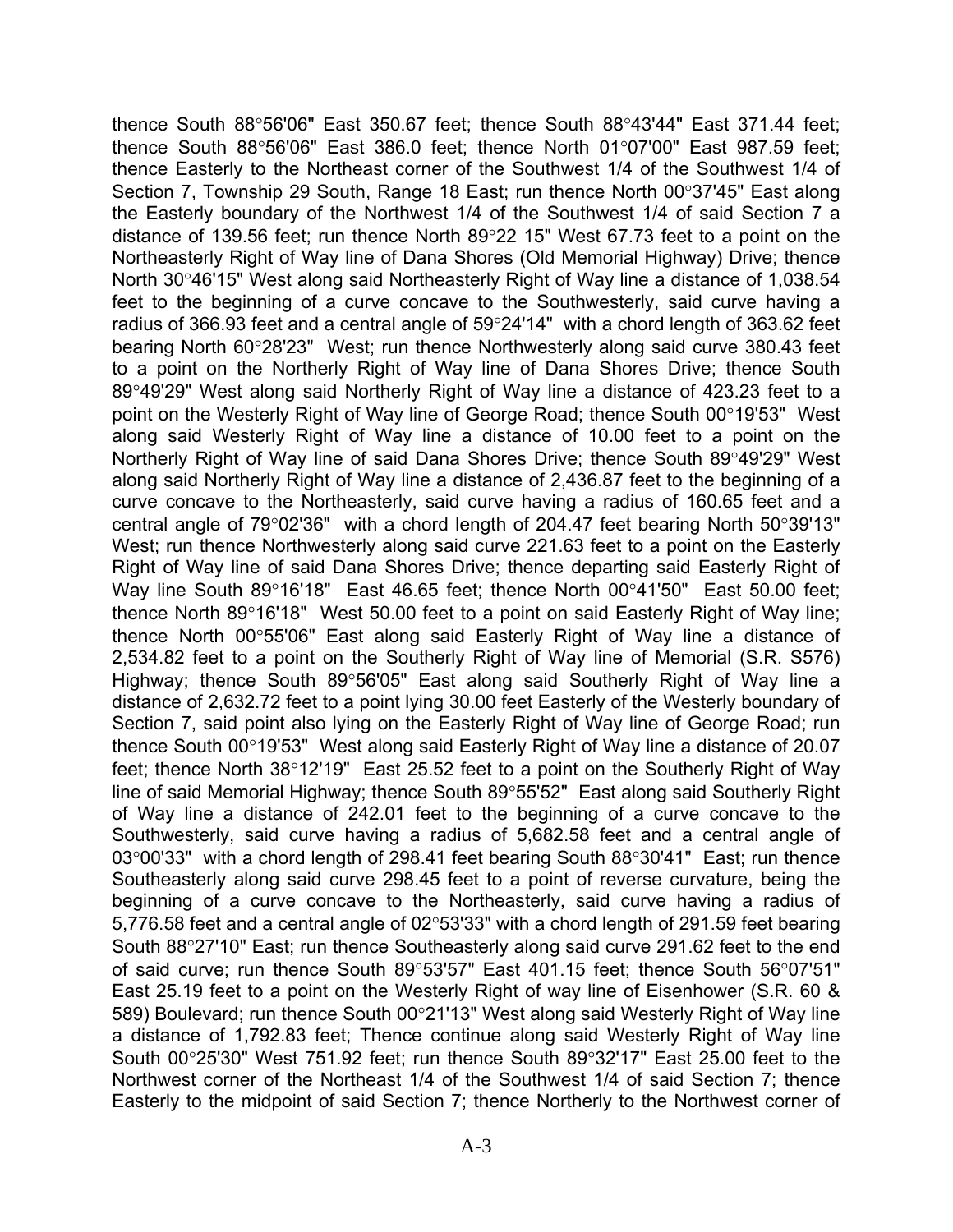the Southwest 1/4 of the Southeast 1/4 of Section 6, Township 29 South, Range 18 East; thence Easterly to the Northwest corner of the Southeast 1/4 of the Southeast 1/4 of said Section 6; thence Northerly to the Northwest corner of the Northeast 1/4 of the Southeast 1/4 of said Section 6; thence Easterly to the Northeast corner of the Southeast 1/4 of said Section 6; thence Northerly to a point on the Westerly boundary of Section 32, Township 28 South, Range 18 East lying 230 feet North of the Southwest corner of Section 32; run thence Easterly to a point 150 feet West and 230 feet North of the Southeast corner of said Section 32; thence Northerly in a straight line to a point 150 feet West of the Northeast corner of the Southeast 1/4 of the Southeast 1/4 of said Section 32; thence Easterly to a point 330 feet West of the Northeast corner of the Southeast 1/4 of the Southeast 1/4 of Section 34, Township 28 South, Range 18 East; thence Northerly to a point 330 feet West of the Northeast corner of said Section 34; thence Northwesterly to a point 660 feet West of the Northeast corner of the Southeast 1/4 of the Southeast 1/4 of Section 27, Township 28 South, Range 18 East; thence Northerly to a point 660 feet West of the Northeast corner of said Section 27; thence Easterly to a point 200 feet West of the Northeast corner of said Section 27; run thence North 00°46'16" East, parallel to the East boundary of Section 22, Township 28 South, Range 18 East, a distance  $672.11$  feet; thence North  $89^{\circ}42'54''$  West 206.99 feet; thence North  $00^{\circ}46'16''$  East 326.00 feet; thence North 89 $^{\circ}42'54''$  West 270.72 feet; thence North 00 $\degree$ 43'46" East 326.00 feet; thence South 89 $\degree$ 42'54" East 477.95 feet; run thence North 0046'16" East to a point 200 feet West of the Southeast corner of the Northeast 1/4 of the Northeast 1/4 of Section 22, Township 28 South, Range 18 East; thence Easterly to the Southeast corner of the Northeast 1/4 of the Northeast 1/4 of said Section 22; thence Northeasterly to a point 660 feet West of the Southeast corner of the Southwest 1/4 of the Southwest 1/4 of Section 14, Township 28 South, Range 18 East; thence Northerly to a point 150 feet North and 660 feet West of the Southeast corner of the Southwest 1/4 of the Southwest 1/4 of said Section 14; thence Easterly to a point 150 feet North of the Southeast corner of the Southwest 1/4 of the Southwest 1/4 of said Section 14; thence Northerly to a point 200 feet North of the Southeast corner of the Southwest 1/4 of the Southwest 1/4 of Section 11, Township 28 South, Range 18 East; thence Easterly across Sections 11 and 12, Township 28 South, Range 18 East and Sections 7 and 8, Township 28 South, Range 19 East to a point lying 200 feet North and 100 feet East of the Southwest corner of the East 1/2 of Section 8, Township 28 South, Range 19 East; thence Easterly to a point lying 200 feet North of and 100 feet West of the Southeast corner of Section 9, Township 28 South, Range 19 East; thence Easterly along a line lying 200 feet North of and parallel with the South boundary Section 9, to a point on the West boundary of Section 10, Township 28 South, Range 19 East, said point lying 200 feet North of the Southwest corner of said Section 10; thence N 00°13'21" W, along said West boundary of Section 10, a distance of 464.58 feet, to a point on the North boundary of the Southwest 1/4 of the Southwest 1/4 of the Southwest 1/4 of said Section 10; thence S 89°57'04" E, along said North boundary, a distance of 330.73 feet, to a point on the East boundary of the West 1/2 of the Southwest 1/4 of the Southwest 1/4 of the Southwest 1/4 of said Section 10; thence S 00°16'01" E, along said East boundary of the West 1/2, a distance of 465.12 feet, to a point on a line lying 200 feet North of and parallel with the South boundary of said Section 10; thence Easterly along said line to a point 200 feet North of the Southeast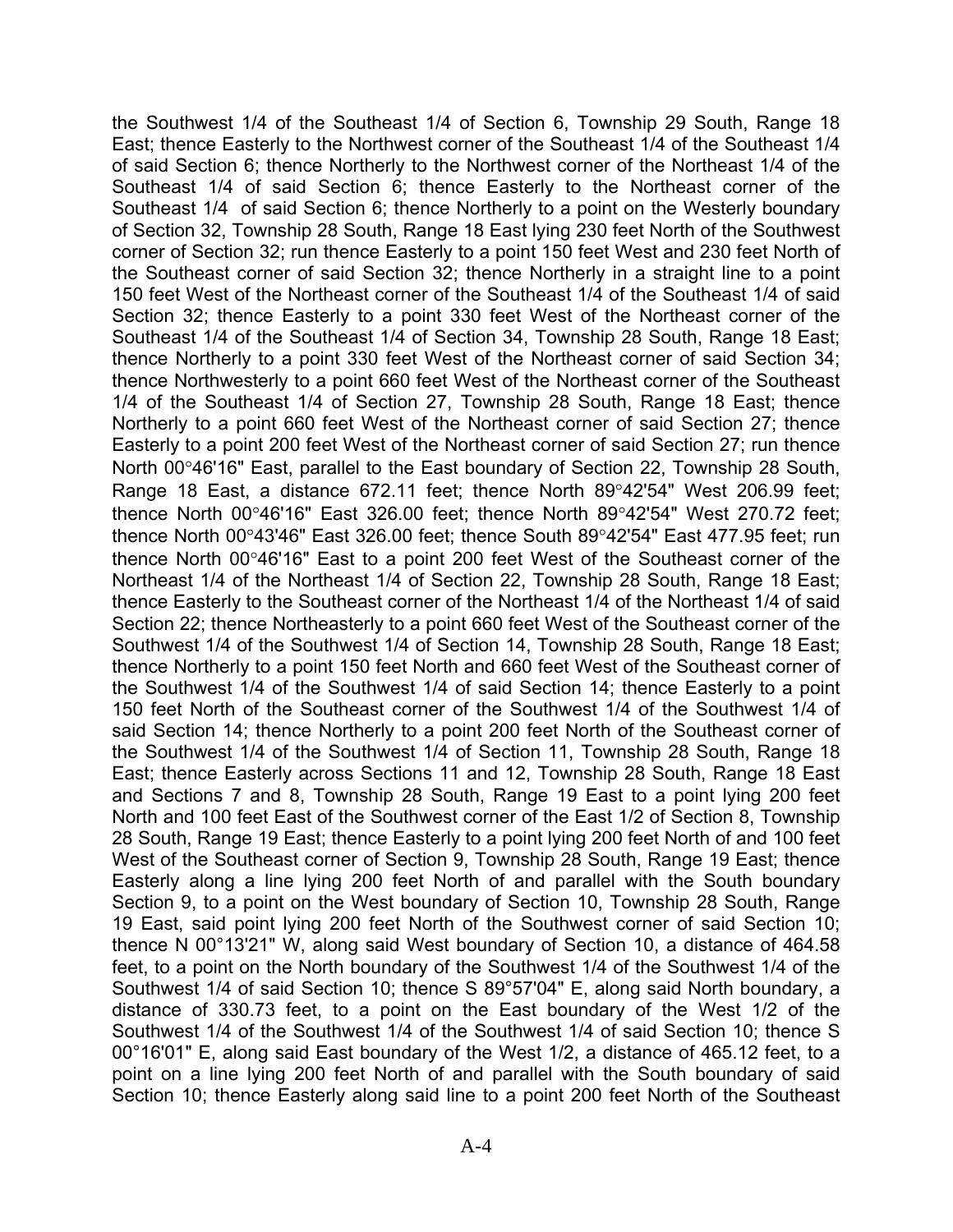corner of the Southwest 1/4 of the Southwest 1/4 of said Section 10; run thence Southerly along the Easterly boundaries of the West 1/4 of Sections 10, 15, 22 and 27, Township 28 South, Range 19 East, to the high water mark of the Southerly bank of the Hillsborough River; run thence Southwesterly along a line determined by the high water mark of said bank, and its projection across the mouths of those creeks or drainage outfalls which said line intersects, to the East boundary of the West 1/2 of Section 28, Township 28 South, Range 19 East; run thence Southerly along the East boundary of the West 1/2 of Sections 28 and 33, Township 28 South, Range 19 East, to the Northwest corner of the Southwest 1/4 of the Southeast 1/4 of said Section 33; thence Easterly to the Northeast corner of the Southeast 1/4 of the Southeast 1/4 of said Section 33; thence Southerly to the Northwest corner of Section 10, Township 29 South, Range 19 East; thence Easterly to the Northeast corner of the Northwest 1/4 of said Section 10; thence Southerly to a point 200 feet North of the Southeast corner of the Southwest 1/4 of said Section 10; thence Easterly across Sections 10 and 11, Township 29 South, Range 19 East, to the point of intersection with the high water mark of the Easterly bank of Six Mile Creek (also known along its lower reaches as Palm River), said point lying 200 feet North of the Southerly boundary of Section 12, Township 29 South, Range 19 East; run thence Southwesterly along a line determined by the high water mark of said Easterly bank and the Southerly bank of said creek, and its projection across the mouths of those creeks or drainage outfalls which break said line, to a point of intersection of said line with the midsection line of Section 21, Township 29 South, Range 19 East; run thence Southerly along said midsection line to the point of its intersection with the Southerly boundary of Section 28, Township 29 South, Range 19 East; run thence Southwesterly along a line to a point of intersection with the boundary line between Ranges 18 and 19 East; said line described as follows; beginning at the intersection of the midsection line of Section 28, Township 29 South, Range 19 East with the Southerly boundary of said Section 28, running thence Southwesterly across Sections 33 and 32, Township 29 South, Range 19 East, Sections 5, 6 and 7, Township 30 South, Range 19 East, Sections 12, 13 and 14, Township 30 South, Range 18 East to a point on the Southerly boundary of Section 15, Township 30 South, Range 18 East at its intersection with the high water line of the Westerly shoreline of Hillsborough Bay; run thence Southerly along said boundary between Ranges 18 and 19 East to the Southerly boundary of the North 1/2 of Section 1, Township 31 South, Range 18 East; thence Westerly along the Southerly boundary of the North 1/2 of Sections 1, 2, 3, 4, 5 and 6, Township 31 South, Range 18 East and Section 1, Township 31 South, Range 17 East to the point of intersection of said boundary with the boundary line between Hillsborough and Pinellas Counties; run thence Northerly and Northwesterly along said boundary line between said counties to its point of intersection with the Westerly boundary of Section 19, Township 29 South, Range 17 East; run thence Northerly along the Westerly boundary Sections 19, 18, 7 and 6, Township 29 South, Range 17 East, and Sections 31 and 30, Township 28 South, Range 17 East, said boundary being the boundary line between said Counties to the Point of Beginning.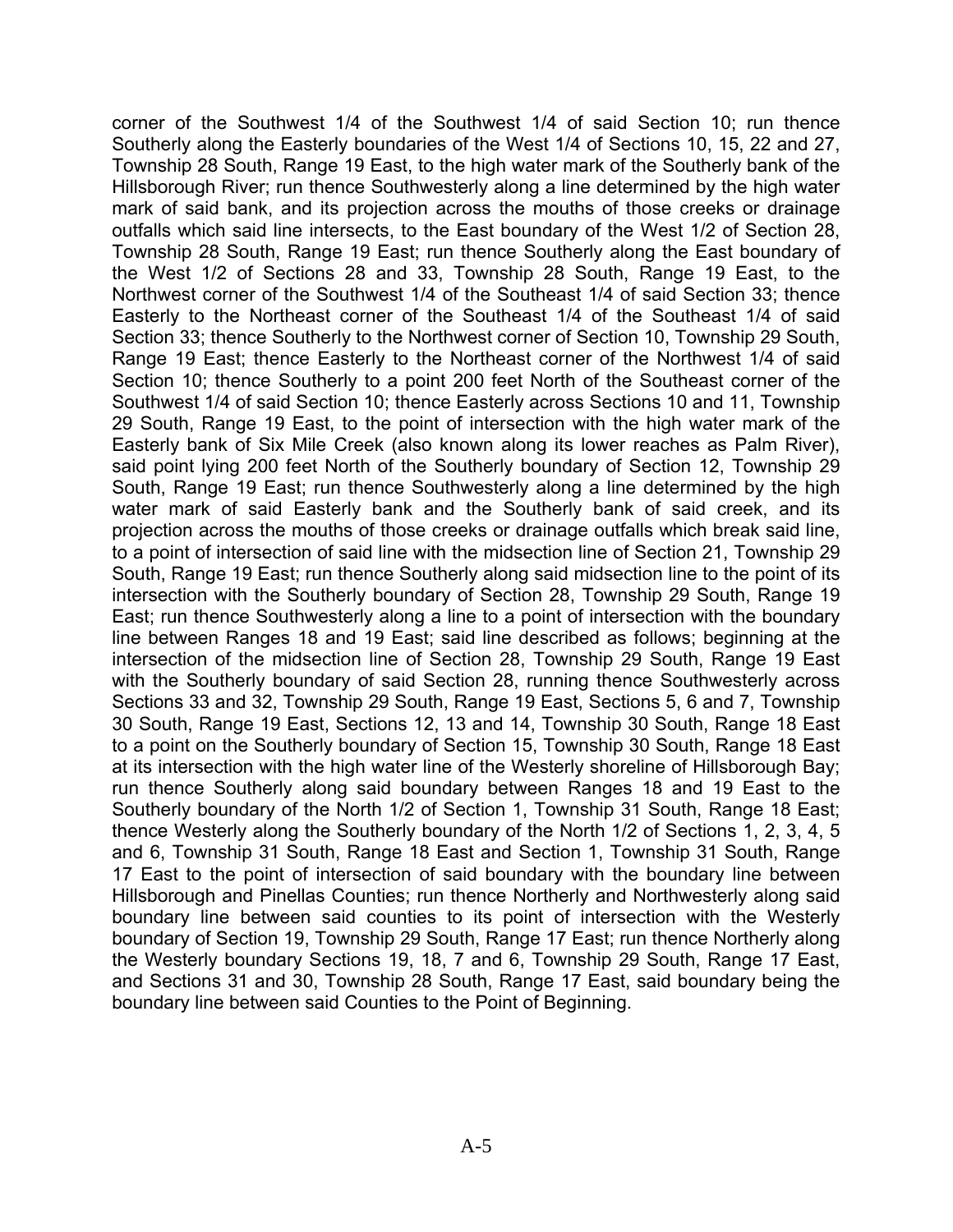## **APPENDIX B DESCRIPTION OF THE STORMWATER IMPROVEMENTS**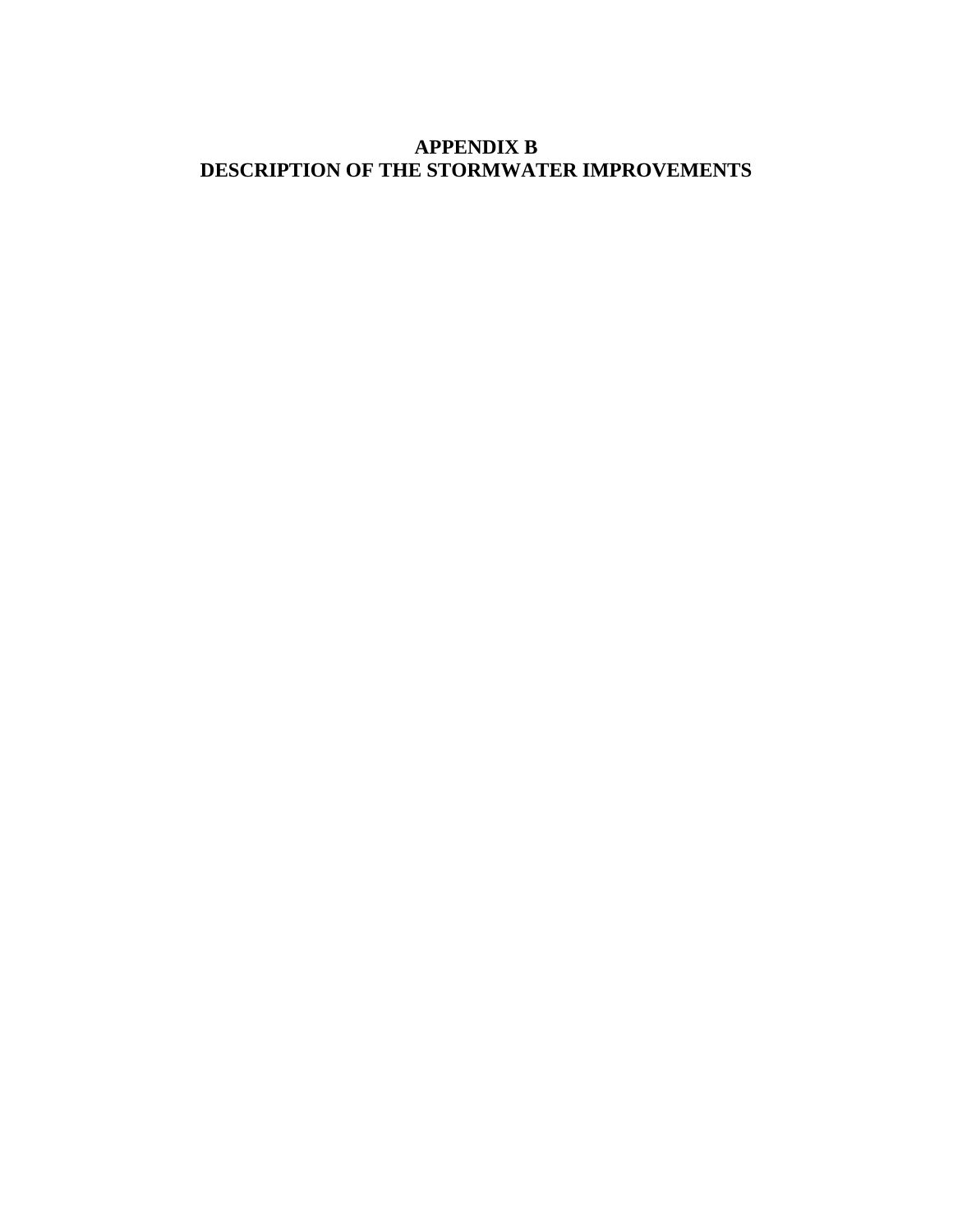#### **FISCAL YEAR 2016**

*Upper Peninsula Flooding Relief, PH II (Vasconia Construction):* Construction of a major outfall pipe system to alleviate structural, street and yard flooding. Flooding on Manhattan Avenue will be relieved which is an arterial street. The scope includes sediment and trash collecting devises to reduce the pollutant loading to Old Tampa Bay.

43rd Street Outfall Regional Drainage Improvements, PH II: Construction of a major outfall pipe system to alleviate street and business property flooding. Water quality treatment will be attained with the construction of a pond to reduce the pollutant loading to McKay Bay.

*Lower Peninsula Watershed Plan:* Perform stormwater modeling to develop a regional watershed plan which will provide a flooding relief master plan for new outfalls and identify properties suitable for ponds and other water quality treatment devises.

*East River Hills Flooding Relief:* Construction of an additional outfall and upgraded conveyance system to alleviate structural, street and yard flooding. The scope includes a sediment and trash collecting devise to reduce the pollutant loading to the Hillsborough River.

**Ditch Rehabilitation:** Reconstruction of failing and undersized ditch systems to alleviate structural, street, and yard flooding. Ditches and associated drainage features under this program require engineered solutions beyond routine maintenance.

*Howard: Swann to Morrison Flooding Relief:* Construction of a new stormwater system to reduce flooding in travel lines and the intersection of Swann and Morrison avenues. The project is comprised of pipes, inlets, and roadway re-grading to improve drainage.

*Annual C.I.P.P. Rehabilitation:* Rehabilitation of failing pipes utilizing a cured-in-place pipe liner. The benefit of the program is that existing pipes can be rehabilitated without requiring excavation or replacement.

*Box Culvert Rehabilitation PH II:* Rehabilitation of failing box culverts.

Seneca Pump Station Demolition: Pump station is no longer necessary since the construction of Curiosity Creek Pump Station. The pump station is an aging facility with ongoing maintenance concerns.

*Anita Subdivision:* The subdivision has inadequate drainage due to the cumulative impact of ditches being filled and driveway culverts being improperly constructed. The project will restore the relic ditch system.

2<sup>nd</sup> Street: Interbay Blvd to Bay Ave: The Street experiences severe flooding. A new drainage system will be constructed to connect to an existing box culvert along Bay Avenue.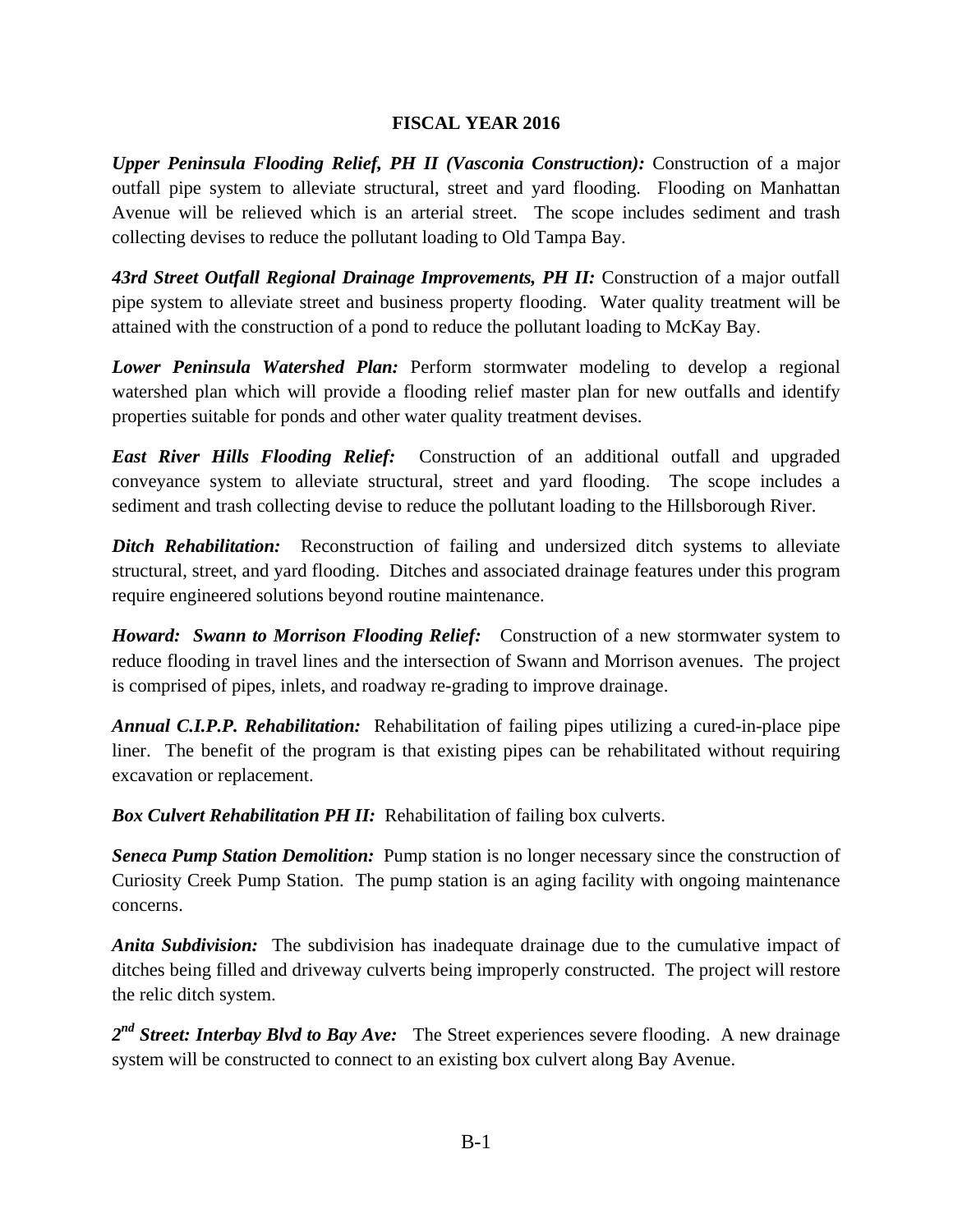*Bradley Flooding Relief:* The existing stormwater system is undersized. The project will reestablish ditches and improve conveyance.

*North River Highlands Flooding Relief:* North River Highlands at East River Hills Drive experiences severe flooding. The project will model and design a new stormwater system to relieve flooding.

*North Street and Packwood Pond:* The property is in a low area and experiences repeated structural flooding. The property was acquired and a pond with side drains will be constructed.

*Forest Hills Flooding Relief:* Area near North Forest Hills Drive and Country Club Drive experiences flooding. The project consists of the construction of a new stormwater system to convey flow to Lake Eckles.

*Himes Avenue - Paxton to Tyson Ditch:* Intersection experiences flooding due pavement overlay and lack of a drainage system. The project is comprised of constructing inlets and pipes to connect to the existing system to the south and a culvert upgrade at the Tyson ditch crossing of Himes Avenue.

*Alley behind Hills and Richardson:* Improper grading in the alley causes structural flooding. The project will improve drainage by re-grading the alley to drain away from the buildings.

*Micro-Projects:* Construction of small projects by City crews. This is an efficient utilization of resources to improve drainage in between large City crew constructions projects.

*North Tampa Closed Basin Flooding Relief:* Properties in this area experience frequent severe flooding due to the lack of positive outfall. Properties are targeted for acquisition for future stormwater ponds.

*Other Fiscal Year 2016 Projects:* To the extent required based on the refinement of the above projects and determined to benefit property within the Central and Lower Basin Improvement Area.

#### **FISCAL YEAR 2017**

*Upper Peninsula Flooding Relief, PH IIA (Dale Mabry-Henderson):* See FISCAL YEAR 2016

*Cypress Street Outfall Phase II:* Construction of a major trunk line connecting to the Cypress Outfall. The project will serve future lateral connections to relief flooding the area.

*North Tampa Closed Basin Flooding Relief:* See FISCAL YEAR 2016

*Ditch Rehabilitation PH II:* See FISCAL YEAR 2016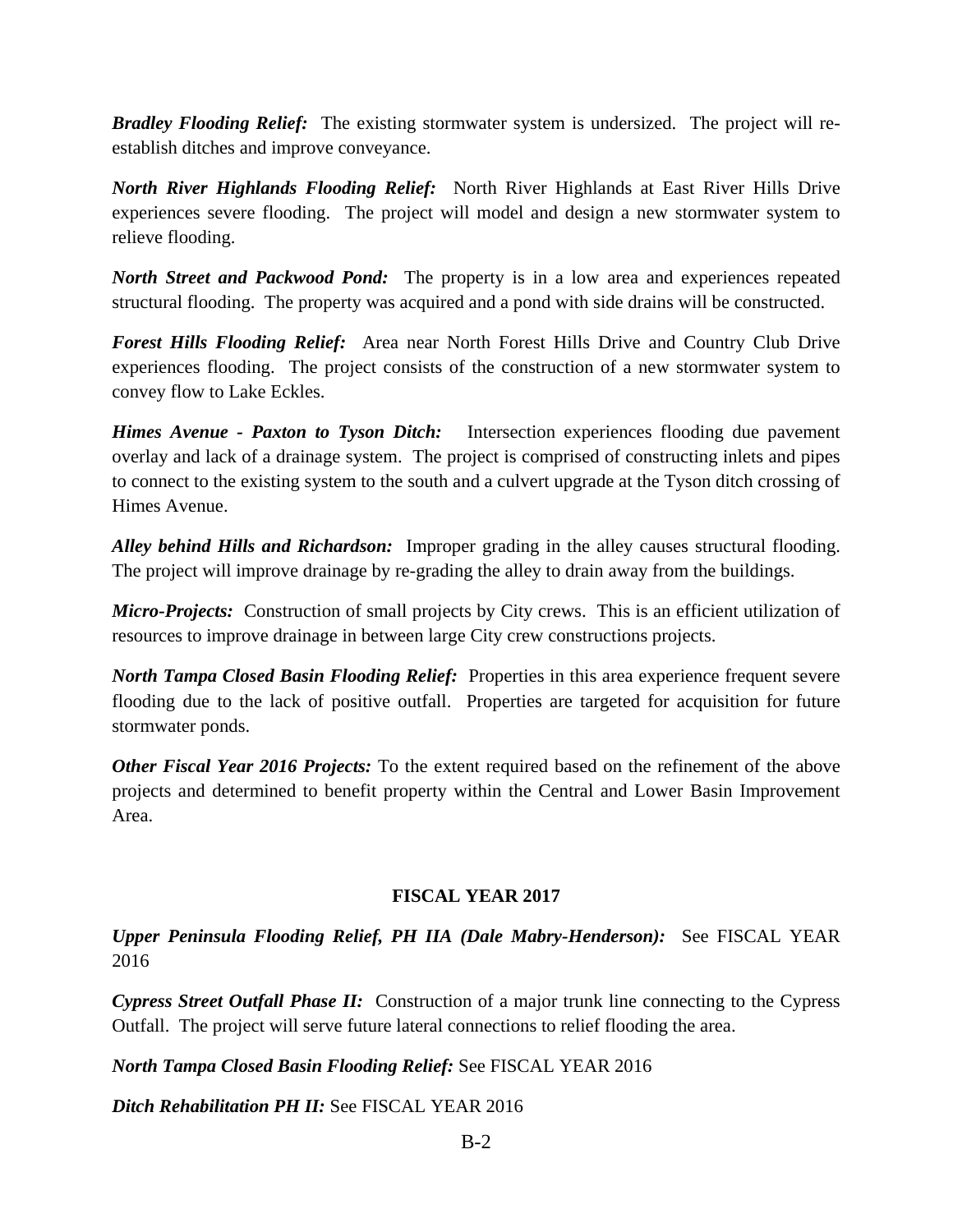*Poinsettia Pump Station and Force Main Replacement:* Pump station will be replaced with more efficient pumping equipment and the new force main divert the flow further downstream in the 72 inch Outfall pipe in  $30<sup>th</sup>$  St.

#### *Box Culvert Rehabilitation PH III:* See FISCAL YEAR 2016

*Robles Park Pump Station Replacement:* Pump station will be replaced. This is an aging facility with ongoing maintenance concerns.

*Mary Sink Rehabilitation:* The sink drains a large drainage basin in the North Tampa Closed Basin area which experiences severe flooding. The project will ensure that the sink capacity is maximized to reduce flooding.

#### *Annual C.I.P.P. Rehabilitation:* See FISCAL YEAR 2016

*Annie and 21<sup>st</sup> Street Pond:* Acquisition of abutting flooded properties and construction of a pond.

*Ashley Pond Expansion:* Acquisition of flooded properties that abut and existing pond and expansion of the pond.

17th and Annona: Construction of a new stormwater system from 17<sup>th</sup> and Annona to the existing system in Limbaugh Avenue at  $17<sup>th</sup>$  Street.

15th Street at Ellicott: Construct a lateral on 15<sup>th</sup> St. between Ellicott and Caracas and convey to the existing stormwater system.

*Chelsea flooding relief:* Construct improvement to relieve garage flooding near and along Chelsea, just east of Nebraska. Part of the Southeast Seminole Heights drainage area.

*Euclid: West Shore to Renellie Circle:* Construction of an upgraded conveyance system to relieve street flooding.

*Other Fiscal Year 2017 Projects:* To the extent required based on the refinement of the above projects and determined to benefit property within the Central and Lower Basin Improvement Area.

#### **FISCAL YEAR 2018**

*Upper Peninsula Flooding Relief, PH IIB (Dale Mabry-Henderson):* See FISCAL YEAR 2016

*43rd St. Outfall Ph. III:* See FISCAL YEAR 2016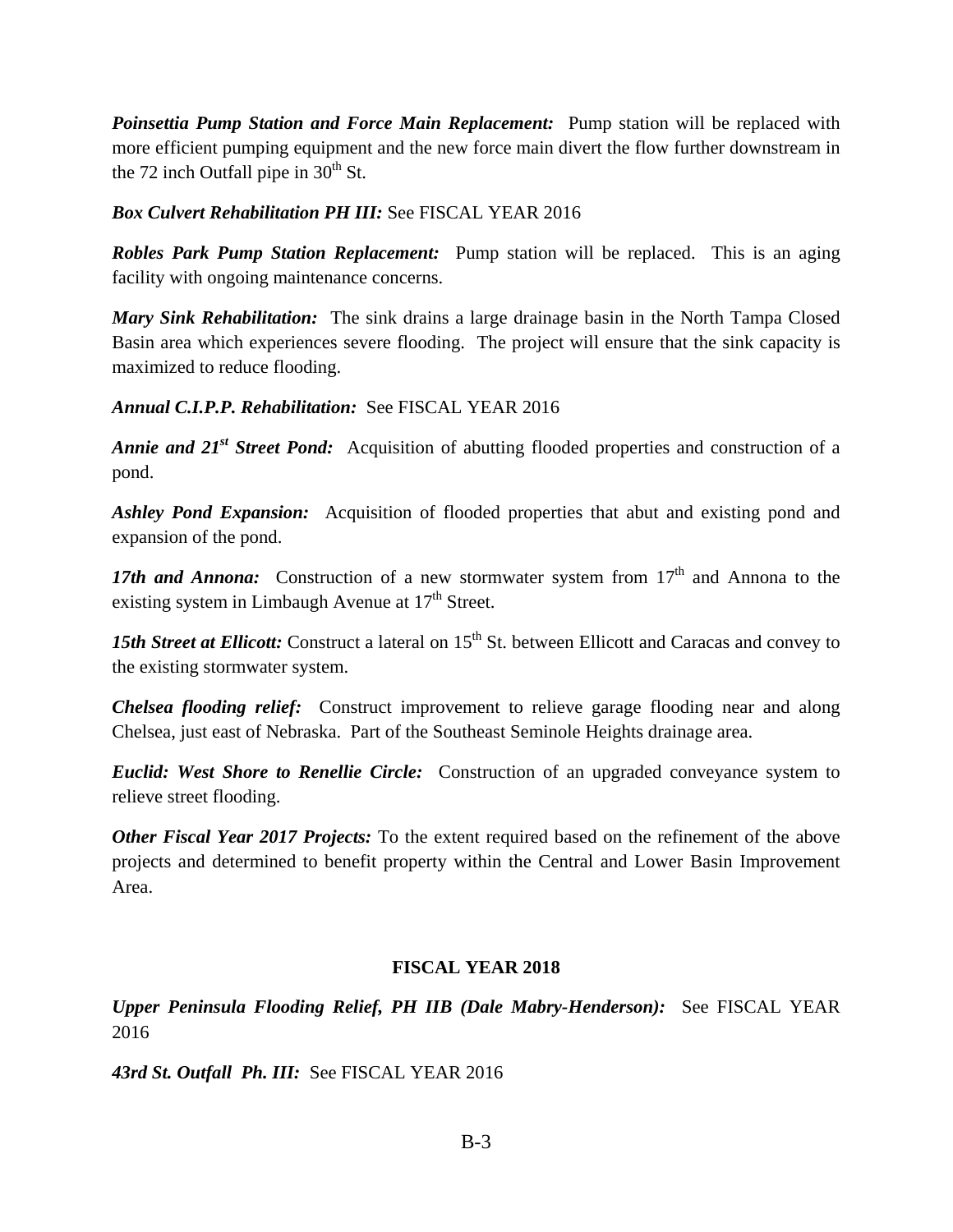*Lower Peninsula Flooding Relief PH I:* Commence construction of projects identified by Lower Peninsula Study

*Broadway and 56th St. Flooding relief:* Project entails upsizing pipe across Broadway at 56th St and tying into existing 36" private pipe, obtaining an easement from Allen Auto parts and accepting private pipe. An alternate solution would be to convey water east along Broadway to Kimmins Property and using existing easement south.

*Eastridge P.S Rehabilitation:* Rehabilitation of existing pump station at 109<sup>th</sup> and North Boulevard. Aging facility with ongoing maintenance concerns.

*North Tampa Closed Basin Flooding Relief:* See FISCAL YEAR 2016

*Annual C.I.P.P. Rehabilitation:* See FISCAL YEAR 2016

*Box Culvert Rehabilitation PH IV:* See FISCAL YEAR 2016

**30th St. FM Extension, PH I:** Extension of the shared force main to discharge directly to Hillsborough River. The project will increase capacity of the Donut/Duck shared force main by providing a direct outfall. The capacity of the existing 72-inch outfall pipe in  $30<sup>th</sup>$  Street will be increased.

*Annette & Bougainvillea:* Construct a lateral to FDOT pond to relieve flooding.

*North B and 2906 W. Gomez* This project addresses inadequate drainage on Gomez Avenue between Douglas and Tampa Bay Boulevard. The project consists of the construction of additional pipes and inlets to convey runoff to an existing system.

*Howard and North B St. Flooding Relief:* Re-profile the intersection to correct poor drainage.

*Misc. City Crew projects/Micro Projects:* See FISCAL YEAR 2016

*Other Fiscal Year 2018 Projects:* To the extent required based on the refinement of the above projects and determined to benefit property within the Central and Lower Basin Improvement Area.

#### **FISCAL YEAR 2019**

*Upper Peninsula Flooding Relief, PH IIC (Dale Mabry-Henderson):* See *FISCAL YEAR 2016 Cypress St. Outfall, PH III:* See FISCAL YEAR 2016 *Lower Peninsula Flooding Relief PH II:* See FISCAL YEAR 2018 *Annual C.I.P.P. Rehabilitation:* See FISCAL YEAR 2016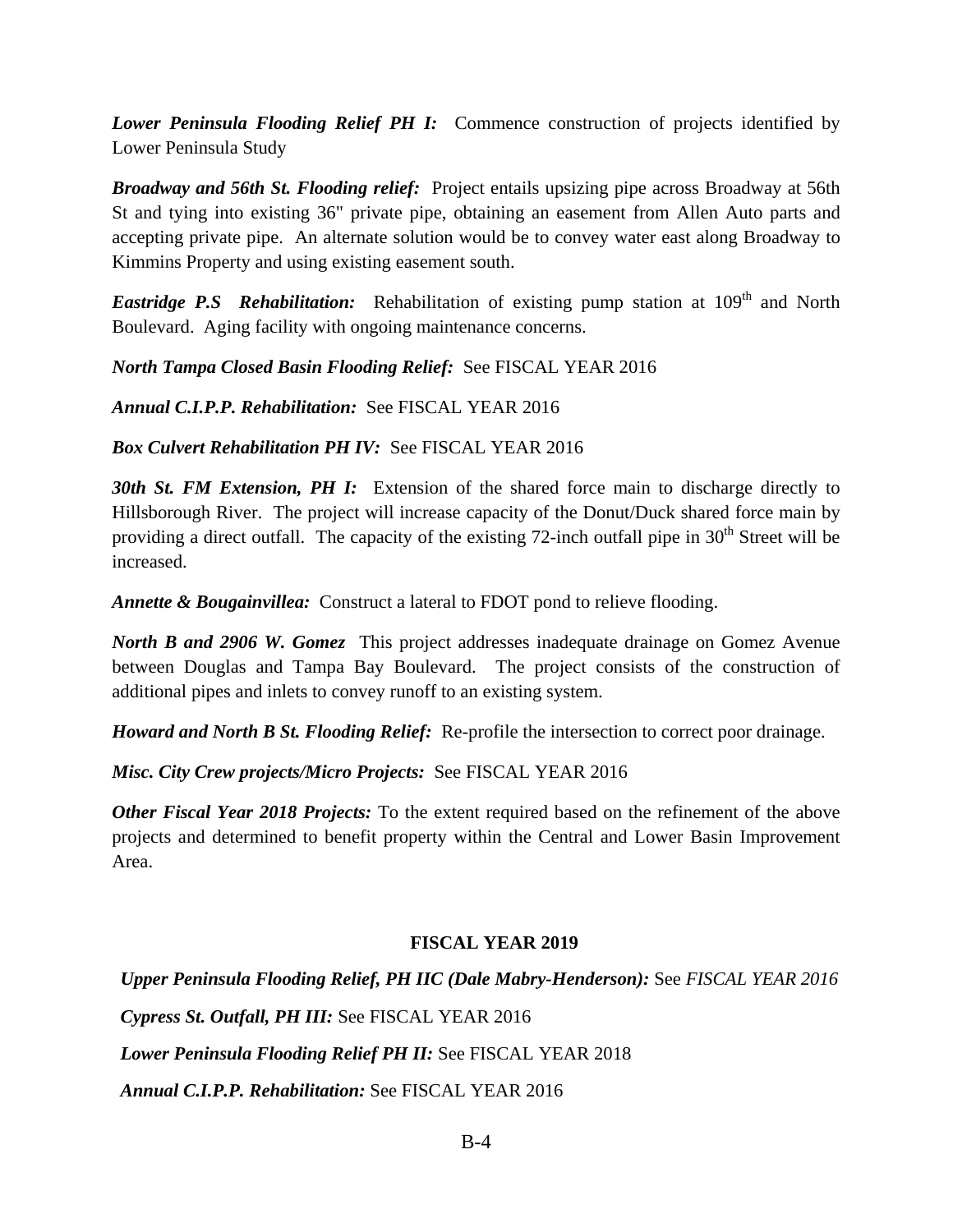99th Ave. Pumping Station: Construction of a new pump station and force main from 99<sup>th</sup> and Elmer Pond to discharge to the existing 72-inch outfall pipe in  $30<sup>th</sup>$  Street.

*Box Culvert Rehabilitation PH V:* See FISCAL YEAR 2016

*30th St. FM Extension, PH II:* See FISCAL YEAR 2018

*City Construction Crew projects:* See FISCAL YEAR 2016

*Other Fiscal Year 2019 Projects:* To the extent required based on the refinement of the above projects and determined to benefit property within the Central and Lower Basin Improvement Area.

#### **FISCAL YEAR 2020**

*Upper Peninsula flooding relief, PH IID (Dale Mabry-Henderson):* See FISCAL YEAR 2016

*Cypress St. Outfall PH IV:* See FISCAL YEAR 2016

*S.E. Seminole Heights Flooding Relief:* Commence construction of projects identified by S.E. Seminole Heights Study.

*Lower Peninsula Flooding Relief PH III:* See FISCAL YEAR 2018

*North Tampa Closed basin Flooding Relief:* See FISCAL YEAR 2018

*FISCAL YEAR20 Annual C.I.P.P. rehabilitation:* See FISCAL YEAR 2016

*Box Culvert Rehabilitation PH VI:* See FISCAL YEAR 2016

*30th St. FM Extension, PH III:* See FISCAL YEAR 2018

*City Construction Crew projects:* See FISCAL YEAR 2016

*Other Fiscal Year 2020 Projects:* To the extent required based on the refinement of the above projects and determined to benefit property within the Central and Lower Basin Improvement Area.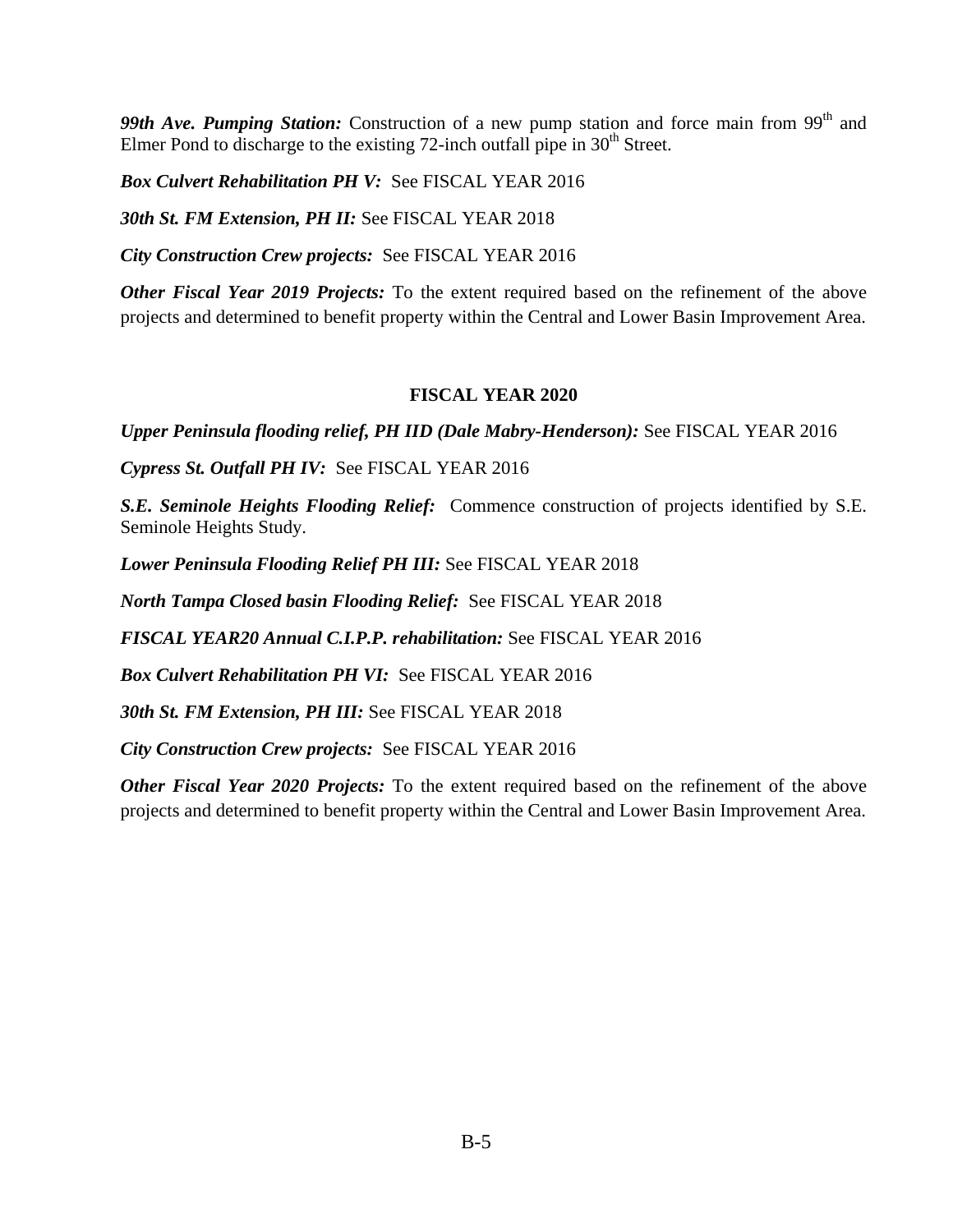## **APPENDIX C STORMWATER CAPITAL IMPROVEMENT PLAN**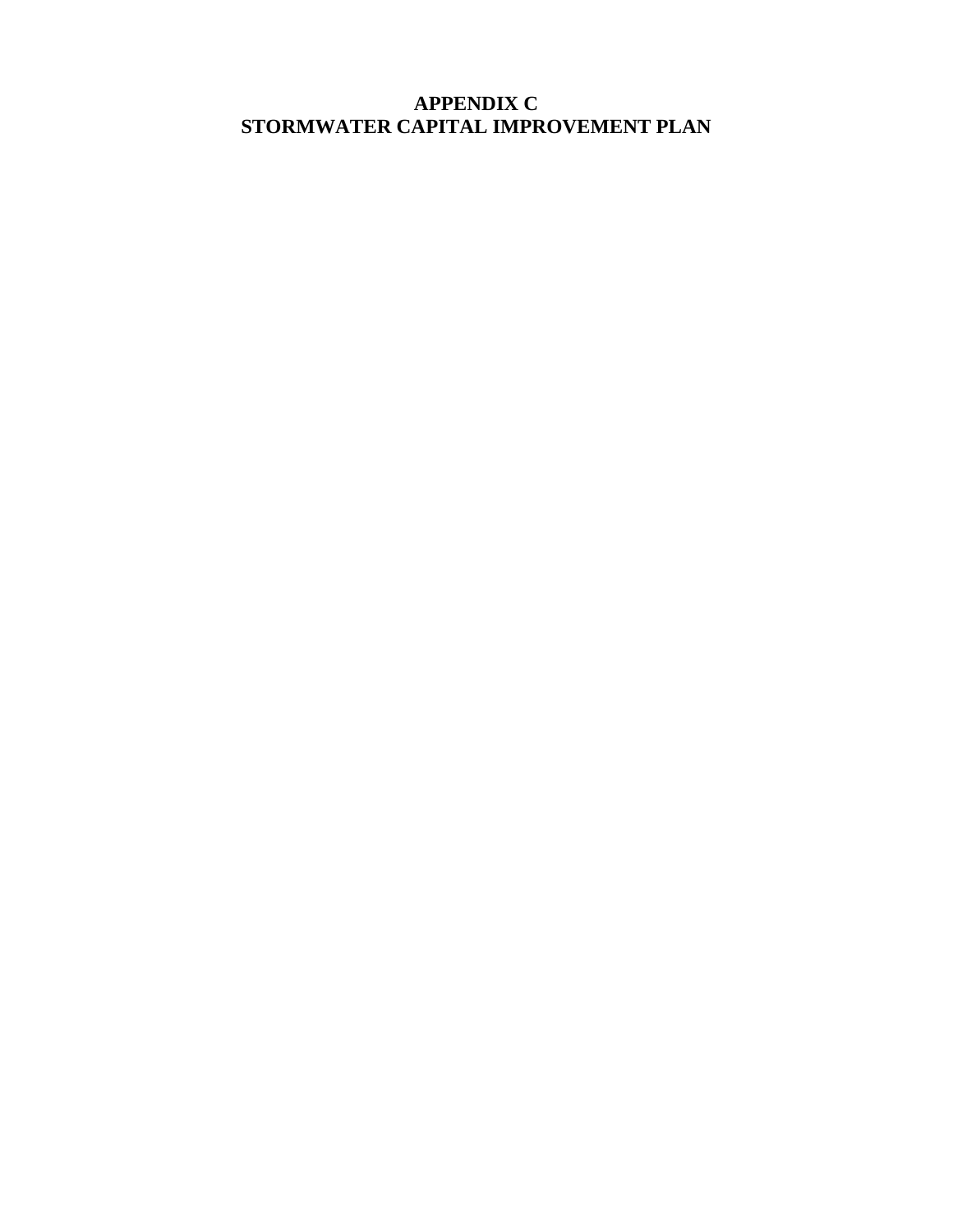#### **City of Tampa Budget Office Stormwater Capital Improvement Plan FY2015 ‐ FY2027\***

| Submitted CIP<br>Submitted CIP<br>Submitted CIP<br>SWFWMD Submitted CIP<br><b>SWFWMD</b><br>Submitted CIP<br>Submitted CIP<br>SWFWMD Submitted CIP<br><b>Submitted CIP</b><br><b>SWFWMD</b><br><b>SWFWMD</b><br><b>SWFWMD</b><br>SWFWMD Submitted CIP<br><b>SWFWMD</b><br><b>SWFWMD</b><br>2,500,000 \$ 2,500,000<br>\$2,900,000<br>2,500,000<br>2,312,500<br>2,312,500<br>2,312,500<br>$$2,312,500$ $$2,312,500$<br>2,312,500 \$ 2,312,500<br>2,312,500<br>2,500,000<br>2,500,000 \$ 3,500,000<br>s.<br>1,000,000<br>\$1,000,000<br>\$1,000,000<br>\$1.000.000<br>\$1,000,000<br>2.500.000<br>2,500,000<br>\$10,000,000<br>\$10,000,000<br>\$10,000,000<br>5,000,000<br>\$10,000,000<br>10.000.000<br>\$ 7,000,000<br>650.000<br>\$ 7.500,000<br>\$ 7.500,000<br>\$ 7.500,000<br>$5$ 7.000.000<br>\$1.000.000<br>\$45,000,000<br>2.500.000<br>2.500.000<br>2.500.000<br>$S = 2.500,000$<br>2.900.000<br>2,500,000<br>500,000<br>\$1,000,000<br>675,000<br>650,000<br>\$1.000.000<br>600,000<br>$S = 1.753,000$<br>1.700.000<br>1.700.000<br>\$1,700,000<br>\$1,700,000<br>\$1,700,000<br><b>Consultant and Land Acquisition</b><br>750,000<br>8,900,000<br>400,000<br>600,000<br>432,000<br>400,000<br>400,000<br>600,000<br>1.600.000<br>\$1,200,000<br>$S = 1.100.000$<br>1.200.000<br>\$1,200,000<br>1.200.000<br>1,000,000<br>300,000<br>1,400,000<br>300,000<br>1,000,000<br>Citywide Ditch Rehabilitation<br>\$1,000,000<br>500,000<br>\$2,160,000<br>375,000<br>600,000<br><b>Edison Avenue</b><br>600,000<br>800,000<br>540,000<br>500,000<br>600,000<br>\$1,000,000<br>\$1,500,000<br>\$1.500.000<br>5,000,000 \$ 12,812,500 \$ 4,812,500 \$ 22,812,500 \$ 4,812,500 \$ 26,812,500 \$<br>Total<br>$$23,360,000$$ \$ 6,125,000 \$ 13,300,000 \$<br>2,312,500 \$ 36,812,500 \$ 2,312,500 \$ 25,000,000 \$<br>2,500,000 \$ 17,500,000 \$<br>$-$ \$ 45,000,000 \$<br>- s<br>\$29,485,000<br>\$18,300,000<br>\$17,625,000<br>\$27,625,000<br>\$29,125,000<br>\$ 39,125,000<br>\$27,500,000<br>\$17,500,000<br>$$45,000,000$ \$ | <b>FY2015</b> |  | FY2016 | FY2017 | <b>FY2018</b> | FY2019 | <b>FY2020</b> | FY2021 | FY2022<br>FY2023 - 2027 |  |  |                              |
|-------------------------------------------------------------------------------------------------------------------------------------------------------------------------------------------------------------------------------------------------------------------------------------------------------------------------------------------------------------------------------------------------------------------------------------------------------------------------------------------------------------------------------------------------------------------------------------------------------------------------------------------------------------------------------------------------------------------------------------------------------------------------------------------------------------------------------------------------------------------------------------------------------------------------------------------------------------------------------------------------------------------------------------------------------------------------------------------------------------------------------------------------------------------------------------------------------------------------------------------------------------------------------------------------------------------------------------------------------------------------------------------------------------------------------------------------------------------------------------------------------------------------------------------------------------------------------------------------------------------------------------------------------------------------------------------------------------------------------------------------------------------------------------------------------------------------------------------------------------------------------------------------------------------------------------------------------------------------------------------------------------------------------------|---------------|--|--------|--------|---------------|--------|---------------|--------|-------------------------|--|--|------------------------------|
| <b>CIP Project</b><br>Upper Peninsula Flooding<br>North Tampa Closed Basin Flooding Relief<br><b>Cypress Street Outfall Extension</b><br>Southeast Seminole Hghts. Flood Rlf.<br>Lower Peninsula Flooding Relief<br>43rd Street Outfall<br><b>Box Culvert Rehabilitation</b><br>Cypress Street Outfall Ph I<br>Failed Pipe CIPP and Replacement<br>Failed Pipe Replacement (Micro & In-house projects)<br>East River Hills Flooding Relief<br>Howard: Swann to Morrison Flooding Relief<br>Poinsettia Pump Station and Forcemain Replacement<br>Mary Sinkhole Rehabilitation<br>Robles Park Pump Station Replacement<br><b>Watrous Ditch</b><br>Marjory Avenue<br>Kensington Avenue<br>Neptune Lagoon<br>Broadway and 56th Street Flooding Relief<br>Eastridge Pump Station Rehabilitation<br>30th Street Force main Extension<br>99th Avenue Pumping Station                                                                                                                                                                                                                                                                                                                                                                                                                                                                                                                                                                                                                                                                                                                                                                                                                                                                                                                                                                                                                                                                                                                                                                       |               |  |        |        |               |        |               |        |                         |  |  |                              |
|                                                                                                                                                                                                                                                                                                                                                                                                                                                                                                                                                                                                                                                                                                                                                                                                                                                                                                                                                                                                                                                                                                                                                                                                                                                                                                                                                                                                                                                                                                                                                                                                                                                                                                                                                                                                                                                                                                                                                                                                                                     |               |  |        |        |               |        |               |        |                         |  |  | <b>Total FY2015 - FY2027</b> |
|                                                                                                                                                                                                                                                                                                                                                                                                                                                                                                                                                                                                                                                                                                                                                                                                                                                                                                                                                                                                                                                                                                                                                                                                                                                                                                                                                                                                                                                                                                                                                                                                                                                                                                                                                                                                                                                                                                                                                                                                                                     |               |  |        |        |               |        |               |        |                         |  |  | 37,400,000                   |
|                                                                                                                                                                                                                                                                                                                                                                                                                                                                                                                                                                                                                                                                                                                                                                                                                                                                                                                                                                                                                                                                                                                                                                                                                                                                                                                                                                                                                                                                                                                                                                                                                                                                                                                                                                                                                                                                                                                                                                                                                                     |               |  |        |        |               |        |               |        |                         |  |  | 5.000.000                    |
|                                                                                                                                                                                                                                                                                                                                                                                                                                                                                                                                                                                                                                                                                                                                                                                                                                                                                                                                                                                                                                                                                                                                                                                                                                                                                                                                                                                                                                                                                                                                                                                                                                                                                                                                                                                                                                                                                                                                                                                                                                     |               |  |        |        |               |        |               |        |                         |  |  | 40,000,000                   |
|                                                                                                                                                                                                                                                                                                                                                                                                                                                                                                                                                                                                                                                                                                                                                                                                                                                                                                                                                                                                                                                                                                                                                                                                                                                                                                                                                                                                                                                                                                                                                                                                                                                                                                                                                                                                                                                                                                                                                                                                                                     |               |  |        |        |               |        |               |        |                         |  |  | 27,000,000                   |
|                                                                                                                                                                                                                                                                                                                                                                                                                                                                                                                                                                                                                                                                                                                                                                                                                                                                                                                                                                                                                                                                                                                                                                                                                                                                                                                                                                                                                                                                                                                                                                                                                                                                                                                                                                                                                                                                                                                                                                                                                                     |               |  |        |        |               |        |               |        |                         |  |  | 76.150.000                   |
|                                                                                                                                                                                                                                                                                                                                                                                                                                                                                                                                                                                                                                                                                                                                                                                                                                                                                                                                                                                                                                                                                                                                                                                                                                                                                                                                                                                                                                                                                                                                                                                                                                                                                                                                                                                                                                                                                                                                                                                                                                     |               |  |        |        |               |        |               |        |                         |  |  | 15,400,000                   |
|                                                                                                                                                                                                                                                                                                                                                                                                                                                                                                                                                                                                                                                                                                                                                                                                                                                                                                                                                                                                                                                                                                                                                                                                                                                                                                                                                                                                                                                                                                                                                                                                                                                                                                                                                                                                                                                                                                                                                                                                                                     |               |  |        |        |               |        |               |        |                         |  |  | 4,425,000                    |
|                                                                                                                                                                                                                                                                                                                                                                                                                                                                                                                                                                                                                                                                                                                                                                                                                                                                                                                                                                                                                                                                                                                                                                                                                                                                                                                                                                                                                                                                                                                                                                                                                                                                                                                                                                                                                                                                                                                                                                                                                                     |               |  |        |        |               |        |               |        |                         |  |  | 10,253,000                   |
|                                                                                                                                                                                                                                                                                                                                                                                                                                                                                                                                                                                                                                                                                                                                                                                                                                                                                                                                                                                                                                                                                                                                                                                                                                                                                                                                                                                                                                                                                                                                                                                                                                                                                                                                                                                                                                                                                                                                                                                                                                     |               |  |        |        |               |        |               |        |                         |  |  | 9,650,000                    |
|                                                                                                                                                                                                                                                                                                                                                                                                                                                                                                                                                                                                                                                                                                                                                                                                                                                                                                                                                                                                                                                                                                                                                                                                                                                                                                                                                                                                                                                                                                                                                                                                                                                                                                                                                                                                                                                                                                                                                                                                                                     |               |  |        |        |               |        |               |        |                         |  |  | 2,832,000                    |
|                                                                                                                                                                                                                                                                                                                                                                                                                                                                                                                                                                                                                                                                                                                                                                                                                                                                                                                                                                                                                                                                                                                                                                                                                                                                                                                                                                                                                                                                                                                                                                                                                                                                                                                                                                                                                                                                                                                                                                                                                                     |               |  |        |        |               |        |               |        |                         |  |  | 7,500,000                    |
|                                                                                                                                                                                                                                                                                                                                                                                                                                                                                                                                                                                                                                                                                                                                                                                                                                                                                                                                                                                                                                                                                                                                                                                                                                                                                                                                                                                                                                                                                                                                                                                                                                                                                                                                                                                                                                                                                                                                                                                                                                     |               |  |        |        |               |        |               |        |                         |  |  | 1,000,000                    |
|                                                                                                                                                                                                                                                                                                                                                                                                                                                                                                                                                                                                                                                                                                                                                                                                                                                                                                                                                                                                                                                                                                                                                                                                                                                                                                                                                                                                                                                                                                                                                                                                                                                                                                                                                                                                                                                                                                                                                                                                                                     |               |  |        |        |               |        |               |        |                         |  |  | 300,000                      |
|                                                                                                                                                                                                                                                                                                                                                                                                                                                                                                                                                                                                                                                                                                                                                                                                                                                                                                                                                                                                                                                                                                                                                                                                                                                                                                                                                                                                                                                                                                                                                                                                                                                                                                                                                                                                                                                                                                                                                                                                                                     |               |  |        |        |               |        |               |        |                         |  |  | 1,400,000                    |
|                                                                                                                                                                                                                                                                                                                                                                                                                                                                                                                                                                                                                                                                                                                                                                                                                                                                                                                                                                                                                                                                                                                                                                                                                                                                                                                                                                                                                                                                                                                                                                                                                                                                                                                                                                                                                                                                                                                                                                                                                                     |               |  |        |        |               |        |               |        |                         |  |  | 300,000                      |
|                                                                                                                                                                                                                                                                                                                                                                                                                                                                                                                                                                                                                                                                                                                                                                                                                                                                                                                                                                                                                                                                                                                                                                                                                                                                                                                                                                                                                                                                                                                                                                                                                                                                                                                                                                                                                                                                                                                                                                                                                                     |               |  |        |        |               |        |               |        |                         |  |  | 2,000,000                    |
|                                                                                                                                                                                                                                                                                                                                                                                                                                                                                                                                                                                                                                                                                                                                                                                                                                                                                                                                                                                                                                                                                                                                                                                                                                                                                                                                                                                                                                                                                                                                                                                                                                                                                                                                                                                                                                                                                                                                                                                                                                     |               |  |        |        |               |        |               |        |                         |  |  | 500,000                      |
|                                                                                                                                                                                                                                                                                                                                                                                                                                                                                                                                                                                                                                                                                                                                                                                                                                                                                                                                                                                                                                                                                                                                                                                                                                                                                                                                                                                                                                                                                                                                                                                                                                                                                                                                                                                                                                                                                                                                                                                                                                     |               |  |        |        |               |        |               |        |                         |  |  | 2,535,000                    |
|                                                                                                                                                                                                                                                                                                                                                                                                                                                                                                                                                                                                                                                                                                                                                                                                                                                                                                                                                                                                                                                                                                                                                                                                                                                                                                                                                                                                                                                                                                                                                                                                                                                                                                                                                                                                                                                                                                                                                                                                                                     |               |  |        |        |               |        |               |        |                         |  |  | 600,000                      |
|                                                                                                                                                                                                                                                                                                                                                                                                                                                                                                                                                                                                                                                                                                                                                                                                                                                                                                                                                                                                                                                                                                                                                                                                                                                                                                                                                                                                                                                                                                                                                                                                                                                                                                                                                                                                                                                                                                                                                                                                                                     |               |  |        |        |               |        |               |        |                         |  |  | 600,000                      |
|                                                                                                                                                                                                                                                                                                                                                                                                                                                                                                                                                                                                                                                                                                                                                                                                                                                                                                                                                                                                                                                                                                                                                                                                                                                                                                                                                                                                                                                                                                                                                                                                                                                                                                                                                                                                                                                                                                                                                                                                                                     |               |  |        |        |               |        |               |        |                         |  |  | 800,000                      |
|                                                                                                                                                                                                                                                                                                                                                                                                                                                                                                                                                                                                                                                                                                                                                                                                                                                                                                                                                                                                                                                                                                                                                                                                                                                                                                                                                                                                                                                                                                                                                                                                                                                                                                                                                                                                                                                                                                                                                                                                                                     |               |  |        |        |               |        |               |        |                         |  |  | 540,000                      |
|                                                                                                                                                                                                                                                                                                                                                                                                                                                                                                                                                                                                                                                                                                                                                                                                                                                                                                                                                                                                                                                                                                                                                                                                                                                                                                                                                                                                                                                                                                                                                                                                                                                                                                                                                                                                                                                                                                                                                                                                                                     |               |  |        |        |               |        |               |        |                         |  |  | 500,000                      |
|                                                                                                                                                                                                                                                                                                                                                                                                                                                                                                                                                                                                                                                                                                                                                                                                                                                                                                                                                                                                                                                                                                                                                                                                                                                                                                                                                                                                                                                                                                                                                                                                                                                                                                                                                                                                                                                                                                                                                                                                                                     |               |  |        |        |               |        |               |        |                         |  |  | 600,000                      |
|                                                                                                                                                                                                                                                                                                                                                                                                                                                                                                                                                                                                                                                                                                                                                                                                                                                                                                                                                                                                                                                                                                                                                                                                                                                                                                                                                                                                                                                                                                                                                                                                                                                                                                                                                                                                                                                                                                                                                                                                                                     |               |  |        |        |               |        |               |        |                         |  |  | 4.000.000                    |
|                                                                                                                                                                                                                                                                                                                                                                                                                                                                                                                                                                                                                                                                                                                                                                                                                                                                                                                                                                                                                                                                                                                                                                                                                                                                                                                                                                                                                                                                                                                                                                                                                                                                                                                                                                                                                                                                                                                                                                                                                                     |               |  |        |        |               |        |               |        |                         |  |  |                              |
|                                                                                                                                                                                                                                                                                                                                                                                                                                                                                                                                                                                                                                                                                                                                                                                                                                                                                                                                                                                                                                                                                                                                                                                                                                                                                                                                                                                                                                                                                                                                                                                                                                                                                                                                                                                                                                                                                                                                                                                                                                     |               |  |        |        |               |        |               |        |                         |  |  | 251,285,000                  |
|                                                                                                                                                                                                                                                                                                                                                                                                                                                                                                                                                                                                                                                                                                                                                                                                                                                                                                                                                                                                                                                                                                                                                                                                                                                                                                                                                                                                                                                                                                                                                                                                                                                                                                                                                                                                                                                                                                                                                                                                                                     |               |  |        |        |               |        |               |        |                         |  |  | 251,285,000                  |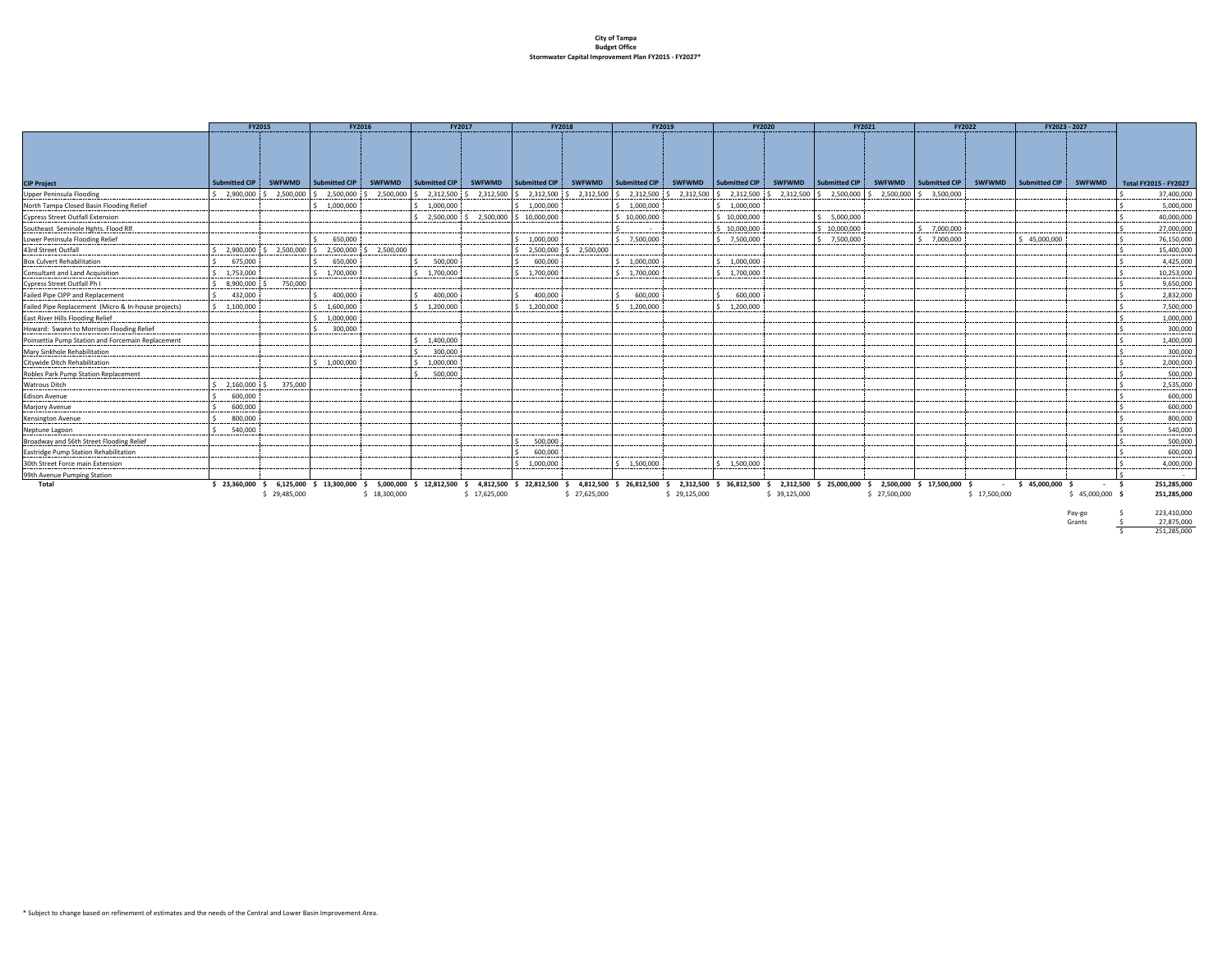## **APPENDIX D MITIGATION CREDIT POLICY**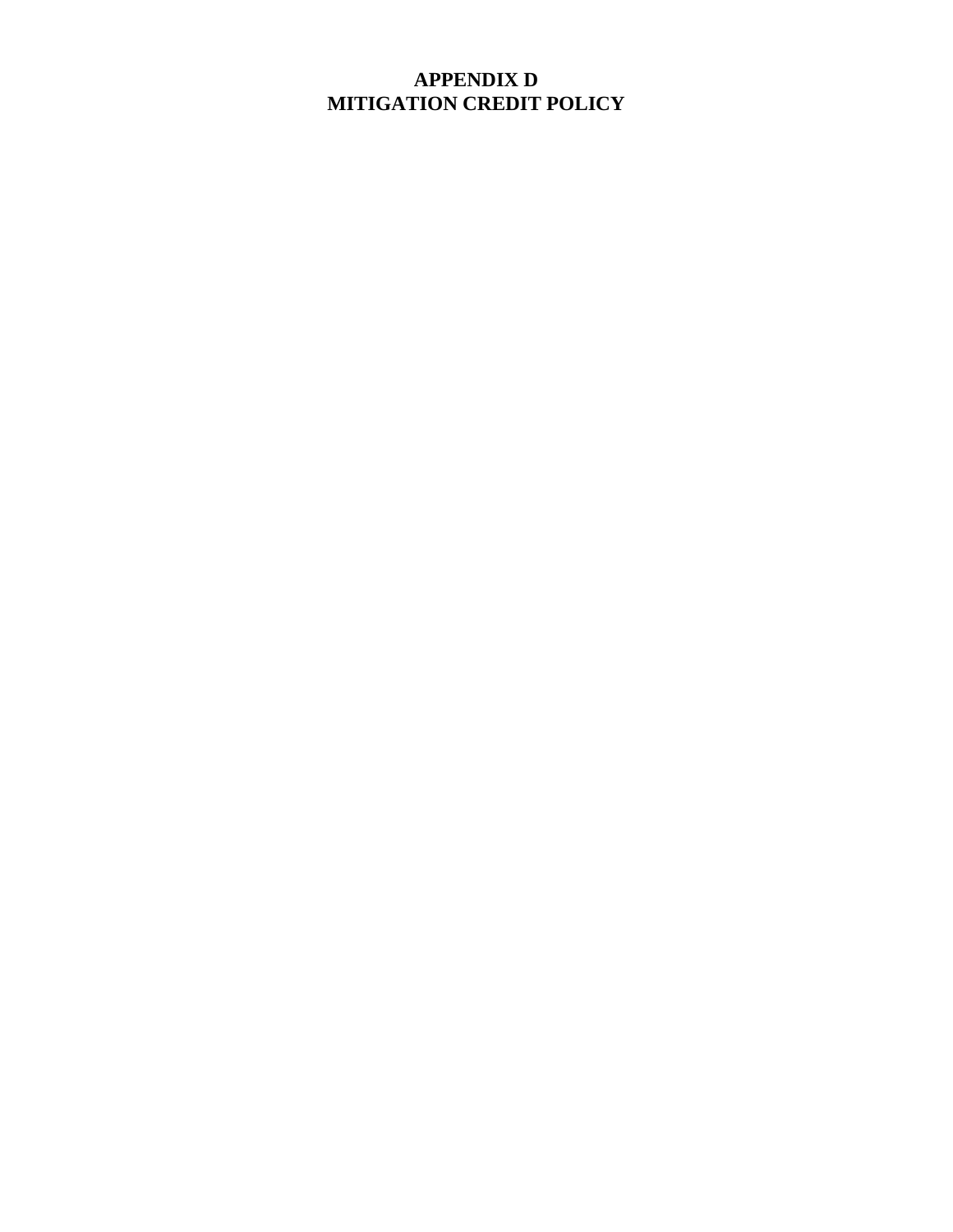#### **Appendix D City of Tampa Stormwater Utility Mitigation Policy**

#### Eligibility

Parcels subject to a stormwater charge may be granted a mitigation credit based on one of the following factors:

- 1. No portion of the parcel drains to City right-of-way or any part of a stormwater system over which the City has maintenance responsibility.
- 2. Owner of parcel contributes monetarily to a Community Development District, Civic Association (Homeowners Association or Property Owners Association), or Special District which provides maintenance to non-City owned stormwater management facilities which accept drainage from City rightsof-way.
- 3. Parcel has a properly maintained and functional onsite stormwater management system which treats and/or attenuates stormwater prior to discharge to the City right-of-way or stormwater system. Proof of proper operation and maintenance may be required on a periodic basis.

#### Rationale

 existent, are mitigated by a properly functioning and permitted stormwater system, or the parcel owner Mitigation credits may be granted to parcels whose offsite stormwater impacts on the City system are noncontributes to the maintenance of a private system which provides stormwater treatment and attenuation for runoff from public right-of-way. The basis for these credits is as follows:

- 1. Parcels which do not discharge to the City system do not impose direct stormwater maintenance burdens on the City's system.
- 2. Parcel owners which contribute to the maintenance of privately held stormwater management facilities that manage runoff from public rights-of-way offset some costs which might otherwise be borne by the City.
- 3. The City and the receiving waters receive benefits from privately-owned and maintained stormwater management facilities.
- 4. It is in the City's interest to encourage the proper operation and maintenance and continued existence of onsite stormwater management facilities.

Mitigation Credits

|    | <b>Condition</b>                                                                                                                                                                                                                                                                                                                                                                                                                          | <b>Mitigation Credit</b> |
|----|-------------------------------------------------------------------------------------------------------------------------------------------------------------------------------------------------------------------------------------------------------------------------------------------------------------------------------------------------------------------------------------------------------------------------------------------|--------------------------|
| 1. | Parcels With No Offsite Discharge of Stormwater to City System:<br>The credit for such parcels will be 100% since the City bears no<br>expense in managing the offsite discharge of the site's flow.                                                                                                                                                                                                                                      | 1.0                      |
|    | Parcel Owner Contributes to Maintenance of Private System:<br>The credit for such parcels will be based upon the percentage of the<br>City's stormwater operation and maintenance $(O&M)$ budget providing<br>for maintenance of stormwater ponds but in no case shall this be less<br>than 10%. The O&M Budget does not include funds devoted to capital<br>projects addressing conveyance system extension and capacity upgrades.       | 0.10                     |
| 3. | Parcels With Properly Functioning On-site Treatment and Attenuation:<br>The credit for such parcels will be based upon the percentage of the<br>City's stormwater operation and maintenance (O&M) budget providing<br>for maintenance of stormwater ponds but in no case shall this be less<br>than 10%. The O&M Budget does not include funds devoted to capital<br>projects addressing conveyance system extension and system upgrades. | 0.10                     |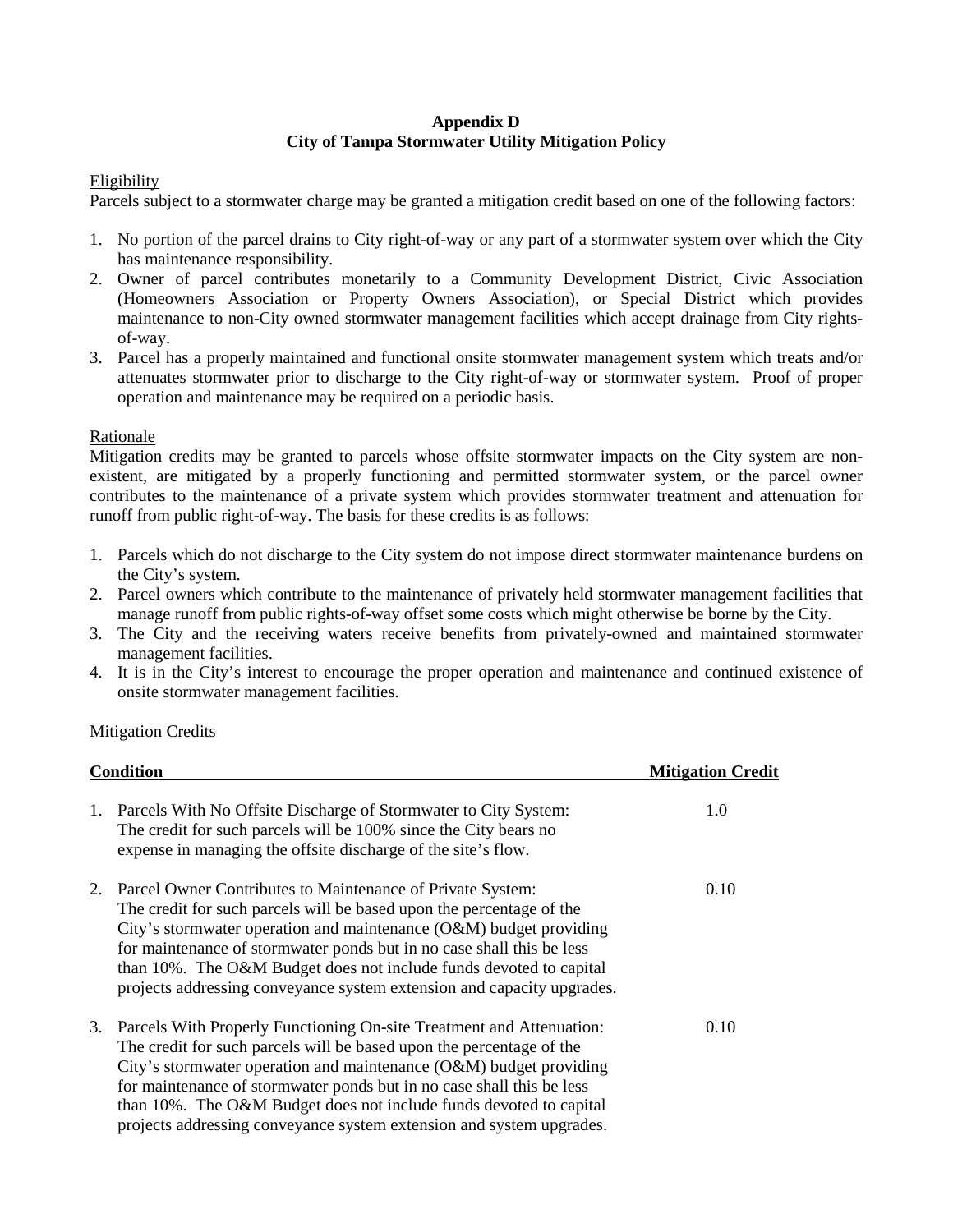## **APPENDIX E FORM OF NOTICE TO BE PUBLISHED**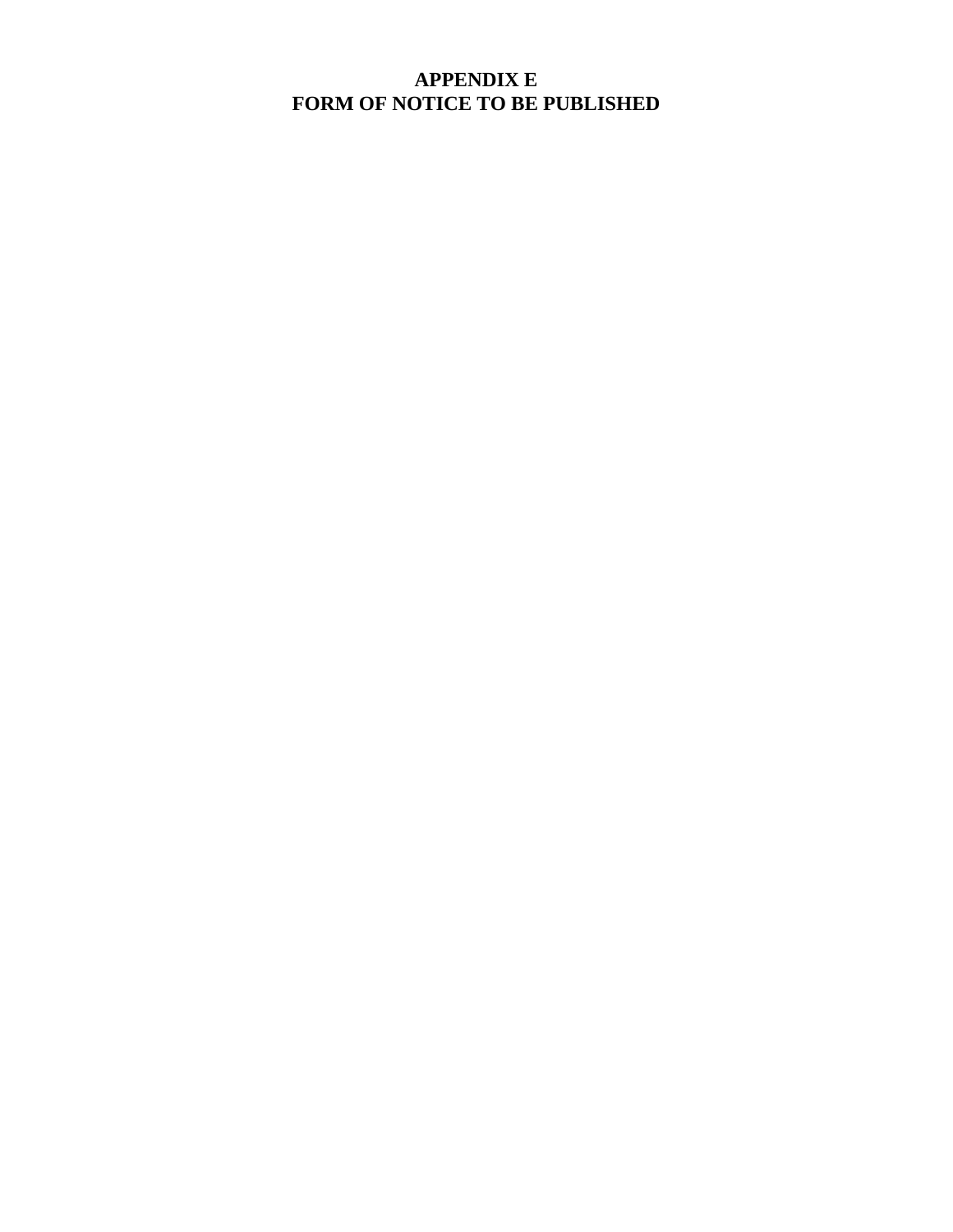[To Be Published after June 25, 2015, but before August 6, 2015]

#### **NOTICE OF HEARING TO IMPOSE A STORMWATER IMPROVEMENT ASSESSMENT WITHIN THE PROPOSED CENTRAL AND LOWER BASIN IMPROVEMENT AREA AND PROVIDE FOR COLLECTION OF NON-AD VALOREM ASSESSMENT**



Notice is hereby given that, pursuant to Section 21-126 of the City of Tampa Code, the City Council of the City of Tampa, Florida, will conduct a public hearing to receive written comments and hear testimony from all interested persons regarding adoption of the Final Stormwater Improvement Assessment Resolution for the Central and Lower Basin Improvement Area depicted in the map above. The hearing will be held at 9:30 A.M., or as soon thereafter as possible, August 27, 2015, in [the Tampa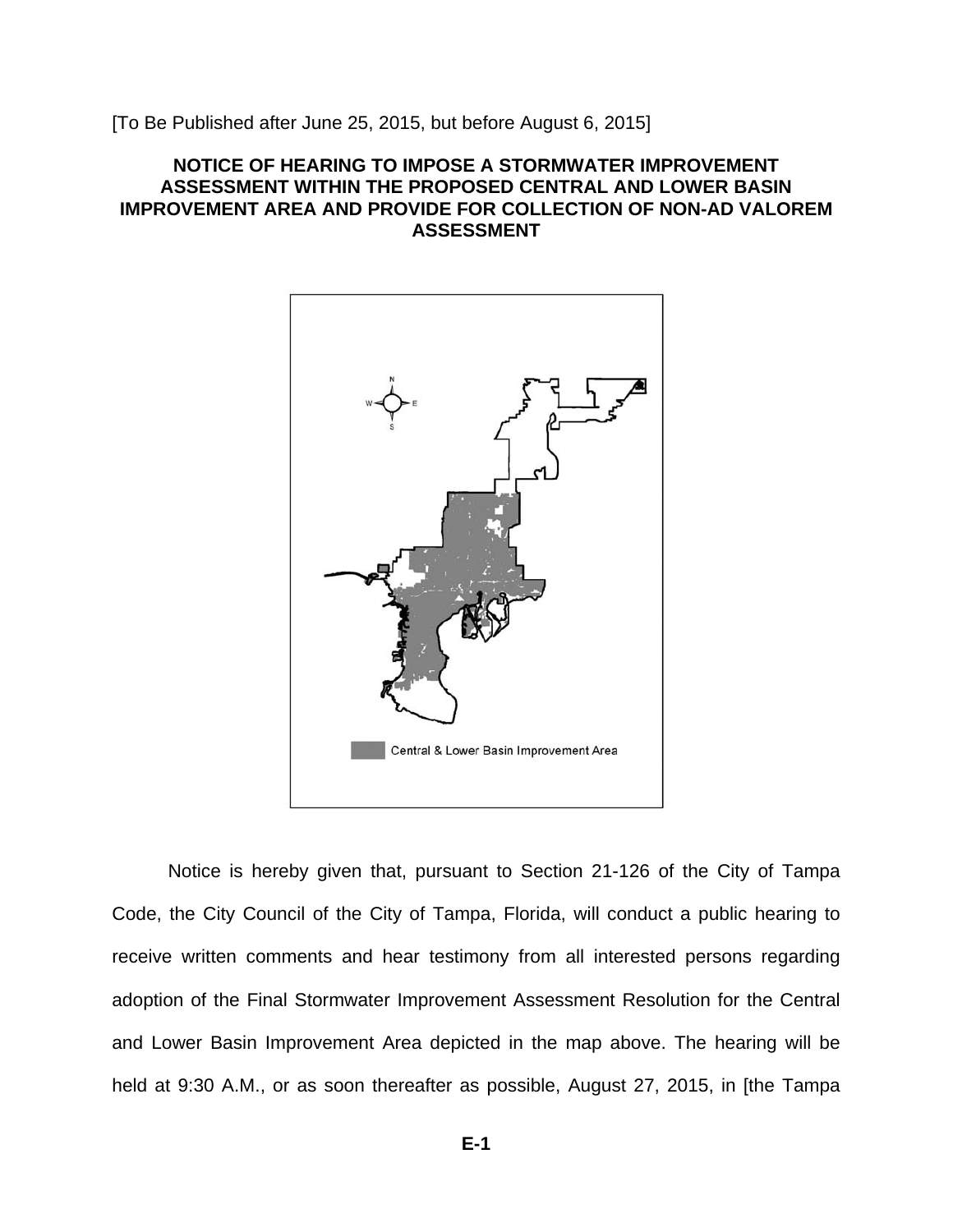City Council Chambers located at 315 E Kennedy Blvd., Tampa, Florida, 33602] [other location].

**Note that the Stormwater Improvement Assessment is proposed to pay for costs related to the construction and financing of the City's Stormwater Capital Improvement Plan in the Central and Lower Basin Improvement Area. The Stormwater Capital Improvement Plan involves constructing the projects necessary to address ongoing stormwater issues such as flooding and water quality within the Central and Lower Basin Improvement Area. This Stormwater Improvement Assessment is to be imposed in addition to the City-wide Stormwater Service Assessment (which funds Stormwater Management Services City-wide). The Stormwater Improvement Assessment is proposed to be in place for a period of thirty years commencing with the property tax bill mailed in November 2016.** 

In accordance with the Americans with Disabilities Act, persons needing a special accommodation or an interpreter to participate in this proceeding should contact the City Clerk at (813) 274-8396 at least 72 hours prior to the date of the hearing. If hearing impaired, telephone the Florida Relay Service Numbers, 850-435-1666 (TDD) or 850-435-1603 (Voice), for assistance. All affected property owners have a right to appear at the hearing and to file written objections with the City Council. All written objections to the Stormwater Improvement Assessments must be filed with the City Council of Tampa within twenty (20) days of this notice. Please include your name, folio number, and the reason you object to the Stormwater Improvement Assessments on all written objections. Address all written objections as follows: Director of Transportation

**E-2**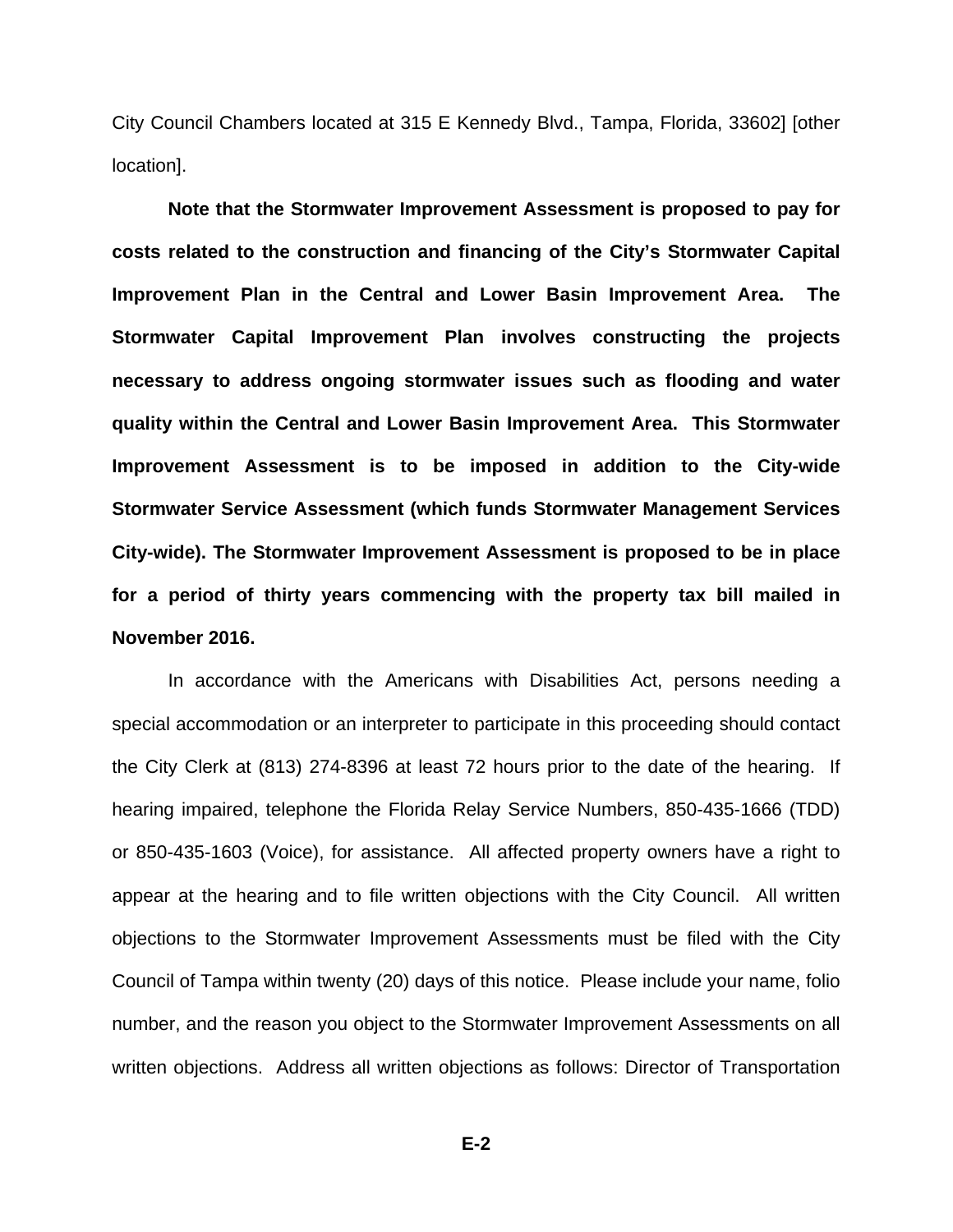and Stormwater Services; Attention Chief Engineer, Stormwater Division, Department of Transportation and Stormwater Services RE: Objections to Stormwater Improvement Assessments; 306 E Jackson Street, Sixth floor North, Tampa, Florida 33602. Any person wishing to appeal any decision of the City Council with respect to any matter considered will need a record of the proceedings and may wish to ensure that a verbatim record of the proceedings is made.

The Stormwater Improvement Assessments will be collected by the Hillsborough County Tax Collector and failure to pay the Stormwater Improvement Assessment will cause a tax certificate to be issued against the assessed property which may result in a loss of title to your property.

If you have any questions, please contact the Chief Engineer, Stormwater Division or his designee at (813) 274-7491.

#### THE CITY OF TAMPA, FLORIDA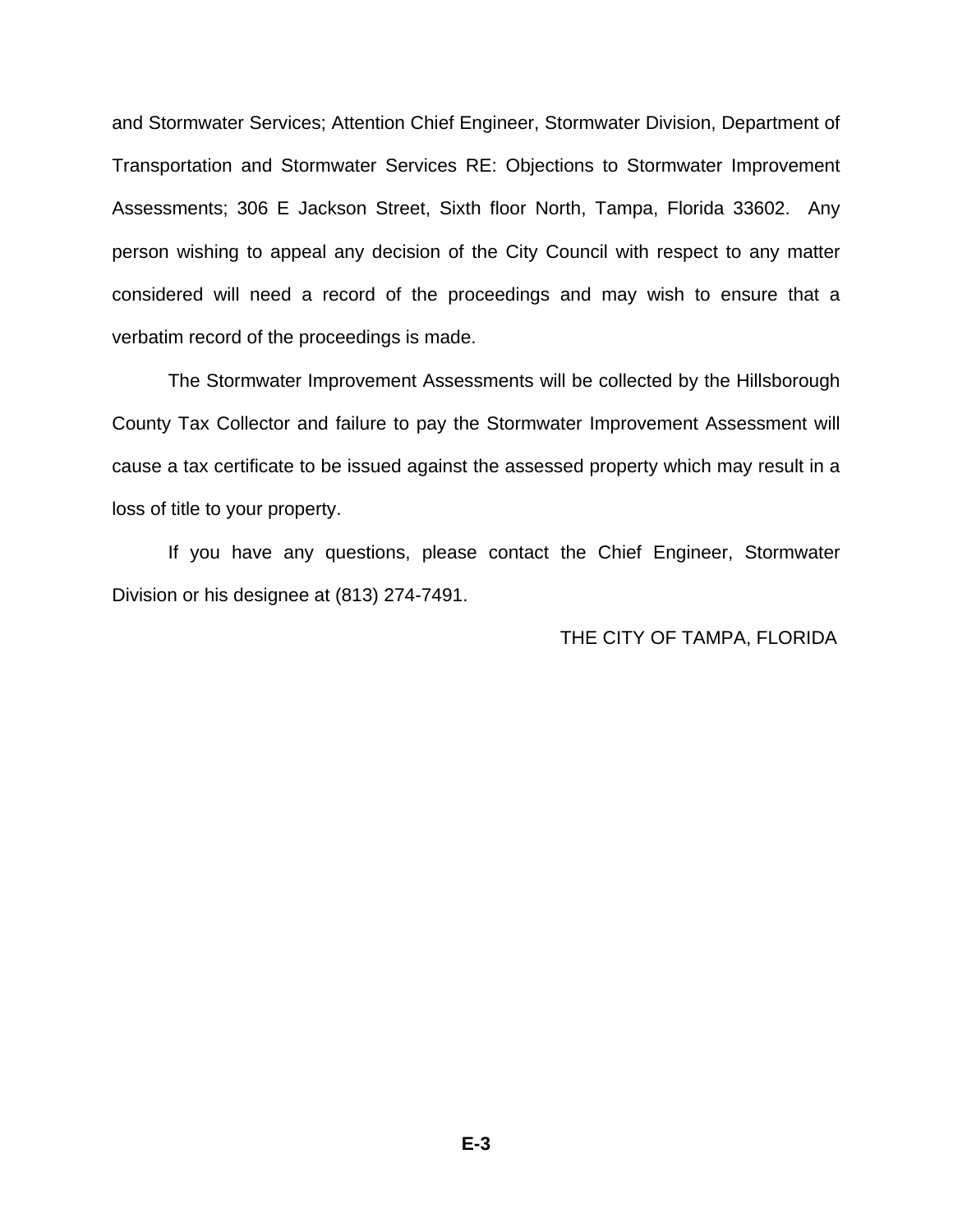## **APPENDIX F FORM OF NOTICE TO BE MAILED**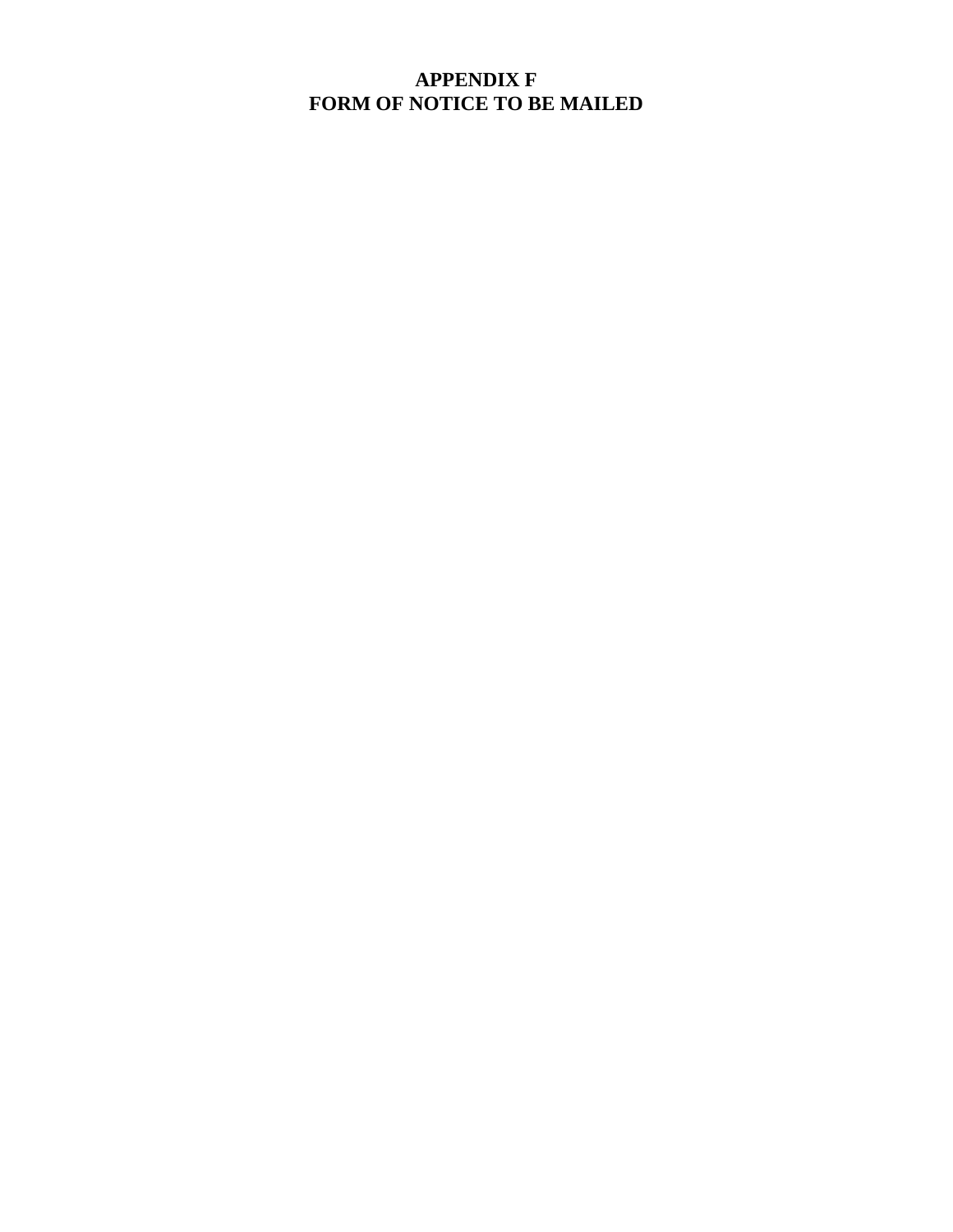#### CITY OF TAMPA, FLORIDA **NOTICE OF HEARING** FOR ADOPTION OF STORMWATER IMPROVEMENT ASSESSMENT

#### **HEARING DATE: AUGUST 27, 2015**

#### **THIS IS A NOTICE FOR A PUBLIC HEARING FOR A PROPOSED STORMWATER IMPROVEMENT ASSESSMENT IN THE CENTRAL & LOWER BASIN IMPROVEMENT AREA**

 «OwnerName»

*Property ID#* «OwnerAdd1»

 *Folio #* «City», «State» «Zip» Dear Property Owner:

In 2003, the City Council enacted an ordinance to create a Stormwater Utility and provide a dedicated funding source for stormwater management for the City's stormwater system. However, those funds are for the operation and maintenance of the system not for certain capital improvement projects which can help resolve larger and continuing stormwater issues.

This notice is to advise you that the City Council is proposing to implement a Stormwater Improvement Assessment which was authorized when the Stormwater Utility was created in 2003, but has never been imposed to date. A Stormwater Improvement Assessment will allow the City to construct the necessary projects sooner by financing the construction and related costs up front and paying the debt with proceeds of the Stormwater Improvement Assessments. Without this financing ability the projects would be delayed and stormwater issues will continue.

The Stormwater Service Assessment (described on the reverse side of this letter) has been imposed since 2003 on all improved property that utilizes the City's system. The Stormwater Service Assessment has been included on the property tax bill mailed each November for private property. The Stormwater Improvement Assessment would also be collected annually on the property tax bill. The Stormwater Service Assessments and the proposed Stormwater Improvement Assessments are based on the estimated amount of stormwater runoff generated by impervious surface, such as roof tops, driveways, patios, parking lots, etc. on a property. The City has determined that the median single-family residence in the City includes 3,310 square feet of impervious surface, which is the value of one unit of "Equivalent Stormwater Unit" or "ESU Value." Generally, the number of ESUs has been calculated individually for each parcel of property by dividing the impervious surface area by 3,310 square feet. Because the Stormwater Improvement Assessment will be collected by the Tax Collector of Hillsborough County, pursuant to Chapter 197, Florida Statutes, failure to pay the Stormwater Improvement Assessment will cause a tax certificate to be issued against the assessed property, which may result in a lien on the title to your property.

**You are receiving this notification because you own property within the proposed Central and Lower Basin Improvement Area of the City. This area has been determined to be affected by stormwater issues which require the construction of projects to resolve the issues. The methodology to determine the Improvement Assessment rate is the same as the service assessment but imposed only within the Central and Lower Basin Improvement Area. The proposed maximum rate will be \$98.04 for each ESU annually for the Stormwater Improvement Assessment if approved and it would not be placed on the property tax bill until November 2016. The estimated funds to be collected by the City annually (\$\_\_\_\_\_\_\_\_\_\_\_\_\_\_\_\_\_\_) will be used for projects only within the Central and Lower Basin Improvement Area.** 

[insert] The following provides information about the above parcel: **Number of ESUs***:* [insert] **Maximum Annual Stormwater Improvement Assessment:** [insert]

**You have an opportunity to provide comments on the Improvement Assessment for City Council consideration at a public hearing at 9:30 a.m., or as soon thereafter as possible, on August 27, 2015, in [the Tampa City Council Chambers in Old**  City Hall 3<sup>rd</sup> floor, located at 315 E. Kennedy Blvd., Tampa, Florida,] [or insert other location]. You may also file written objections with the City Council within twenty (20) days of the date of this notice. Please include your name, parcel number, on all correspondence and address as follows: Stormwater Division; Comments to Non-ad Valorem Assessments; 315 E. Kennedy Boulevard, Tampa, Florida 33602. If you decide to appeal any decision made by the City Council with respect to any matter considered at the hearing, you will need a record of the proceedings and may need to ensure that a verbatim record is made, including the testimony and evidence upon which the appeal is to be made. In accordance with the Americans with Disabilities Act, if you need a special accommodation or an interpreter to participate in this proceeding, please contact the City Clerk at (813) 274-8397 at least 72 hours prior to the date of the hearing. If hearing impaired, telephone the Florida Relay Service Numbers, 1-800-955-8771 (TTY) or 1-800-955-8770 (Voice), for assistance. If you have any questions regarding the number of ESUs assigned to your property or the amount of the Stormwater Improvement Assessment, please contact the Stormwater Division by telephone at **(813) 274-XXX.** Information related to credits for stormwater mitigation can be obtained by calling **(813) 274-XXX**.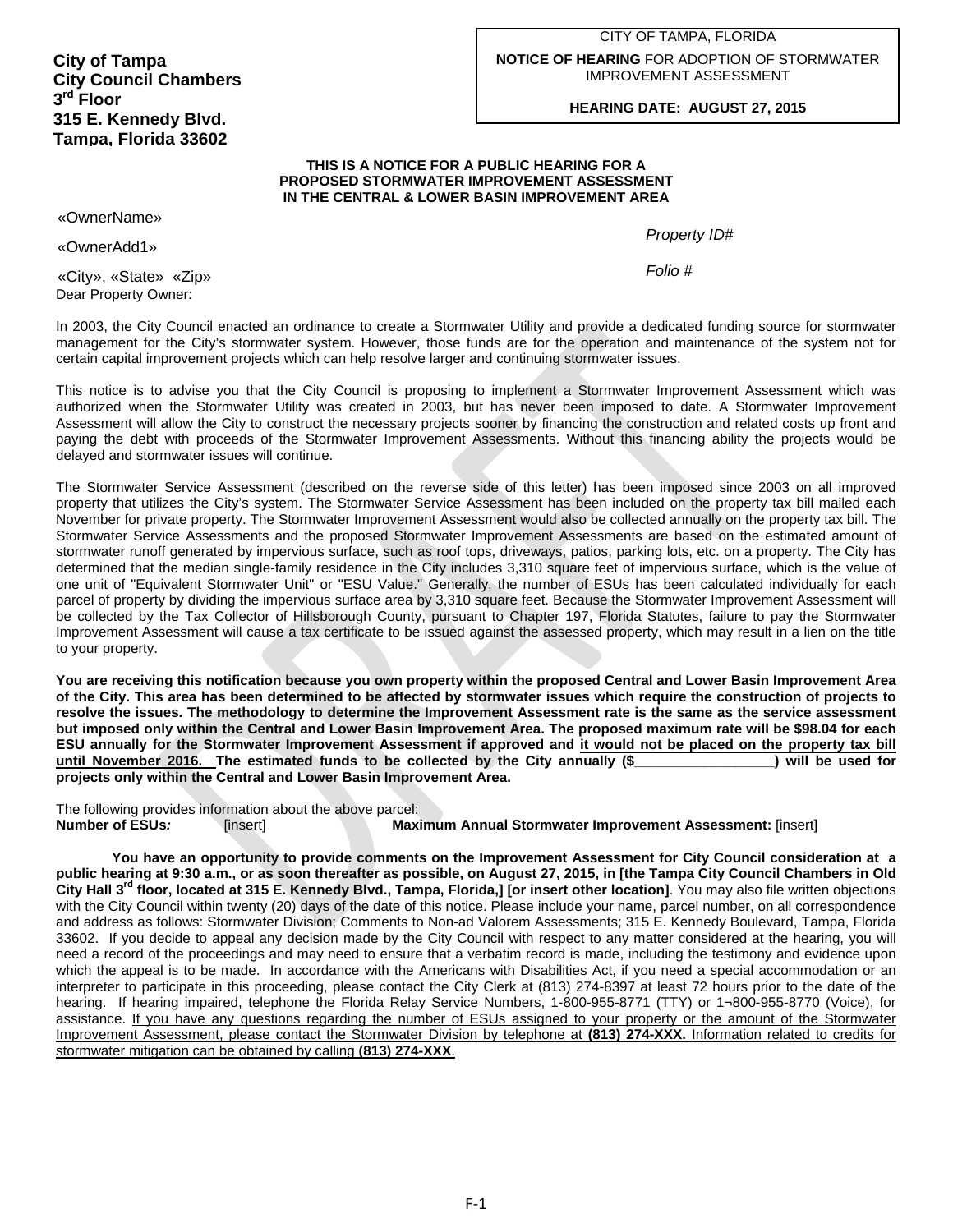*ft}* 





# **City of Tampa Agenda Item Request**

Department: City Attorneys Office

**Council Regular** 

**Submittal Date: 6/16/2015 Requested Meeting Date: 6/25/2015 Type of Request: Resolution Contact Mandy Pricher x8412** 

**Subject** Initial Resolution to establish a Stormwater Improvement Assessment and to set a time for public hearing and authorize notice and publication of the public hearing for consideration of the proposed assessment. Part 1 of 2

**Resolution /** A Resolution of the City of Tampa, Florida relating to the City's Stormwater Utility **Ordinance** and Stormwater Capital Improvement Plan; estimating the project cost of the **Title** Stormwater improvements in the central and lower basin improvement area; determining that certain real property will be specially benefited by the Stormwater improvements; establishing the method of assessing the project cost of the Stormwater improvements against the real property that will be specially benefited thereby; authorizing the Director to prepare a tentative Stormwater roll for the Stormwater improvement assessments based upon the methodology set forth herein; providing for an appeal process; establishing a public hearing for the proposed Stormwater improvement assessments and directing the provision of notice in connection therewith; providing for severability; and providing an effective date.

#### **RECOMMENDATION:**

Approval by City Council

#### **BACKGROUND:**

The City created a Stormwater Utility in 2003 to provide partial funding for the operation and maintenance of the City's stormwater system. This initial resolution proposes the establishment of a Stormwater Improvement Assessment which will provide funding for the City's stormwater capital improvement plan and the ability to finance the plan. This assessment is in addition to although separate from the Stormwater Service Assessment. This resolution must be adopted to establish the findings of fact, the proposed maximum rate and provide supporting documentation for the assessment. This item also contains the notice and publication forms for the public hearing scheduled for August 27th to consider final adoption of the resolution. This is the first of two parts of this agenda item. The second part of the item is a financial resolution allocating the funds for the notice and publication costs upon adoption of the Initial Resolution. This resolution is the necessary first step in the process to consider establishing the Stormwater Improvement Assessment.

**FISCAL IMPACT:** Yes